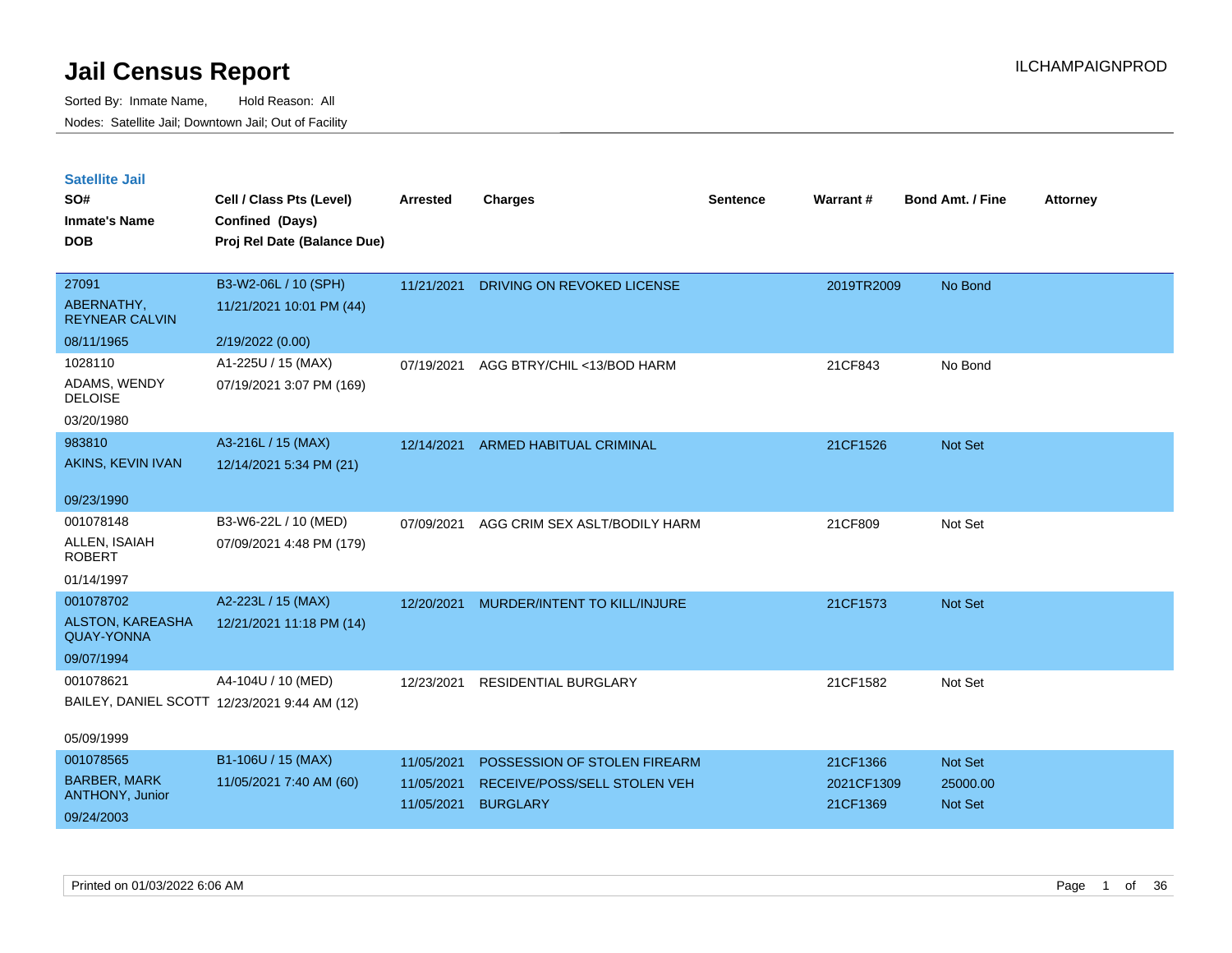Sorted By: Inmate Name, Hold Reason: All Nodes: Satellite Jail; Downtown Jail; Out of Facility

| ivous. Saleling Jali, Downtown Jali, Out of Facility |                             |            |                                      |                 |                |                         |                 |
|------------------------------------------------------|-----------------------------|------------|--------------------------------------|-----------------|----------------|-------------------------|-----------------|
| SO#                                                  | Cell / Class Pts (Level)    | Arrested   | <b>Charges</b>                       | <b>Sentence</b> | Warrant#       | <b>Bond Amt. / Fine</b> | <b>Attorney</b> |
| <b>Inmate's Name</b>                                 | Confined (Days)             |            |                                      |                 |                |                         |                 |
| <b>DOB</b>                                           | Proj Rel Date (Balance Due) |            |                                      |                 |                |                         |                 |
|                                                      |                             |            |                                      |                 |                |                         |                 |
| 1073281                                              | A2-222L / 5 (ADS)           | 11/15/2021 | DOM BTRY/CONTACT/1-2 PRECONV         |                 | 2021CF206      | 5000.00                 |                 |
| <b>BASLER, MONET</b><br><b>MARISA</b>                | 11/15/2021 11:08 PM (50)    |            |                                      |                 |                |                         |                 |
| 08/17/1994                                           |                             |            |                                      |                 |                |                         |                 |
| 001078535                                            | B2-T2-07U / 15 (SPH)        | 10/26/2021 | CRIM SEX ASSAULT/FORCE               |                 | 21CF1305       | Not Set                 |                 |
| BERRY, DAVID ISAAC                                   | 10/26/2021 10:52 AM (70)    |            |                                      |                 |                |                         |                 |
|                                                      |                             |            |                                      |                 |                |                         |                 |
| 09/23/2000                                           |                             |            |                                      |                 |                |                         |                 |
| 1057334                                              | B4-221U / 15 (MAX)          | 10/27/2021 | MURDER/INTENT TO KILL/INJURE         |                 |                | No Bond                 |                 |
| BEVERLY, DAVID<br><b>BENJAMIN</b>                    | 10/27/2021 1:42 PM (69)     |            |                                      |                 |                |                         |                 |
| 03/31/1987                                           |                             |            |                                      |                 |                |                         |                 |
| 29626                                                | B1-105U / 10 (MED)          | 11/09/2021 | MFG/DEL 15<100 GR COCA/ANALOG        |                 | 21CF1387       | Not Set                 |                 |
| <b>BISHOP, DARRELL</b><br><b>EDWARD</b>              | 11/09/2021 4:46 PM (56)     |            |                                      |                 |                |                         |                 |
| 07/18/1968                                           |                             |            |                                      |                 |                |                         |                 |
| 963337                                               | B2-T3-09U / 10 (MED)        | 12/14/2021 | CRIMINAL DAMAGE <\$500/SCHOOL        |                 | 21CF262        | Not Set                 |                 |
| <b>BONE, DALLAS</b><br><b>LOWELL</b>                 | 12/14/2021 11:37 AM (21)    |            |                                      |                 |                |                         |                 |
| 06/12/1984                                           |                             |            |                                      |                 |                |                         |                 |
| 001078029                                            | <b>BOOKH-7 / 5 (MIN)</b>    | 12/31/2021 | VIOLATE ORDER PROTECTION             |                 | 2021-CM-237    | 2500.00                 |                 |
| <b>BROCK, VERNELL</b><br><b>CHRISTOPHER</b>          | 12/31/2021 11:08 PM (4)     |            |                                      |                 |                |                         |                 |
| 03/11/1993                                           |                             |            |                                      |                 |                |                         |                 |
| 51247                                                | B1-202U / 10 (MED)          | 04/15/2021 | <b>FELON POSS/USE WEAPON/FIREARM</b> |                 | 21CF411        | Not Set                 |                 |
| <b>BROWN, DANTE</b><br><b>MAURICE</b>                | 04/15/2021 6:24 PM (264)    |            |                                      |                 |                |                         |                 |
| 04/19/1979                                           |                             |            |                                      |                 |                |                         |                 |
| 1015739                                              | BOOKF-2                     |            | 01/02/2022 AGG BATTERY/PUBLIC PLACE  |                 | 2021 CF 001260 | 25000.00                |                 |
| BROWN, JERI CHANCY 01/02/2022 5:06 PM (2)            |                             |            |                                      |                 |                |                         |                 |
|                                                      |                             |            |                                      |                 |                |                         |                 |

03/07/1989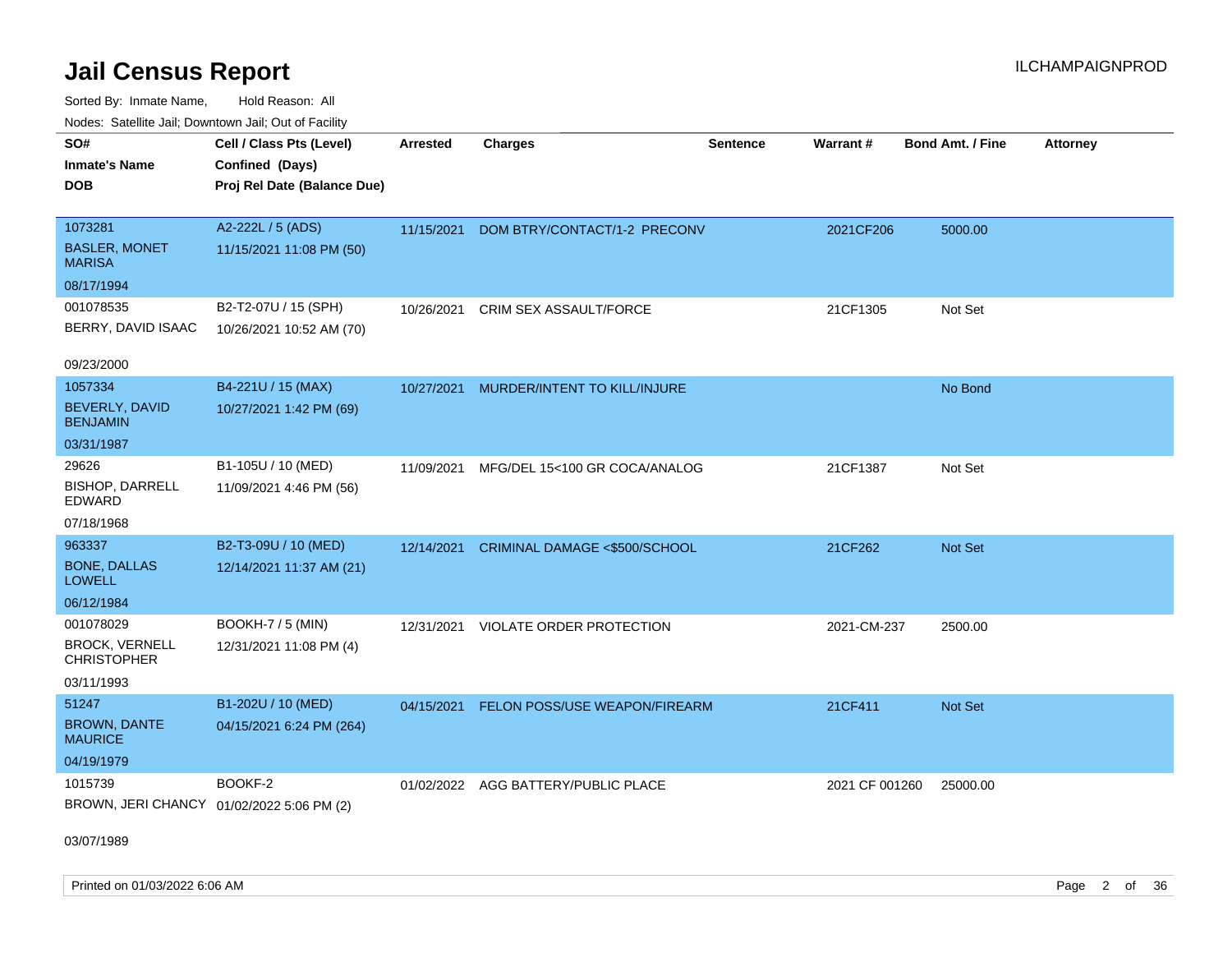| Todoo. Catolino can, Bowritown can, Oat or I domt<br>SO#<br><b>Inmate's Name</b><br><b>DOB</b> | Cell / Class Pts (Level)<br>Confined (Days)<br>Proj Rel Date (Balance Due) | <b>Arrested</b> | <b>Charges</b>                          | <b>Sentence</b> | <b>Warrant#</b> | <b>Bond Amt. / Fine</b> | <b>Attorney</b> |
|------------------------------------------------------------------------------------------------|----------------------------------------------------------------------------|-----------------|-----------------------------------------|-----------------|-----------------|-------------------------|-----------------|
| 29957                                                                                          | B4-222L / 15 (MAX)                                                         | 11/13/2021      | FELON POSS/USE WEAPON/FIREARM           |                 | 21CF1390        | Not Set                 |                 |
| <b>BROWN, RODNEY</b><br><b>LOUIS</b>                                                           | 11/13/2021 8:57 PM (52)                                                    | 11/13/2021      | AGG CRIM SX AB/>5 YR OLDER VIC          |                 | 2019CF0718      | 250000.00               |                 |
| 01/07/1968                                                                                     |                                                                            |                 |                                         |                 |                 |                         |                 |
| 001077945                                                                                      | A1-124L / 10 (MED)                                                         | 11/13/2021      | AGG ASLT PEACE OFF/FIRE/ER WRK          |                 | 2021CF637       | 1000.00                 |                 |
| <b>BROWN, SIDREA</b>                                                                           | 11/13/2021 10:49 AM (52)                                                   | 11/13/2021      | <b>BURGLARY</b>                         |                 | 2021CF543       | 50000.00                |                 |
| <b>RENEIA</b><br>07/23/1992                                                                    |                                                                            | 11/17/2021      | <b>BURGLARY</b>                         |                 | 21CF1264        | 1000.00                 |                 |
| 988541                                                                                         | B3-W5-20L / 5 (MIN)                                                        | 12/06/2021      | POSSESSING A CONTROLLED SUBSTANC        |                 | 2020CF1195      | No Bond                 |                 |
| <b>BURDETTE, SHANE</b><br><b>DILLON</b>                                                        | 12/06/2021 2:57 PM (29)                                                    |                 |                                         |                 |                 |                         |                 |
| 11/29/1991                                                                                     | 1/3/2022 (0.00)                                                            |                 |                                         |                 |                 |                         |                 |
| 995894                                                                                         | A4-106L / 10 (ADS)                                                         | 12/28/2021      | FELON POSSESS WEAPON/2ND+               | 5y (DOC)        | 2020CF709       | No Bond                 |                 |
| BUTLER, JAMES LYNN 12/28/2021 11:05 AM (7)                                                     |                                                                            |                 |                                         |                 |                 |                         |                 |
| 12/04/1991                                                                                     |                                                                            |                 |                                         |                 |                 |                         |                 |
| 56936                                                                                          | B2-T1-01U / 15 (SPH)                                                       | 11/01/2021      | PUBLIC INDECENCY/EXPOSURE/3+            | 3y/0m/0d (DO    |                 | Not Set                 |                 |
| CALDWELL, STEVEN<br><b>ANDRE</b>                                                               | 11/01/2021 1:09 PM (64)                                                    |                 |                                         |                 |                 |                         |                 |
| 04/19/1982                                                                                     |                                                                            |                 |                                         |                 |                 |                         |                 |
| 39474                                                                                          | B1-101U / 10 (ADS)                                                         | 07/06/2021      | MFG/DEL 15<100 GR HEROIN/ANLG           |                 | 21CF792         | Not Set                 |                 |
| CAMPBELL, AARON<br><b>JACOB</b>                                                                | 07/06/2021 11:56 PM (182)                                                  |                 |                                         |                 |                 |                         |                 |
| 07/18/1974                                                                                     |                                                                            |                 |                                         |                 |                 |                         |                 |
| 001078729                                                                                      | BOOKH-3                                                                    |                 | 01/02/2022 MURDER/INTENT TO KILL/INJURE |                 | 20CF396         | 1000000.00              |                 |
| <b>CARTER, TROY</b><br><b>DEMON</b>                                                            | 01/02/2022 10:29 AM (2)                                                    |                 |                                         |                 |                 |                         |                 |
| 01/02/2004                                                                                     |                                                                            |                 |                                         |                 |                 |                         |                 |
| 001078092                                                                                      | A4-102L / 10 (ADS)                                                         | 12/27/2021      | AGG BATTERY/PUBLIC PLACE                |                 | 2021CF1042      | 5000.00                 |                 |
| CHOUNARD, STANLEY 12/27/2021 10:47 PM (8)<br><b>WILLIAM</b>                                    |                                                                            |                 |                                         |                 |                 |                         |                 |
| 06/25/1986                                                                                     |                                                                            |                 |                                         |                 |                 |                         |                 |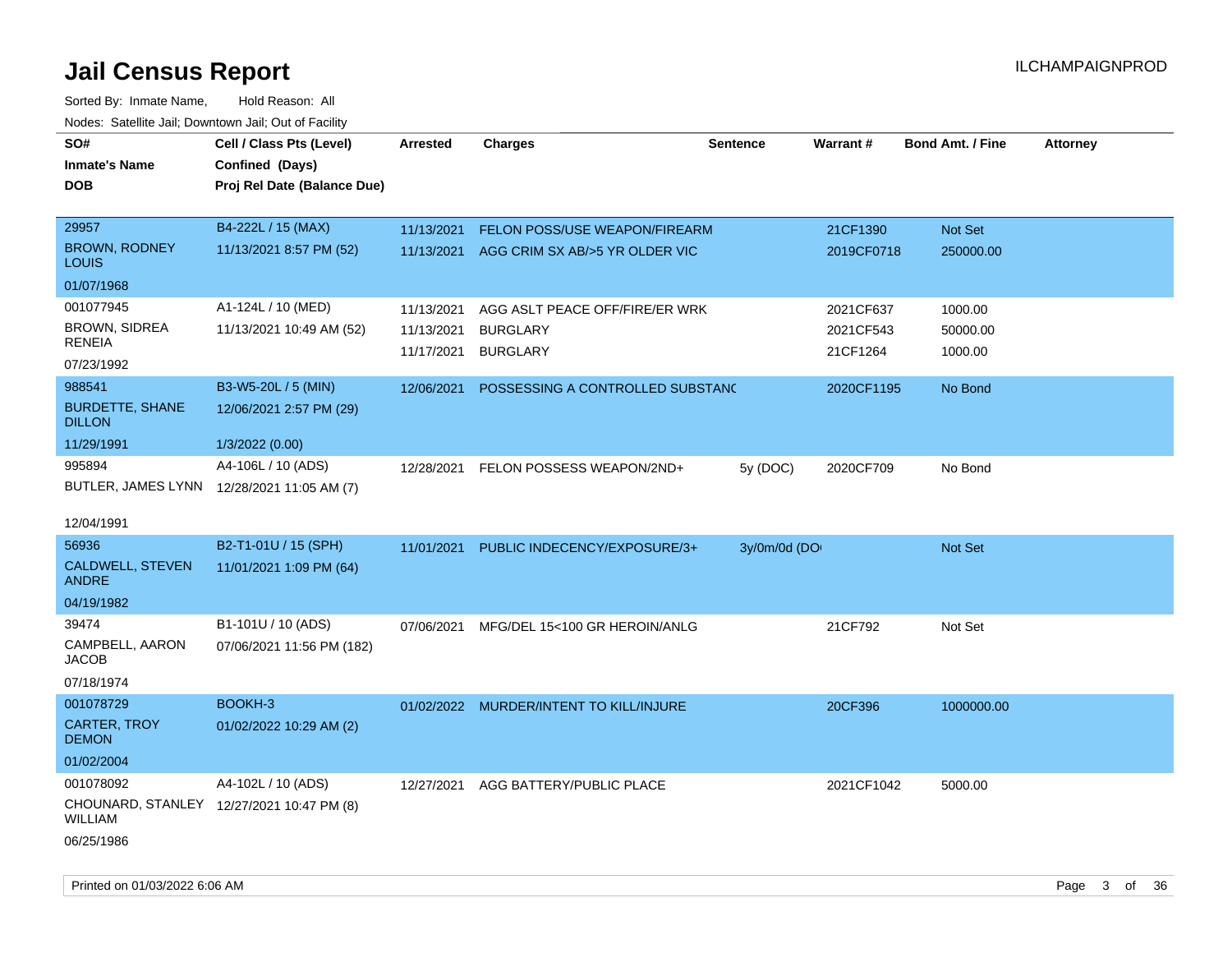| SO#                                         | Cell / Class Pts (Level)    | <b>Arrested</b> | <b>Charges</b>                 | <b>Sentence</b> | Warrant#   | <b>Bond Amt. / Fine</b> | <b>Attorney</b> |
|---------------------------------------------|-----------------------------|-----------------|--------------------------------|-----------------|------------|-------------------------|-----------------|
| <b>Inmate's Name</b>                        | Confined (Days)             |                 |                                |                 |            |                         |                 |
| <b>DOB</b>                                  | Proj Rel Date (Balance Due) |                 |                                |                 |            |                         |                 |
|                                             |                             |                 |                                |                 |            |                         |                 |
| 001077485                                   | A1-226L / 15 (MAX)          | 12/21/2021      | MURDER/INTENT TO KILL/INJURE   |                 | 2021CF1282 | 1000000.00              |                 |
| <b>COLBERT, ARIEANA</b><br><b>FELICIA</b>   | 12/21/2021 2:08 PM (14)     |                 |                                |                 |            |                         |                 |
| 12/13/2000                                  |                             |                 |                                |                 |            |                         |                 |
| 1048488                                     | BOOKH-7 / 10 (MED)          | 12/30/2021      | ARMED VIOLENCE/CATEGORY I      |                 | 2021CFAWOW | Not Set                 |                 |
| COLSON, WAYNE<br>ARTHUR, Third              | 12/30/2021 8:27 AM (5)      | 12/30/2021      | MFG/DEL 1<15 GR COCAINE/ANLG   |                 | 2021CFAWOW | Not Set                 |                 |
| 10/14/1995                                  |                             |                 |                                |                 |            |                         |                 |
| 34805                                       | B4-223U / 15 (MAX)          | 10/01/2021      | <b>DOMESTIC BATTERY</b>        |                 | 21CF1183   | <b>Not Set</b>          |                 |
| CONERLY, KIN JOSEPH 10/01/2021 1:53 AM (95) |                             | 10/01/2021      | <b>ARMED HABITUAL CRIMINAL</b> |                 | 21CF1184   | <b>Not Set</b>          |                 |
|                                             |                             | 10/06/2021      | POSS STOLEN VEHICLE > \$25,000 |                 | 19CF1786   | <b>Not Set</b>          |                 |
| 11/16/1971                                  |                             |                 |                                |                 |            |                         |                 |
| 1074319                                     | B2-T1-04L / 15 (SPH)        | 10/12/2021      | AGGRAVATED CRUELTY TO ANIMALS  |                 | 21CF1238   | Not Set                 |                 |
| <b>CRAIG, DAVUCCI</b><br><b>DAVION</b>      | 10/12/2021 11:36 AM (84)    | 10/14/2021      | MURDER                         |                 | 21CF1239   | Not Set                 |                 |
| 08/02/2001                                  |                             |                 |                                |                 |            |                         |                 |
| 001077549                                   | B2-T3-10L / 10 (SPH)        | 12/22/2020      | PRED CRIM SEX ASLT/VICTIM <13  |                 | 2020CF1469 | Not Set                 |                 |
| CRISTOBAL-MATEO,<br><b>CRISTOBAL</b>        | 12/22/2020 1:17 PM (378)    |                 |                                |                 |            |                         |                 |
| 12/02/1988                                  |                             |                 |                                |                 |            |                         |                 |
| 988538                                      | A4-207L / 10 (MED)          | 12/21/2021      | AGGRAVATED DOMESTIC BATTERY    |                 | 21CF1564   | Not Set                 |                 |
| DAVIDSON, HARLEY<br><b>KYLE SCOTT</b>       | 12/21/2021 5:45 AM (14)     |                 |                                |                 |            |                         |                 |
| 08/05/1990                                  |                             |                 |                                |                 |            |                         |                 |
| 1023587                                     | B1-203U / 15 (MAX)          | 09/24/2021      | MFG/DEL CANNABIS/2.5-10 GRAMS  |                 | 21CF1155   | Not Set                 |                 |
| DAVIS, MARTIN<br><b>DENNIS</b>              | 09/24/2021 9:38 PM (102)    | 09/24/2021      | ARMED HABITUAL CRIMINAL        |                 | 2021-CF681 | 500000.00               |                 |
| 12/02/1994                                  |                             |                 |                                |                 |            |                         |                 |
| 001078538                                   | B1-205L / 10 (MED)          | 10/26/2021      | <b>CRIM SEX ASSAULT/FORCE</b>  |                 | 21CF1301   | Not Set                 |                 |
| DAWKINS, LEN                                | 10/26/2021 8:18 PM (70)     |                 |                                |                 |            |                         |                 |
| 03/23/1987                                  |                             |                 |                                |                 |            |                         |                 |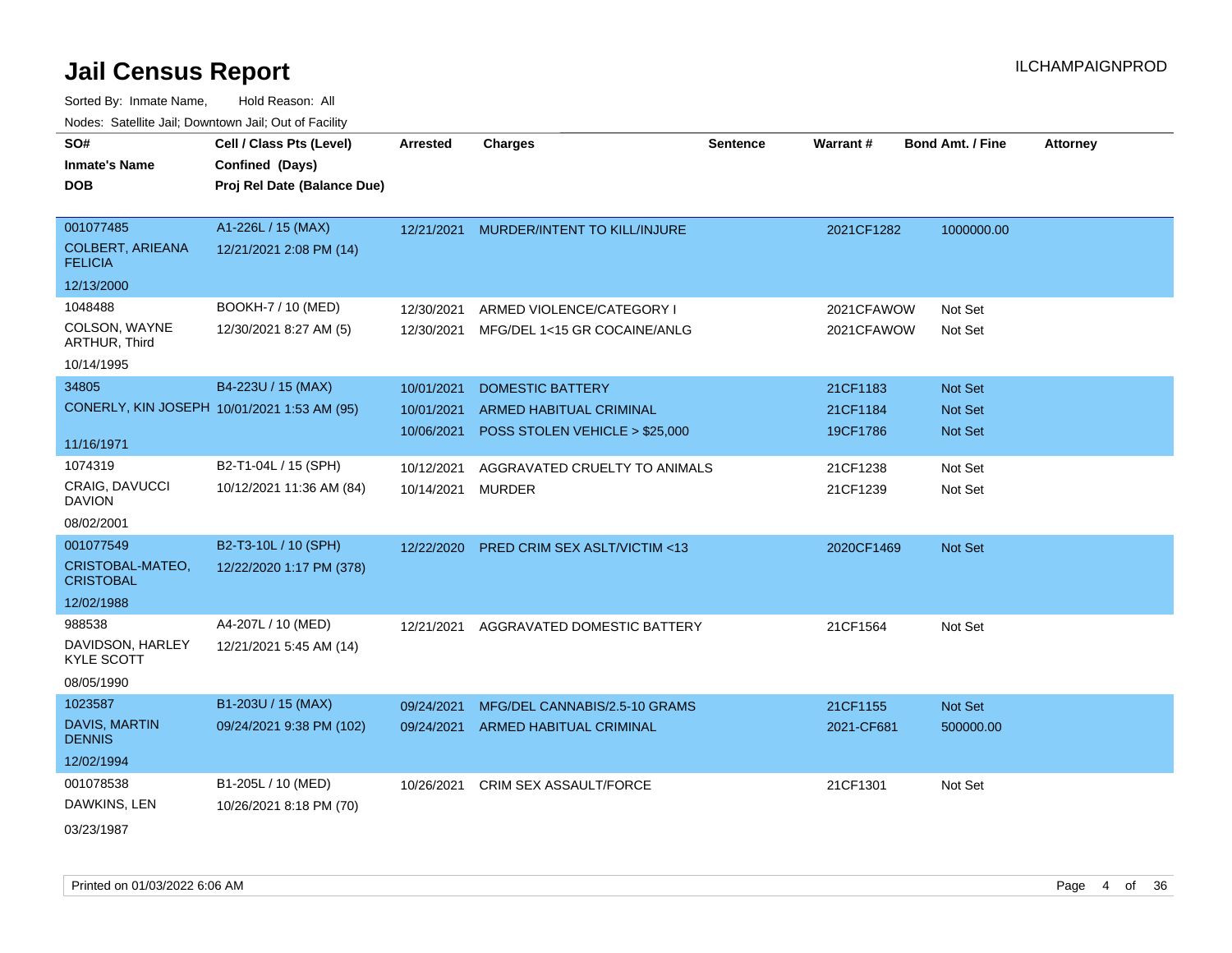Sorted By: Inmate Name, Hold Reason: All Nodes: Satellite Jail; Downtown Jail; Out of Facility

| SO#<br><b>Inmate's Name</b><br><b>DOB</b>                           | Cell / Class Pts (Level)<br>Confined (Days)<br>Proj Rel Date (Balance Due) | <b>Arrested</b>          | <b>Charges</b>                                            | <b>Sentence</b> | Warrant#              | <b>Bond Amt. / Fine</b>   | <b>Attorney</b> |
|---------------------------------------------------------------------|----------------------------------------------------------------------------|--------------------------|-----------------------------------------------------------|-----------------|-----------------------|---------------------------|-----------------|
| 56972<br>DAY, DANIEL JOSEPH                                         | B3-W8-32L / 10 (MED)<br>08/30/2021 3:07 PM (127)                           | 08/30/2021<br>09/04/2021 | POSS STOLEN VEHICLE > \$25,000<br><b>BURGLARY</b>         |                 | 21CF1044<br>21CF1054  | Not Set<br>Not Set        |                 |
| 10/16/1982                                                          |                                                                            |                          |                                                           |                 |                       |                           |                 |
| 25659<br>DORRIS, LORENZO<br>07/19/1966                              | B4-125L / 15 (MAX)<br>06/15/2021 6:17 AM (203)                             | 06/15/2021<br>06/15/2021 | RESIDENTIAL BURGLARY<br><b>BURGLARY</b>                   |                 | 2020CF1218<br>21CF689 | 50000.00<br>Not Set       |                 |
| 1024895<br><b>EDWARDS, GEORGE</b><br><b>CORTEZ</b><br>06/19/1994    | B1-104L / 10 (MED)<br>12/15/2021 12:26 PM (20)                             | 12/15/2021<br>12/15/2021 | MFG/DEL 100<400 GR COCA/ANLG<br><b>AGGRAVATED BATTERY</b> |                 | 21CF1535<br>21CF1536  | <b>Not Set</b><br>Not Set |                 |
| 987328<br>ERVIN, DEIDRA ANN<br><b>RUTH</b><br>04/15/1991            | A2-122L / 10 (MED)<br>12/11/2021 8:48 PM (24)                              | 12/11/2021               | AGG ASLT PEACE OFF/FIRE/ER WRK                            |                 | 21CF1515              | Not Set                   |                 |
| 45194<br><b>FALLS, ANDREW</b><br>08/15/1976                         | B3-W7-28L / 10 (MED)<br>10/20/2021 12:59 AM (76)                           | 10/20/2021               | DOMESTIC BATTERY/OTHER PRIOR                              |                 | 21CF1265              | Not Set                   |                 |
| 527081<br>FERGUSON,<br><b>CHRISTOPHER</b><br>12/21/1981             | B3-W6-24L / 10 (MED)<br>09/06/2021 1:18 PM (120)                           | 09/06/2021               | ARSON/REAL/PERSONAL PROP>\$150                            |                 | 2021 CF 797           | 25000.00                  |                 |
| 1039744<br><b>FONVILLE, TREVOY</b><br><b>JERMAINE</b><br>01/13/1996 | B4-224U / 15 (MAX)<br>12/06/2021 10:52 AM (29)                             | 12/06/2021               | <b>MURDER</b>                                             |                 | 20CF959               | 1000000.00                |                 |
| 518395                                                              | B2-T3-12L / 15 (SPH)<br>FRANDLE, MARK RYAN 07/07/2020 3:42 PM (546)        | 07/07/2020               | <b>CRIMINAL SEXUAL ASSAULT</b>                            |                 | 2020-CF735            | 250000.00                 |                 |

09/10/1985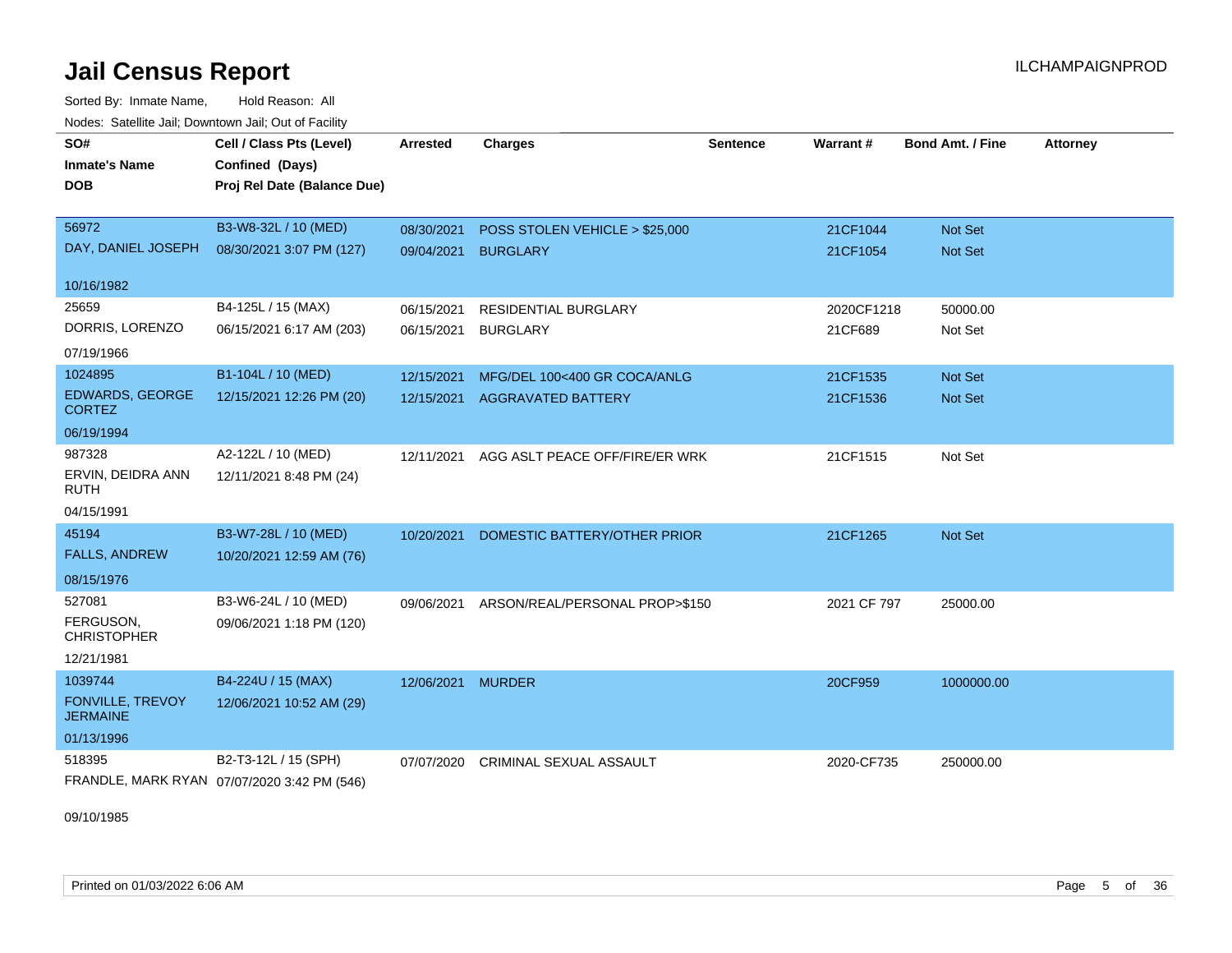Sorted By: Inmate Name, Hold Reason: All

|                                       | Nodes: Satellite Jail; Downtown Jail; Out of Facility |                 |                                         |          |           |                  |                 |  |  |  |
|---------------------------------------|-------------------------------------------------------|-----------------|-----------------------------------------|----------|-----------|------------------|-----------------|--|--|--|
| SO#                                   | Cell / Class Pts (Level)                              | <b>Arrested</b> | <b>Charges</b>                          | Sentence | Warrant#  | Bond Amt. / Fine | <b>Attorney</b> |  |  |  |
| <b>Inmate's Name</b>                  | Confined (Days)                                       |                 |                                         |          |           |                  |                 |  |  |  |
| <b>DOB</b>                            | Proj Rel Date (Balance Due)                           |                 |                                         |          |           |                  |                 |  |  |  |
|                                       |                                                       |                 |                                         |          |           |                  |                 |  |  |  |
| 001077934                             | A1-224L / 10 (MED)                                    | 08/22/2021      | AGG DUI/ACCIDENT/DEATH                  |          | 21CF1024  | <b>Not Set</b>   |                 |  |  |  |
| <b>FREED, LOGAN</b><br><b>SUZANNE</b> | 08/22/2021 11:45 PM (135)                             | 08/22/2021      | <b>DOMESTIC BATTERY</b>                 |          | 21 CM 172 | 10000.00         |                 |  |  |  |
| 08/18/1996                            |                                                       |                 |                                         |          |           |                  |                 |  |  |  |
| 001078290                             | A1-125U / 10 (ADS)                                    | 08/19/2021      | MACHINE GUN/AUTO WEAPON/VEH             |          | 21CF1012  | Not Set          |                 |  |  |  |
| FREEMAN, ANGEL<br><b>JANILA KAY</b>   | 08/19/2021 1:26 AM (138)                              |                 |                                         |          |           |                  |                 |  |  |  |
| 12/25/1995                            |                                                       |                 |                                         |          |           |                  |                 |  |  |  |
| 001078633                             | B2-T4-13U / 15 (MAX)                                  | 12/01/2021      | <b>PRED CRIM SEX ASLT/VICTIM &lt;13</b> |          | 21CF1416  | 250000.00        |                 |  |  |  |
| GONZALEZ-GUILLEN,<br><b>EDWARD</b>    | 12/01/2021 12:08 PM (34)                              |                 |                                         |          |           |                  |                 |  |  |  |
| 08/25/2002                            |                                                       |                 |                                         |          |           |                  |                 |  |  |  |
| 001078607                             | B4-221L / 15 (MAX)                                    | 11/22/2021      | FELON POSS/USE FIREARM/PAROLE           |          | 21CF1437  | Not Set          |                 |  |  |  |
| GRAY, WILLIAM<br>DA'VON               | 11/22/2021 2:57 PM (43)                               | 11/22/2021      | ATTEMPT (FIRST DEGREE MURDER)           |          | 21CF1435  | Not Set          |                 |  |  |  |
| 04/18/1984                            |                                                       |                 |                                         |          |           |                  |                 |  |  |  |
| 56342                                 | B1-206L / 10 (MED)                                    | 10/21/2021      | THEFT CONTROL INTENT <\$500             |          | 17CF1451  | 10000.00         |                 |  |  |  |
| <b>GRIFFIN, NATHAN</b>                | 10/21/2021 4:20 PM (75)                               | 10/21/2021      | DRIVING ON REVOKED LICENSE              |          | 20TR1979  | 3000.00          |                 |  |  |  |
| <b>EUGENE</b>                         |                                                       | 10/21/2021      | ARMED HABITUAL CRIMINAL                 |          | 21CF1279  | <b>Not Set</b>   |                 |  |  |  |
| 02/24/1969                            |                                                       |                 |                                         |          |           |                  |                 |  |  |  |
| 1049103                               | A4-203L / 5 (ADS)                                     | 12/27/2021      | <b>DOMESTIC BATTERY</b>                 |          | 2021CM595 | Not Set          |                 |  |  |  |
| HAGGARD, RYAN<br>PHILIP               | 12/27/2021 9:15 PM (8)                                |                 |                                         |          |           |                  |                 |  |  |  |
| 06/01/1983                            |                                                       |                 |                                         |          |           |                  |                 |  |  |  |
| 1041176                               | <b>BOOKH-1 / 15 (MAX)</b>                             | 10/05/2021      | PAROLE REVOCATION                       |          |           | Not Set          |                 |  |  |  |
| <b>HART, DAVEON</b><br><b>LATTEEF</b> | 10/05/2021 10:35 AM (91)                              | 10/06/2021      | AGGRAVATED DOMESTIC BATTERY             |          |           | Not Set          |                 |  |  |  |
| 03/15/1996                            |                                                       |                 |                                         |          |           |                  |                 |  |  |  |
| 1038973                               | B4-122U / 10 (MED)                                    | 11/05/2021      | AGG DOMESTIC BATTERY/STRANGLE           |          | 21CF1365  | Not Set          |                 |  |  |  |
| HAYS, DAMIEN CLYDE                    | 11/05/2021 8:59 PM (60)                               |                 |                                         |          |           |                  |                 |  |  |  |

03/19/1994

Printed on 01/03/2022 6:06 AM Page 6 of 36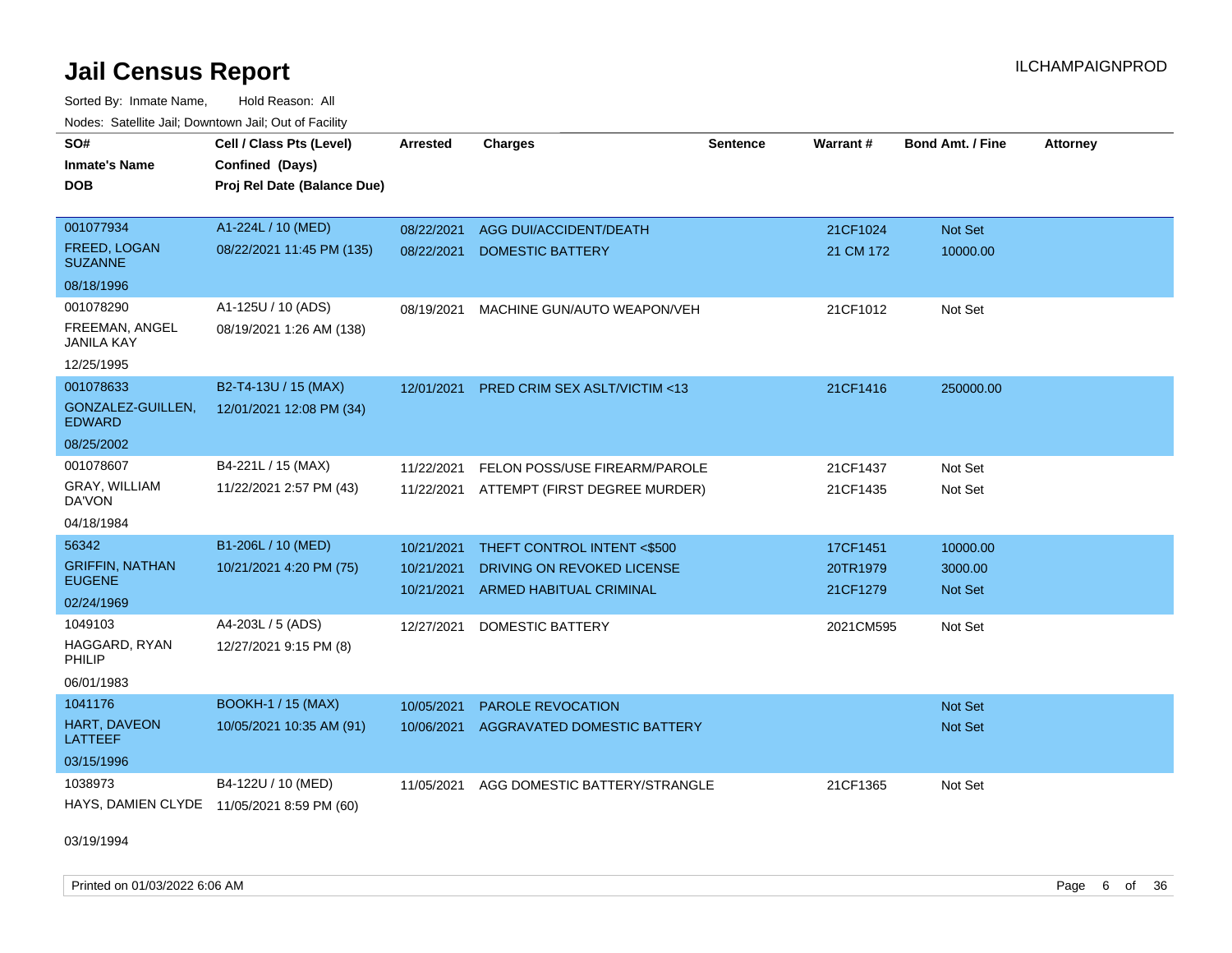| SO#<br><b>Inmate's Name</b><br><b>DOB</b>                     | Cell / Class Pts (Level)<br>Confined (Days)<br>Proj Rel Date (Balance Due) | <b>Arrested</b>                                                    | <b>Charges</b>                                                                                                                    | <b>Sentence</b>       | Warrant#                                                 | <b>Bond Amt. / Fine</b>                             | <b>Attorney</b> |
|---------------------------------------------------------------|----------------------------------------------------------------------------|--------------------------------------------------------------------|-----------------------------------------------------------------------------------------------------------------------------------|-----------------------|----------------------------------------------------------|-----------------------------------------------------|-----------------|
| 001078488<br>HERNANDEZ-LOPEZ,<br><b>ERNESTO</b><br>11/28/1975 | B2-T3-11U / 15 (SPH)<br>10/14/2021 3:15 PM (82)                            | 10/14/2021<br>10/14/2021                                           | <b>PRED CRIM SEX ASLT/VICTIM &lt;13</b><br><b>FUGITIVE FROM JUSTICE</b>                                                           |                       | 21CF1232<br>21CF1246                                     | 500000.00<br>Not Set                                |                 |
| 975293<br>HILL, JACOB MILES<br>02/06/1988                     | B2-T4-14L / 10 (SPH)<br>07/21/2021 8:43 PM (167)                           | 07/21/2021<br>07/21/2021<br>07/25/2021<br>08/18/2021<br>09/09/2021 | <b>STALKING</b><br>VIO ORDER/PRIOR VIO OF ORDER<br>PAROLE REVOCATION<br>HARASS WITNESS/FAMILY MBR/REP<br>AGG STALKING/BODILY HARM |                       | 2021CF863<br>21CF914<br>CH2104646<br>21CF992<br>21CF1073 | Not Set<br>No Bond<br>Not Set<br>Not Set<br>Not Set |                 |
| 48471<br><b>HILL, RAMESH</b><br><b>JERMAINE</b><br>12/11/1978 | B1-207L / 15 (MAX)<br>08/08/2021 4:45 AM (149)                             | 08/08/2021                                                         | AGG BATTERY/DISCHARGE FIREARM                                                                                                     |                       | 21CF946                                                  | Not Set                                             |                 |
| 1043704<br><b>HOUSTON, STEVEN</b><br>CORDELL<br>01/24/1989    | B4-223L / 15 (MAX)<br>07/13/2021 5:56 AM (175)                             | 07/13/2021                                                         | ARMED ROBBERY/ARMED W/FIREARM                                                                                                     | 12y (DOC)             | 21CF815                                                  | Not Set                                             |                 |
| 999198<br><b>HOWARD, BRION LIN</b><br>06/10/1992              | B4-226L / 15 (MAX)<br>11/30/2021 10:41 AM (35)                             | 11/30/2021                                                         | <b>FELON POSS/USE FIREARM PRIOR</b>                                                                                               |                       | 21CF1377                                                 | 500000.00                                           |                 |
| 1061996<br>HUBBARD, REBEKIAH<br><b>DIONA</b><br>04/08/1998    | A1-225L / 5 (MIN)<br>10/30/2021 1:37 PM (66)                               | 10/30/2021<br>10/30/2021<br>10/31/2021                             | DRVG UNDER INFLUENCE OF DRUG<br>RETAIL THEFT/DISP MERCH/<\$300<br>USE FORGED CR/DEBIT CARD/<\$300                                 | 180d (CJ)<br>2y (DOC) | 2018CF1302                                               | No Bond<br>20000.00<br>No Bond                      |                 |
| 953555<br>HUNT, TAVARIS EARL<br>12/29/1987                    | B4-122L / 15 (MAX)<br>03/10/2021 4:58 AM (300)                             | 03/10/2021<br>04/14/2021                                           | <b>CRIM TRESPASS TO RESIDENCE</b><br>AGG FLEEING POLICE/21 MPH OVER                                                               | 3y(DOC)               | 21CF272<br>2020CF94                                      | Not Set<br>10000.00                                 |                 |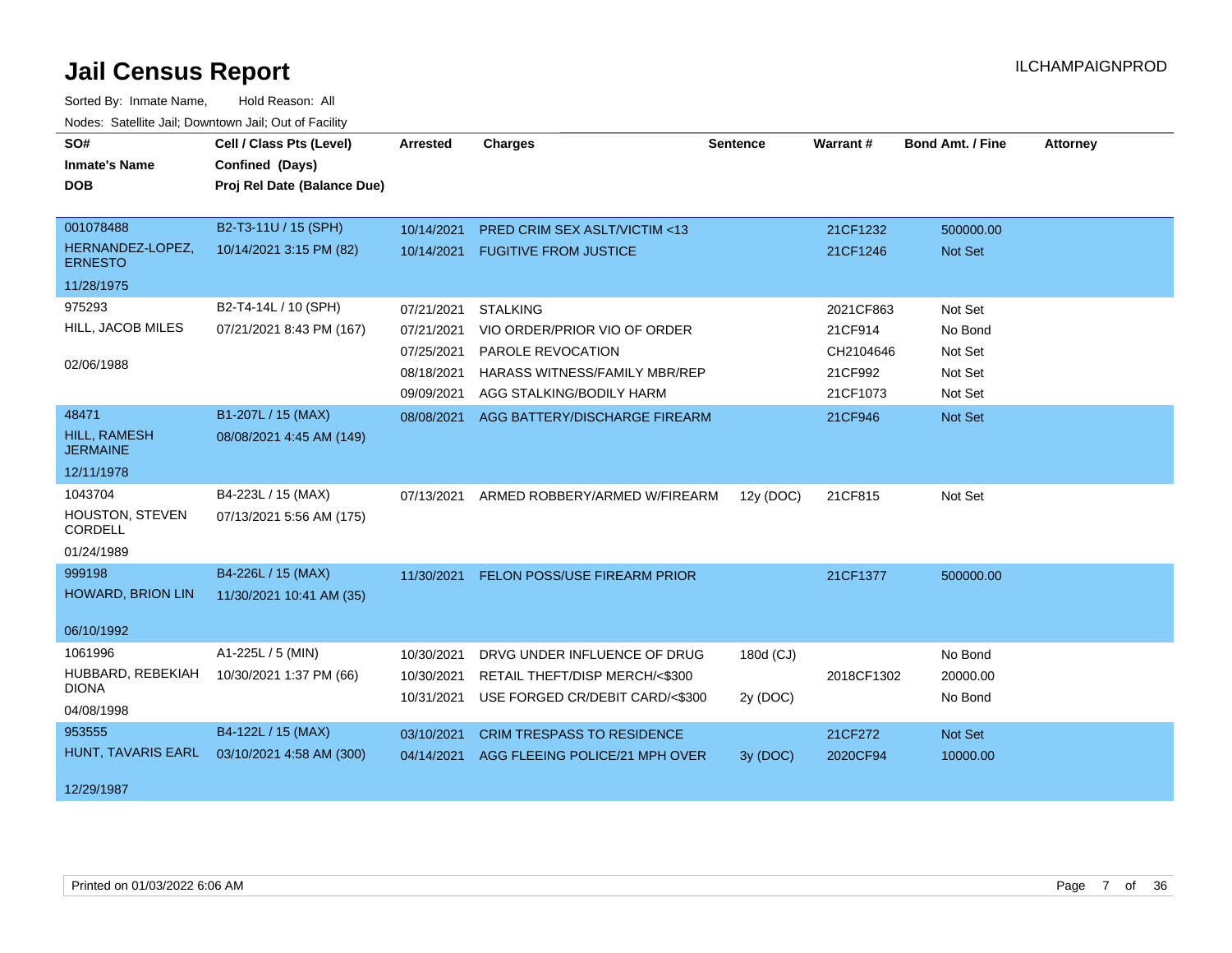Sorted By: Inmate Name, Hold Reason: All

Nodes: Satellite Jail; Downtown Jail; Out of Facility

| SO#                                                | Cell / Class Pts (Level)                   | <b>Arrested</b> | <b>Charges</b>                           | <b>Sentence</b> | <b>Warrant#</b> | <b>Bond Amt. / Fine</b> | <b>Attorney</b> |    |    |
|----------------------------------------------------|--------------------------------------------|-----------------|------------------------------------------|-----------------|-----------------|-------------------------|-----------------|----|----|
| <b>Inmate's Name</b>                               | Confined (Days)                            |                 |                                          |                 |                 |                         |                 |    |    |
| <b>DOB</b>                                         | Proj Rel Date (Balance Due)                |                 |                                          |                 |                 |                         |                 |    |    |
|                                                    |                                            |                 |                                          |                 |                 |                         |                 |    |    |
| 001078639                                          | B1-107L / 10 (MED)                         | 12/02/2021      | <b>FUGITIVE FROM JUSTICE</b>             |                 | 21CF1465        | <b>Not Set</b>          |                 |    |    |
| <b>JACKSON, GREGORY</b><br><b>LYNN</b>             | 12/02/2021 3:43 AM (33)                    |                 |                                          |                 |                 |                         |                 |    |    |
| 11/22/1994                                         |                                            |                 |                                          |                 |                 |                         |                 |    |    |
| 38993                                              | B4-126L / 15 (MAX)                         |                 | 02/13/2021 ATTEMPT (FIRST DEGREE MURDER) |                 | 21CF181         | Not Set                 |                 |    |    |
| <b>JACKSON, LAMONT</b><br><b>JEREMIE</b>           | 02/13/2021 7:45 AM (325)                   |                 |                                          |                 |                 |                         |                 |    |    |
| 07/31/1973                                         |                                            |                 |                                          |                 |                 |                         |                 |    |    |
| 001078689                                          | B1-104U / 15 (MAX)                         | 12/17/2021      | FIREARM/FOID INVALID/NOT ELIG            |                 | 21CF1551        | No Bond                 |                 |    |    |
| <b>JACKSON, PRENTISS</b><br><b>MANSION DEWAYNE</b> | 12/18/2021 12:39 AM (17)                   |                 |                                          |                 |                 |                         |                 |    |    |
| 09/02/2003                                         |                                            |                 |                                          |                 |                 |                         |                 |    |    |
| 001077487                                          | B3-W8-30L / 10 (MED)                       | 12/03/2020      | FELON POSS/USE WEAPON/FIREARM            |                 | 20CF1377        | Not Set                 |                 |    |    |
| <b>JACKSON, TERRELL</b><br><b>DANDRE</b>           | 12/03/2020 10:18 AM (397)                  | 11/09/2021      | AGG DISCHARGE FIREARM/OCC VEH            |                 | 21CR0331401     | No Bond                 |                 |    |    |
| 08/11/1990                                         |                                            |                 |                                          |                 |                 |                         |                 |    |    |
| 001077864                                          | B1-103L / 15 (MAX)                         | 04/18/2021      | FELON POSS/USE WEAPON/FIREARM            |                 | 21CF428         | <b>Not Set</b>          |                 |    |    |
| D                                                  | JAMERSON, ANTHONY 04/18/2021 7:21 PM (261) |                 |                                          |                 |                 |                         |                 |    |    |
| 01/26/1990                                         |                                            |                 |                                          |                 |                 |                         |                 |    |    |
| 001078703                                          | A1-226U / 15 (MAX)                         | 12/20/2021      | MURDER/INTENT TO KILL/INJURE             |                 | 21CF1574        | Not Set                 |                 |    |    |
| <b>JOHN, SHAMIQUH</b><br><b>THERESA</b>            | 12/22/2021 6:41 AM (13)                    |                 |                                          |                 |                 |                         |                 |    |    |
| 04/03/1992                                         |                                            |                 |                                          |                 |                 |                         |                 |    |    |
| 1071536                                            | B4-127L / 15 (MED)                         | 06/17/2021      | UNLAWFUL RESTRAINT                       | 2y (DOC)        | 21CF702         | <b>Not Set</b>          |                 |    |    |
| <b>JOHNSON, ZACHERY</b><br><b>EDWARD</b>           | 06/17/2021 2:00 AM (201)                   |                 |                                          |                 |                 |                         |                 |    |    |
| 10/30/1987                                         |                                            |                 |                                          |                 |                 |                         |                 |    |    |
| 1017120                                            | B3-W4-14L / 5 (MIN)                        | 10/29/2021      | AGG ASLT/USE DDLY WEAPON                 |                 |                 | No Bond                 |                 |    |    |
|                                                    | JONES, JOSHUA LYNN 10/29/2021 3:15 AM (67) |                 |                                          |                 |                 |                         |                 |    |    |
| 05/16/1993                                         | 1/25/2022 (0.00)                           |                 |                                          |                 |                 |                         |                 |    |    |
| Printed on 01/03/2022 6:06 AM                      |                                            |                 |                                          |                 |                 |                         | Page 8          | of | 36 |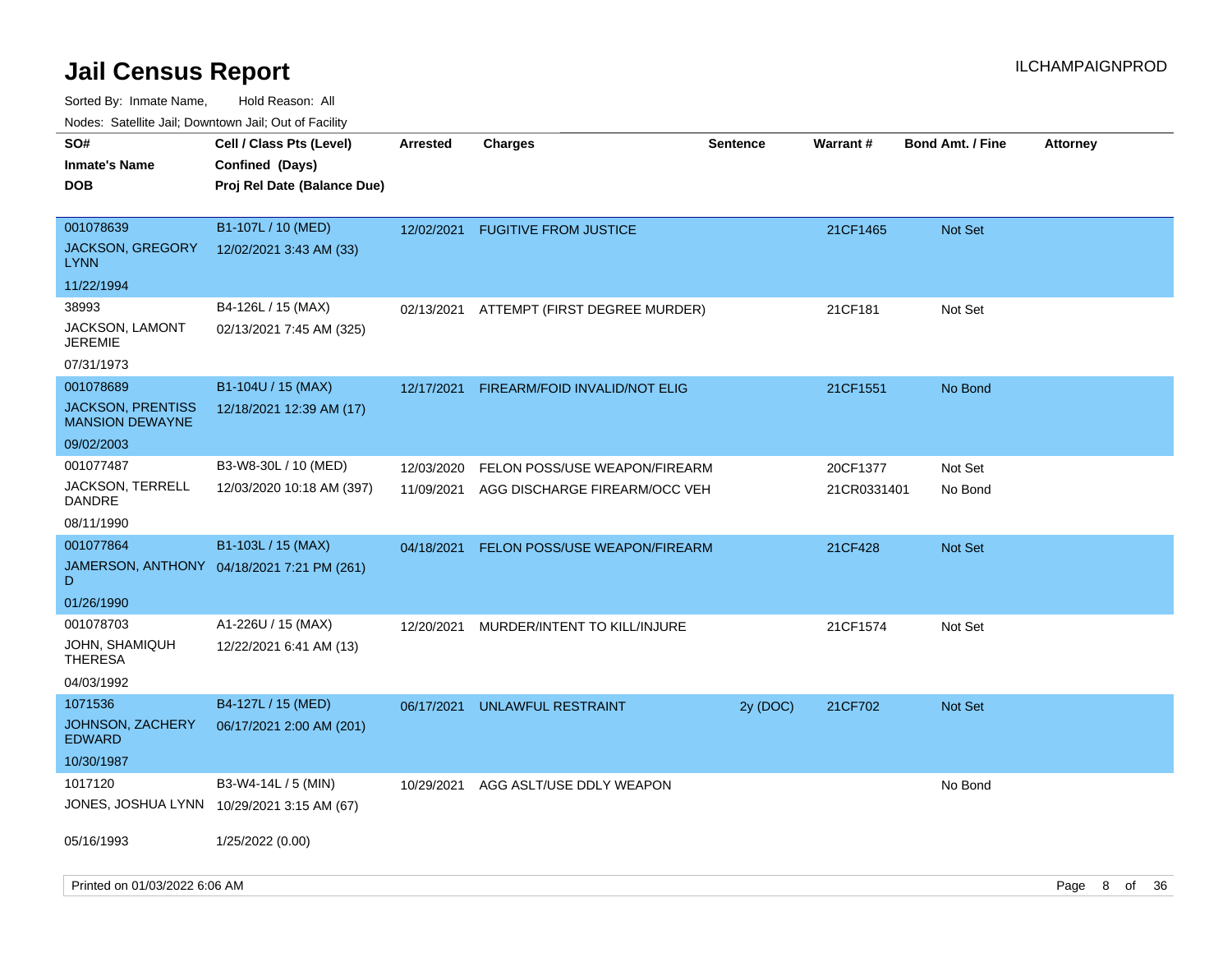Sorted By: Inmate Name, Hold Reason: All Nodes: Satellite Jail; Downtown Jail; Out of Facility

| SO#<br><b>Inmate's Name</b><br>DOB                                            | Cell / Class Pts (Level)<br>Confined (Days)<br>Proj Rel Date (Balance Due)                      | <b>Arrested</b>                                                    | <b>Charges</b>                                                                                                                 | <b>Sentence</b> | <b>Warrant#</b>                                              | <b>Bond Amt. / Fine</b>                                    | <b>Attorney</b> |
|-------------------------------------------------------------------------------|-------------------------------------------------------------------------------------------------|--------------------------------------------------------------------|--------------------------------------------------------------------------------------------------------------------------------|-----------------|--------------------------------------------------------------|------------------------------------------------------------|-----------------|
| 001078645<br><b>JONES, KELVIN</b><br><b>KHYRIC</b><br>02/27/2001              | B4-222U / 10 (MED)<br>12/02/2021 6:56 PM (33)                                                   | 12/02/2021                                                         | AGG DISCHARGE FIREARM                                                                                                          |                 | 21CF1478                                                     | No Bond                                                    |                 |
| 956822<br>JONES, MARIO<br>NATHANIEL<br>10/27/1987<br>1008468<br>JONES, MARTEZ | B1-205U / 15 (MAX)<br>11/25/2021 10:37 AM (40)<br>B4-226U / 10 (MED)<br>12/01/2021 1:28 PM (34) | 11/25/2021<br>11/25/2021<br>11/25/2021<br>12/01/2021<br>12/02/2021 | AGGRAVATED DOMESTIC BATTERY<br>PAROLE REVOCATION<br>UNLAWFUL RESTRAINT<br>FELON POSS/USE WEAPON/FIREARM<br>PROBATION VIOLATION |                 | 21CF1442<br>CH2106361<br>21CF1443<br>21CF1472<br>20CF1151    | Not Set<br>No Bond<br>Not Set<br>Not Set<br><b>Not Set</b> |                 |
| LAMONTE<br>06/22/1993<br>506244                                               | B1-204L / 15 (MAX)                                                                              | 07/15/2021                                                         | ARMED ROBBERY/ARMED W/FIREARM                                                                                                  |                 | 2021CF791                                                    | 250000.00                                                  |                 |
| JOSLIN, JASON LEE<br>12/22/1985                                               | 07/15/2021 4:38 AM (173)                                                                        |                                                                    |                                                                                                                                |                 |                                                              |                                                            |                 |
| 66662<br>KINTNER, WESLEY J                                                    | B1-102L / 10 (MED)<br>12/05/2021 1:57 PM (30)                                                   | 12/05/2021                                                         | POSS AMT CON SUB EXCEPT(A)/(D)                                                                                                 | 2y (DOC)        | 18CF597                                                      | 200000.00                                                  |                 |
| 04/15/1986<br>1070011<br>LAWS, WILLIAM<br>ZARAK, Third<br>07/06/1999          | B4-124U / 15 (MAX)<br>08/03/2021 3:53 PM (154)                                                  | 08/03/2021                                                         | AGG DISCH FIREARM/1ST AID PERS                                                                                                 |                 | 21CF929                                                      | Not Set                                                    |                 |
| 548089<br>LEWIS, LAWRENCE<br>PAUL, Third<br>02/08/1993                        | B1-204U / 15 (MAX)<br>12/04/2020 4:42 AM (396)                                                  | 12/04/2020<br>12/04/2020<br>12/04/2020                             | ATTEMPT (FIRST DEGREE MURDER)<br>METH DELIVERY/100<400 GRAMS<br>AGG DOMESTIC BATTERY/STRANGLE                                  |                 | 20CF1378<br>20CF1481<br>18CF1507                             | Not Set<br>Not Set<br>10000.00                             |                 |
| 001077524<br>LEWIS, TREVOR<br><b>DANIEL</b><br>06/03/2002                     | B2-T4-15U / 10 (SPH)<br>12/14/2020 5:16 PM (386)                                                | 12/14/2020<br>12/14/2020<br>12/14/2020<br>12/14/2020               | AGG BATTERY/JUDGE/EMT<br><b>RESIDENTIAL ARSON</b><br>AGG BATTERY/PUBLIC PLACE<br>AGG BATTERY/PEACE OFFICER                     |                 | 2020-CF-1212<br>2020-CF-1388<br>2020-CF-1231<br>2020-CF-1211 | 10000.00<br>150000.00<br>50000.00<br>10000.00              |                 |

Printed on 01/03/2022 6:06 AM Page 9 of 36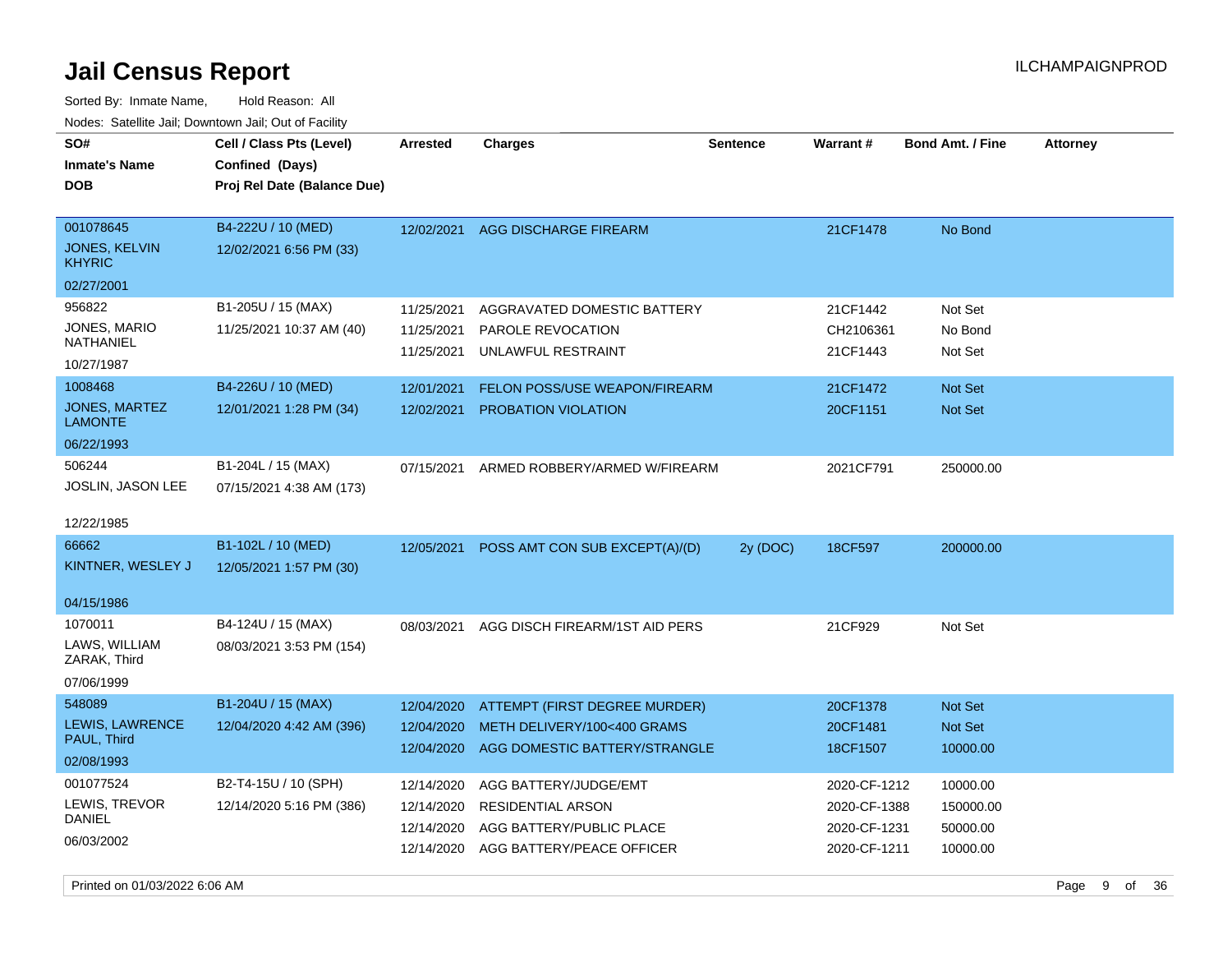Sorted By: Inmate Name, Hold Reason: All Nodes: Satellite Jail; Downtown Jail; Out of Facility

| <u>Houce.</u> Catellite ball, Downtown ball, Out of Fabilit |                                             |                          |                                                 |                 |                        |                         |                 |
|-------------------------------------------------------------|---------------------------------------------|--------------------------|-------------------------------------------------|-----------------|------------------------|-------------------------|-----------------|
| SO#                                                         | Cell / Class Pts (Level)                    | Arrested                 | <b>Charges</b>                                  | <b>Sentence</b> | Warrant#               | <b>Bond Amt. / Fine</b> | <b>Attorney</b> |
| <b>Inmate's Name</b>                                        | Confined (Days)                             |                          |                                                 |                 |                        |                         |                 |
| <b>DOB</b>                                                  | Proj Rel Date (Balance Due)                 |                          |                                                 |                 |                        |                         |                 |
|                                                             |                                             |                          |                                                 |                 |                        |                         |                 |
| 1065002                                                     | B3-W7-26L / 10 (MED)                        | 11/16/2021               | DOMESTIC BTRY/CONTACT/VIO O/P                   |                 | 2019CF001781           | 25000.00                |                 |
| LOVELESS, DUSTIN<br>DEE.                                    | 11/16/2021 11:41 AM (49)                    |                          |                                                 |                 |                        |                         |                 |
| 06/17/1982                                                  |                                             |                          |                                                 |                 |                        |                         |                 |
| 1000869                                                     | B1-106L / 15 (MAX)                          | 09/11/2021               | FELON POSS/USE WEAPON/FIREARM                   |                 | 21CF1102               | Not Set                 |                 |
| MARTIN, MANNIX<br><b>TILMOND</b>                            | 09/12/2021 12:40 AM (114)                   |                          |                                                 |                 |                        |                         |                 |
| 07/19/1991                                                  |                                             |                          |                                                 |                 |                        |                         |                 |
| 48792                                                       | B4-225U / 10 (MED)                          | 11/19/2021               | AGG BATTERY/DISCHARGE FIREARM                   |                 | 21CF1425               | Not Set                 |                 |
| <b>MCCLAIN, HURCHEL</b><br><b>JOSEPH</b>                    | 11/20/2021 4:11 AM (45)                     |                          |                                                 |                 |                        |                         |                 |
| 05/01/1979                                                  |                                             |                          |                                                 |                 |                        |                         |                 |
| 001077938                                                   | BOOKH-2 / 15 (ADS)                          | 05/10/2021               | AGG KIDNAPING DISCH FIR/HARM                    |                 | 21CF532                | Not Set                 |                 |
| MCGAHA,<br><b>CHRISTOPHER D</b>                             | 05/10/2021 7:02 PM (239)                    | 05/11/2021<br>05/27/2021 | <b>MURDER</b><br>ESCAPE FROM DEPT OF CORRECTION |                 | 2021-CF-215<br>21CF600 | No Bond<br>Not Set      |                 |
| 07/27/1991                                                  |                                             |                          |                                                 |                 |                        |                         |                 |
| 1043071                                                     | A2-120L / 10 (MED)                          | 11/08/2021               | CRIM DMG/GOVT PROP/<\$500                       |                 | 21CF1378               | Not Set                 |                 |
| <b>MERRELL-</b><br>SUTHERLAND, ALICIA                       | 11/08/2021 2:22 AM (57)                     |                          |                                                 |                 |                        |                         |                 |
| 11/26/1972                                                  |                                             |                          |                                                 |                 |                        |                         |                 |
| 1026478                                                     | A3-213L / 5 (MIN)                           | 12/24/2021               | AGGRAVATED DOMESTIC BATTERY                     |                 | 21CF1587               | Not Set                 |                 |
| MILLER, ANTHONY                                             | 12/24/2021 1:11 AM (11)                     | 12/24/2021               | DRIVING ON REVOKED LICENSE                      |                 | 20TR3647               | 790.00                  |                 |
| 02/20/1994                                                  |                                             |                          |                                                 |                 |                        |                         |                 |
| 41584                                                       | B4-227U / 15 (MAX)                          | 12/01/2021               | <b>ARMED HABITUAL CRIMINAL</b>                  |                 | 21CF1467               | <b>Not Set</b>          |                 |
|                                                             | MILLER, JOSE LOVELL 12/02/2021 1:04 AM (33) |                          |                                                 |                 |                        |                         |                 |
| 10/07/1975                                                  |                                             |                          |                                                 |                 |                        |                         |                 |
| 001078721                                                   | BOOKH-8 / 5 (ADS)                           | 12/29/2021               | <b>VIOLATE ORDER PROTECTION</b>                 |                 | 21CF1600               | Not Set                 |                 |
| MIRAMONTES, RAUL                                            | 12/29/2021 4:02 AM (6)                      |                          |                                                 |                 |                        |                         |                 |

05/11/1989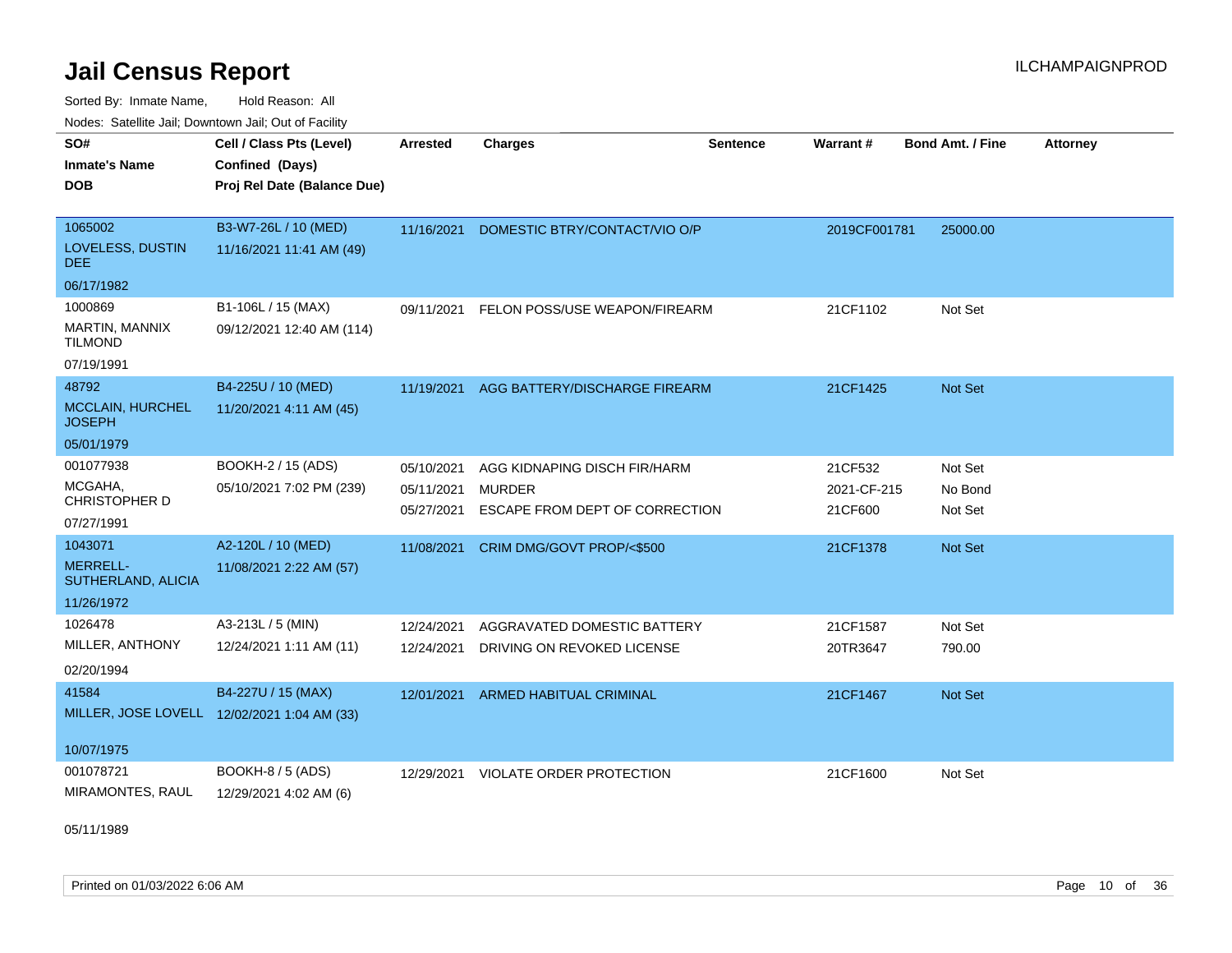Sorted By: Inmate Name, Hold Reason: All Nodes: Satellite Jail; Downtown Jail; Out of Facility

| roaco. Calcinio dan, Downtown dan, Oal or Fability |                                              |                 |                                           |                 |           |                         |                 |
|----------------------------------------------------|----------------------------------------------|-----------------|-------------------------------------------|-----------------|-----------|-------------------------|-----------------|
| SO#                                                | Cell / Class Pts (Level)                     | <b>Arrested</b> | <b>Charges</b>                            | <b>Sentence</b> | Warrant#  | <b>Bond Amt. / Fine</b> | <b>Attorney</b> |
| Inmate's Name                                      | Confined (Days)                              |                 |                                           |                 |           |                         |                 |
| DOB                                                | Proj Rel Date (Balance Due)                  |                 |                                           |                 |           |                         |                 |
|                                                    |                                              |                 |                                           |                 |           |                         |                 |
| 001077902                                          | A2-123L / 5 (ADS)                            |                 | 11/23/2021 BATTERY/CAUSE BODILY HARM      |                 | 21CM187   | Not Set                 |                 |
| MOFFETT, CAROLYN<br>REENE                          | 11/21/2021 10:31 AM (44)                     |                 |                                           |                 |           |                         |                 |
| 10/23/1988                                         |                                              |                 |                                           |                 |           |                         |                 |
| 001078712                                          | A4-107L / 10 (MED)                           | 12/23/2021      | AGG DISCH FIREARM/1ST AID PERS            |                 | 21CF1581  | Not Set                 |                 |
| MONTGOMERY,<br>RASHARD MYKI                        | 12/23/2021 4:27 PM (12)                      |                 |                                           |                 |           |                         |                 |
| 11/05/2001                                         |                                              |                 |                                           |                 |           |                         |                 |
| 39106                                              | B4-227L / 10 (MED)                           | 10/12/2021      | DOMESTIC BATTERY/OTHER PRIOR              |                 | 21CF1217  | <b>Not Set</b>          |                 |
| Junior                                             | MOORE, ANDREW LEE, 10/12/2021 1:02 AM (84)   |                 |                                           |                 |           |                         |                 |
| 04/12/1973                                         |                                              |                 |                                           |                 |           |                         |                 |
| 1007239                                            | A3-111L / 10 (ADS)                           | 12/29/2021      | DOMESTIC BATTERY                          |                 | 21CF1607  | Not Set                 |                 |
| MOORE, ANDREW<br>VIRGIL                            | 12/29/2021 8:40 PM (6)                       |                 |                                           |                 |           |                         |                 |
| 08/20/1972                                         |                                              |                 |                                           |                 |           |                         |                 |
| 1076384                                            | A1-227L / 5 (MIN)                            |                 | 10/28/2021 RETAIL THEFT/DISP MERCH/<\$300 |                 | 21CM149   | 12500.00                |                 |
|                                                    | MURPHY, AZIA CIMONE 10/29/2021 12:49 AM (67) |                 |                                           |                 |           |                         |                 |
| 09/23/1995                                         |                                              |                 |                                           |                 |           |                         |                 |
| 001078517                                          | B1-201L / 15 (MAX)                           | 10/19/2021      | ATTEMPT (FIRST DEGREE MURDER)             |                 | 21CF1267  | Not Set                 |                 |
| NELSON, RORY<br>DEMOND                             | 10/19/2021 3:55 AM (77)                      |                 |                                           |                 |           |                         |                 |
| 08/14/1984                                         |                                              |                 |                                           |                 |           |                         |                 |
| 55308                                              | BOOKH-6                                      |                 | 01/02/2022 RECEIVE/POSS/SELL STOLEN VEH   |                 | 22CFAWOW  | <b>Not Set</b>          |                 |
| NIBBE, RYAN ARRON                                  | 01/03/2022 11:43 PM (0)                      |                 |                                           |                 |           |                         |                 |
| 07/13/1979                                         |                                              |                 |                                           |                 |           |                         |                 |
| 1073913                                            | A1-124U / 5 (MIN)                            |                 | <b>RESIDENTIAL BURGLARY</b>               |                 |           | 100.00                  |                 |
| OSBORNE, NICHOLE                                   |                                              | 12/16/2021      |                                           |                 | 21CF1537  |                         |                 |
| MARIE                                              | 12/16/2021 4:17 AM (19)                      | 12/16/2021      | CRIMINAL TRESPASS TO VEHICLES             |                 | 2021CM423 | 1500.00                 |                 |
| 06/22/1979                                         |                                              |                 |                                           |                 |           |                         |                 |

Printed on 01/03/2022 6:06 AM Page 11 of 36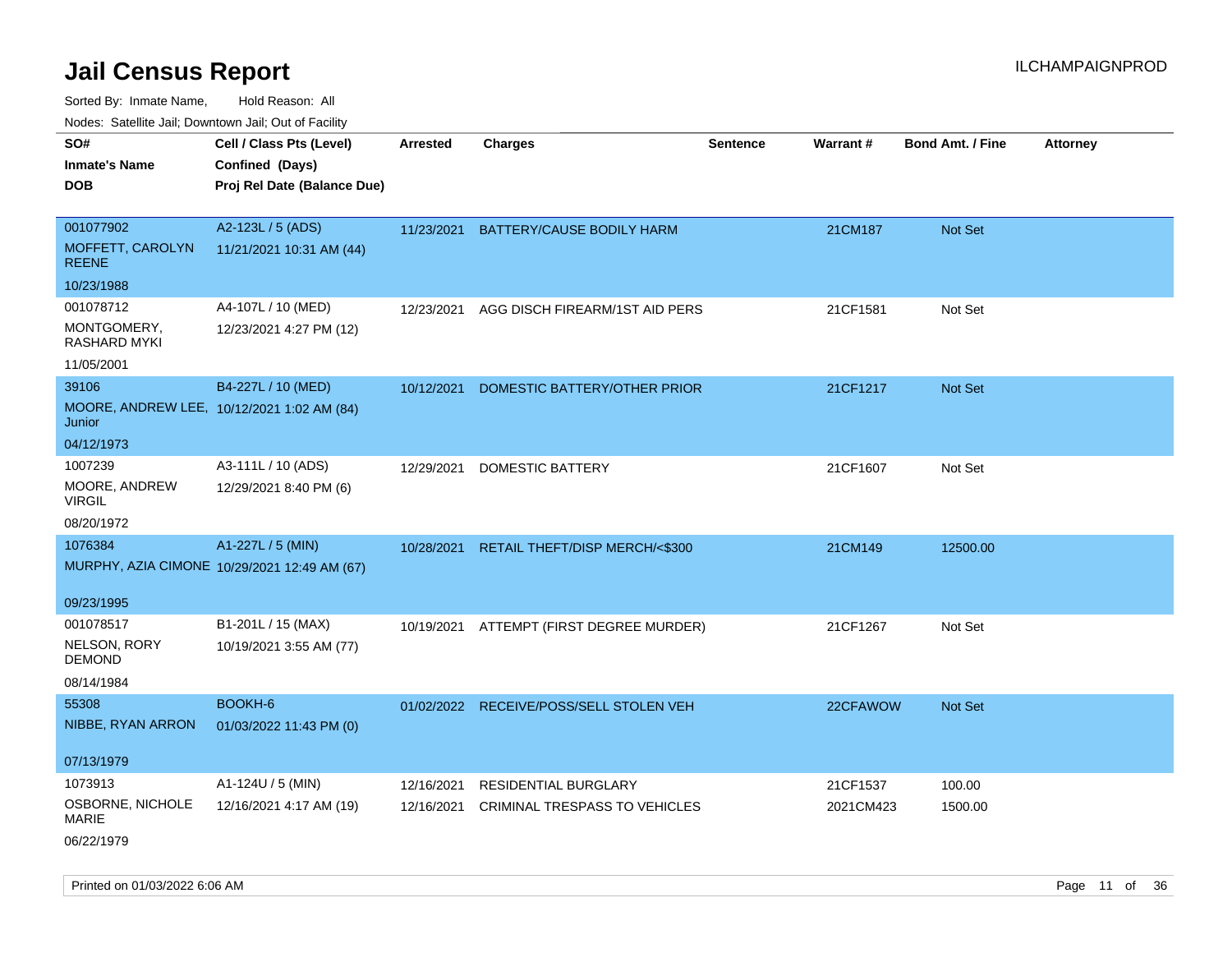Sorted By: Inmate Name, Hold Reason: All Nodes: Satellite Jail; Downtown Jail; Out of Facility

| SO#                                 | Cell / Class Pts (Level)    | <b>Arrested</b> | <b>Charges</b>                          | <b>Sentence</b> | Warrant#  | <b>Bond Amt. / Fine</b> | <b>Attorney</b> |
|-------------------------------------|-----------------------------|-----------------|-----------------------------------------|-----------------|-----------|-------------------------|-----------------|
| <b>Inmate's Name</b>                |                             |                 |                                         |                 |           |                         |                 |
|                                     | Confined (Days)             |                 |                                         |                 |           |                         |                 |
| <b>DOB</b>                          | Proj Rel Date (Balance Due) |                 |                                         |                 |           |                         |                 |
|                                     |                             |                 |                                         |                 |           |                         |                 |
| 61251                               | A4-103L / 15 (ADS)          | 12/27/2021      | <b>PRED CRIM SEX ASLT/VICTIM &lt;13</b> |                 | 21CF651   | No Bond                 |                 |
| PETMECKY, JOHN<br><b>ROBERT</b>     | 12/27/2021 1:52 PM (8)      |                 |                                         |                 |           |                         |                 |
| 03/09/1983                          |                             |                 |                                         |                 |           |                         |                 |
| 001078357                           | B2-T1-02L / 15 (MAX)        | 09/17/2021      | ARMED ROBBERY/ARMED W/FIREARM           |                 | 21CF1129  | Not Set                 |                 |
| PETTIGREW, CAREY                    | 09/17/2021 9:56 AM (109)    | 09/17/2021      | ARMED ROBBERY/ARMED W/FIREARM           |                 | 21CF1230  | Not Set                 |                 |
| <b>CORNITRIAS DEOBLO</b>            |                             | 09/17/2021      | ARMED ROBBERY/ARMED W/FIREARM           |                 | 21CF1128  | Not Set                 |                 |
| 08/31/1986                          |                             |                 |                                         |                 |           |                         |                 |
| 999352                              | B4-225L / 10 (MED)          | 09/09/2021      | <b>VIOLATE OP/OTHER PRIOR</b>           | 2y (DOC)        | 21CF1092  | Not Set                 |                 |
| PIRLOT, JUSTIN LEE                  | 09/09/2021 11:28 AM (117)   | 10/23/2021      | <b>FALSE REPORT OF OFFENSE</b>          |                 | 2019CF836 | 5000.00                 |                 |
|                                     |                             |                 |                                         |                 |           |                         |                 |
| 11/08/1982                          |                             |                 |                                         |                 |           |                         |                 |
| 001078669                           | A4-105U / 10 (MED)          | 12/10/2021      | AGG DISCHARGE FIREARM/BLDG/SCH          |                 | 21CF1507  | Not Set                 |                 |
| RANGEL, ADRIAN                      | 12/10/2021 12:53 AM (25)    |                 |                                         |                 |           |                         |                 |
| 11/25/2000                          |                             |                 |                                         |                 |           |                         |                 |
| 1069524                             | B4-224L / 15 (MAX)          | 08/08/2021      | MFG/DEL CANNABIS/30-500 GRAMS           |                 | 21CF953   | Not Set                 |                 |
| RAY-DAVIS, KAMARI<br><b>DAYVON</b>  | 08/09/2021 2:44 AM (148)    |                 |                                         |                 |           |                         |                 |
| 03/30/2000                          |                             |                 |                                         |                 |           |                         |                 |
| 45473                               | B1-202L / 15 (MAX)          | 11/23/2021      | CHIL SEX OFFEN/RESIDE DAY CARE          |                 | 21CF1275  | 10000.00                |                 |
| REXROAD, CALVIN                     | 11/23/2021 6:27 PM (42)     | 11/23/2021      | <b>VIOLATE SEX OFFENDER REGIS</b>       |                 | 21CF546   | 50000.00                |                 |
| ALLEN                               |                             |                 |                                         |                 |           |                         |                 |
| 10/04/1970                          |                             |                 |                                         |                 |           |                         |                 |
| 979485                              | B2-T4-16L / 15 (ADS)        | 03/12/2021      | <b>PRED CRIM SEX ASLT/VICTIM &lt;13</b> |                 | 21CF282   | <b>Not Set</b>          |                 |
| RODRIGUEZ, JOSHUA<br><b>ANTHONY</b> | 03/12/2021 1:57 PM (298)    |                 |                                         |                 |           |                         |                 |
| 04/06/1990                          |                             |                 |                                         |                 |           |                         |                 |
| 61330                               | B4-123L / 15 (MAX)          | 12/01/2021      | ARMED HABITUAL CRIMINAL                 |                 | 21CF1473  | Not Set                 |                 |
| RUFFIN, JONATHON                    | 12/01/2021 5:34 AM (34)     | 12/01/2021      | PAROLE REVOCATION                       |                 | CH2107545 | No Bond                 |                 |
| <b>CECIL</b>                        |                             |                 |                                         |                 |           |                         |                 |

05/10/1984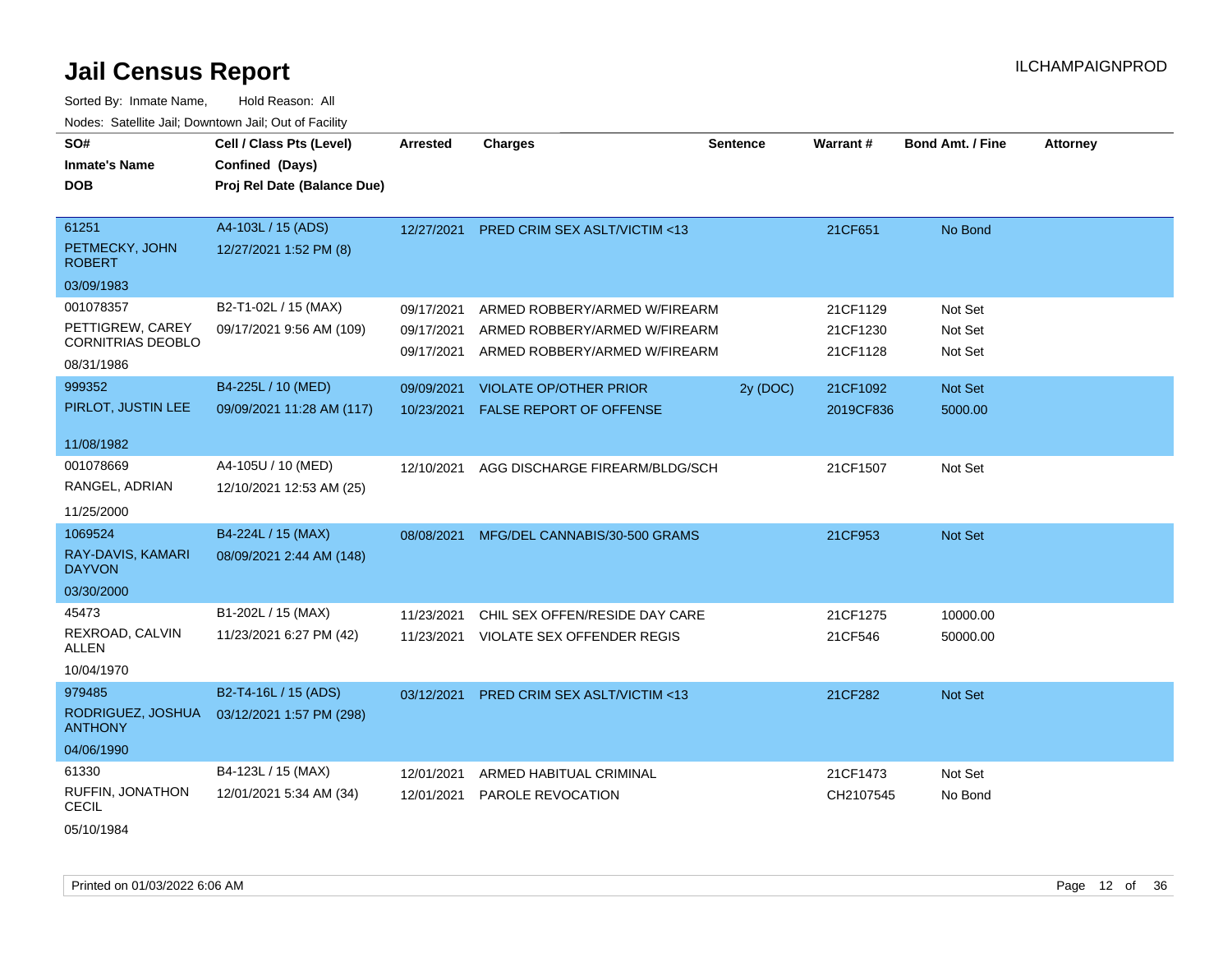Sorted By: Inmate Name, Hold Reason: All

Nodes: Satellite Jail; Downtown Jail; Out of Facility

| roaco. Calcinio dan, Downtown dan, Out or Fability |                                              |            |                                     |                 |            |                         |                 |
|----------------------------------------------------|----------------------------------------------|------------|-------------------------------------|-----------------|------------|-------------------------|-----------------|
| SO#                                                | Cell / Class Pts (Level)                     | Arrested   | <b>Charges</b>                      | <b>Sentence</b> | Warrant#   | <b>Bond Amt. / Fine</b> | <b>Attorney</b> |
| <b>Inmate's Name</b>                               | Confined (Days)                              |            |                                     |                 |            |                         |                 |
| <b>DOB</b>                                         | Proj Rel Date (Balance Due)                  |            |                                     |                 |            |                         |                 |
|                                                    |                                              |            |                                     |                 |            |                         |                 |
| 1071161                                            | B4-124L / 15 (MAX)                           | 08/18/2021 | DELIVERY OF OR POSSESSION OF W/ INT |                 | 21CF1008   | No Bond                 |                 |
| SANDERS, MARKELL<br>LAMAR                          | 08/18/2021 6:18 PM (139)                     |            |                                     |                 |            |                         |                 |
| 02/02/2000                                         |                                              |            |                                     |                 |            |                         |                 |
| 1047469                                            | B3-W5-18L / 10 (MED)                         | 07/03/2021 | CRIMINAL SEX ASSAULT/CONSENT        |                 | 21CF773    | Not Set                 |                 |
| <b>ALLEN</b>                                       | SCHINDLER, RICHARD 07/03/2021 10:25 PM (185) |            |                                     |                 |            |                         |                 |
| 10/16/1979                                         |                                              |            |                                     |                 |            |                         |                 |
| 001078698                                          | B3-W3-10L / 5 (MIN)                          | 12/20/2021 | DIRECT CRIMINAL CONTEMPT            |                 | 2019F44    | No Bond                 |                 |
| <b>SIDES, BRIAN KEITH</b>                          | 12/20/2021 4:23 PM (15)                      |            |                                     |                 |            |                         |                 |
|                                                    |                                              |            |                                     |                 |            |                         |                 |
| 12/08/1969                                         |                                              |            |                                     |                 |            |                         |                 |
| 47195                                              | A3-215U / 5 (ADS)                            | 12/27/2021 | <b>RESIDENTIAL BURGLARY</b>         |                 | 2020CF1222 | 10000.00                |                 |
| SIMMONS, JAMES                                     | 12/27/2021 8:42 AM (8)                       | 12/28/2021 | FORGERY/ISSUE DOCUMENT/1 UPC        |                 | 2021CF1595 | Not Set                 |                 |
| <b>ROBERT</b>                                      |                                              | 12/28/2021 | RESIDENTIAL BURGLARY                |                 | 2021CF1596 | Not Set                 |                 |
| 03/13/1975                                         |                                              |            |                                     |                 |            |                         |                 |
| 001078441                                          | BOOKF-3 / 15 (ADS)                           | 10/01/2021 | <b>ARMED HABITUAL CRIMINAL</b>      |                 | 21CF1182   | Not Set                 |                 |
| SINGLETON, CORRIE<br><b>DERRELL</b>                | 10/01/2021 12:36 PM (95)                     | 12/20/2021 | SPEEDING 26-34 MPH OVER LIMIT       |                 | 2021TR2701 | 1000.00                 |                 |
| 05/07/1983                                         |                                              |            |                                     |                 |            |                         |                 |
| 001078727                                          | BOOKH-7 / 10 (MED)                           | 12/31/2021 | DOMESTIC BATTERY                    |                 | 2022CMAWOW | Not Set                 |                 |
| SQUARE, KAREEN<br><b>HASSAN</b>                    | 01/01/2022 12:16 AM (3)                      |            |                                     |                 |            |                         |                 |
| 09/08/1982                                         |                                              |            |                                     |                 |            |                         |                 |
| 38305                                              | B2-T2-06L / 10 (SPH)                         | 03/18/2020 | <b>CRIMINAL SEXUAL ABUSE</b>        |                 | 20CF-343   | 500000.00               |                 |
| STOVER, JOSH<br><b>ANDREW</b>                      | 03/18/2020 10:24 AM (657)                    |            |                                     |                 |            |                         |                 |
| 08/18/1973                                         |                                              |            |                                     |                 |            |                         |                 |
| 1066794                                            | B3-W4-16L / 5 (MIN)                          | 09/07/2021 | <b>VIOLATE OP/OTHER PRIOR</b>       |                 | 21CF1061   | Not Set                 |                 |
| TAYLOR, STANLEY<br><b>JAMES</b>                    | 09/07/2021 7:01 AM (119)                     |            |                                     |                 |            |                         |                 |
| 01/05/1994                                         |                                              |            |                                     |                 |            |                         |                 |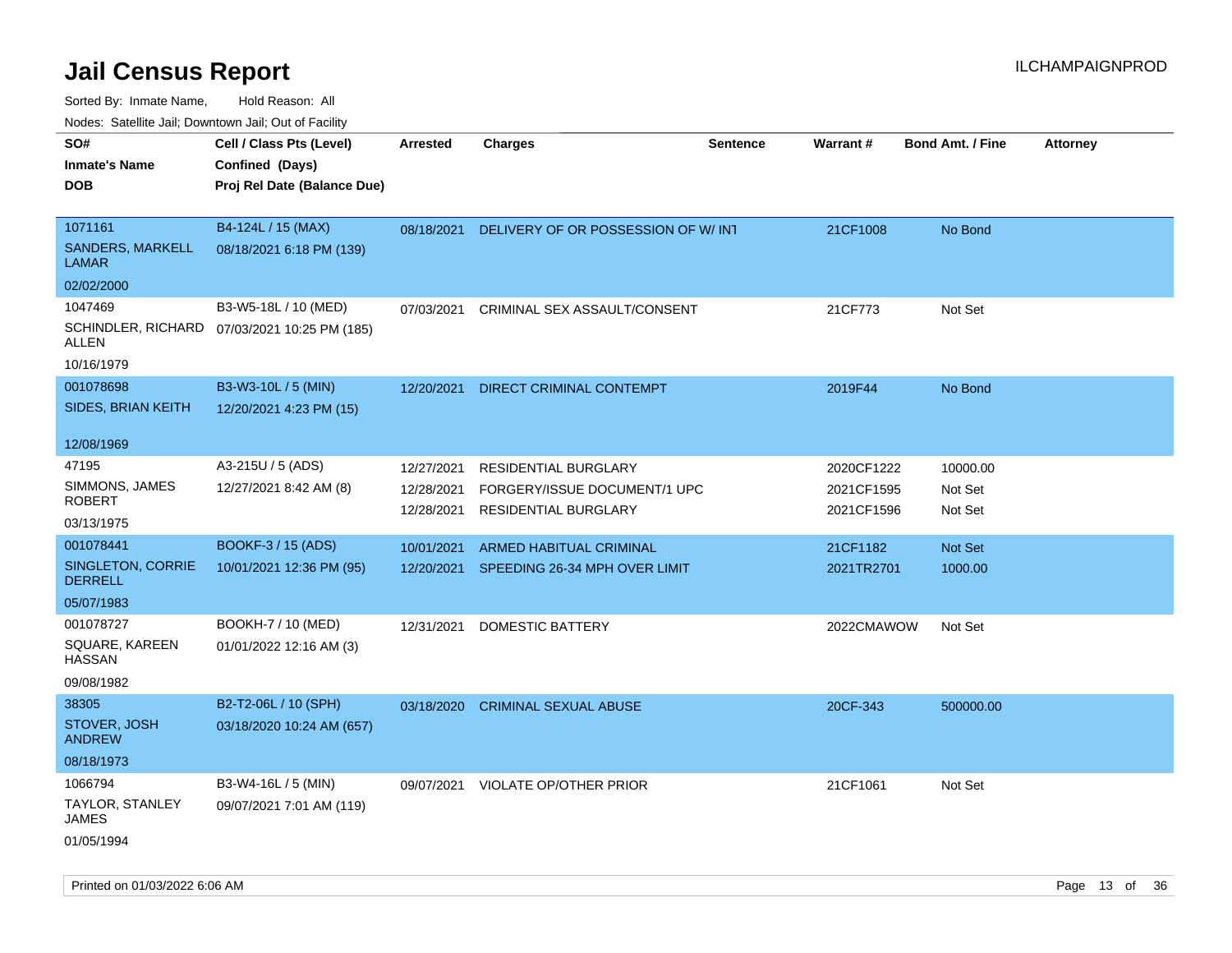| roaco. Catolino dall, Downtown dall, Out of Fability |                             |                 |                                         |                 |            |                         |                 |
|------------------------------------------------------|-----------------------------|-----------------|-----------------------------------------|-----------------|------------|-------------------------|-----------------|
| SO#                                                  | Cell / Class Pts (Level)    | <b>Arrested</b> | <b>Charges</b>                          | <b>Sentence</b> | Warrant#   | <b>Bond Amt. / Fine</b> | <b>Attorney</b> |
| <b>Inmate's Name</b>                                 | Confined (Days)             |                 |                                         |                 |            |                         |                 |
| <b>DOB</b>                                           | Proj Rel Date (Balance Due) |                 |                                         |                 |            |                         |                 |
|                                                      |                             |                 |                                         |                 |            |                         |                 |
| 962484                                               | A3-115L / 10 (ADS)          | 12/29/2021      | AGGRAVATED DOMESTIC BATTERY             |                 | 21CF1608   | Not Set                 |                 |
| <b>TAYLOR, VINCENT</b><br><b>REGINALD</b>            | 12/29/2021 7:23 AM (6)      |                 |                                         |                 |            |                         |                 |
| 11/03/1988                                           |                             |                 |                                         |                 |            |                         |                 |
| 001078471                                            | B4-127U / 10 (MED)          | 10/11/2021      | AGG UUW/VEHICLE/<21                     |                 | 21CF1210   | 100.00                  |                 |
| THATCH, OMARION<br><b>DIAMONTE</b>                   | 10/11/2021 1:26 AM (85)     |                 |                                         |                 |            |                         |                 |
| 09/05/2003                                           |                             |                 |                                         |                 |            |                         |                 |
| 21252                                                | B4-121U / 15 (MAX)          |                 | 10/18/2021 MFG/DEL 1<15 GR COCAINE/ANLG |                 | 2021CF172  | 25000.00                |                 |
| THOMAS, ELIJAH                                       | 10/18/2021 12:35 AM (78)    |                 |                                         |                 |            |                         |                 |
| 07/31/1962                                           |                             |                 |                                         |                 |            |                         |                 |
| 32058                                                | B4-123U / 15 (MAX)          | 06/14/2021      | <b>AGG DISCH FIREARM</b>                |                 | 21CF690    | Not Set                 |                 |
| THOMPSON, STEVEN<br><b>ONEAL</b>                     | 06/14/2021 6:44 AM (204)    |                 |                                         |                 |            |                         |                 |
| 03/14/1969                                           |                             |                 |                                         |                 |            |                         |                 |
| 32910                                                | B3-W3-12L / 10 (MED)        | 10/04/2021      | DOM BTRY/HARM/1-2 PRECONV               |                 | 21CF1189   | <b>Not Set</b>          |                 |
| TULL, CHRISTOPHER<br><b>MICHAEL</b>                  | 10/04/2021 10:53 PM (92)    |                 |                                         |                 |            |                         |                 |
| 04/02/1971                                           |                             |                 |                                         |                 |            |                         |                 |
| 1073714                                              | BOOKF-2                     | 01/02/2022      | RESIST/OBSTRUCTING A PEACE OFFICEI      |                 | 2022CMAWOW | 100.00                  |                 |
| VALENTINE, ERICKA<br><b>SHANENN</b>                  | 01/02/2022 10:44 PM (2)     |                 | 01/02/2022 CRIMINAL DAMAGE/\$10K-100K   |                 | 2022CMAWOW | Not Set                 |                 |
| 04/08/1986                                           |                             |                 |                                         |                 |            |                         |                 |
| 1052810                                              | BOOKH-7 / 10 (MED)          |                 | 01/01/2022 AGGRAVATED DOMESTIC BATTERY  |                 | 2022CFAWOW | No Bond                 |                 |
| <b>WALKER, DESMOND</b><br><b>JEROME</b>              | 01/01/2022 2:16 AM (3)      |                 |                                         |                 |            |                         |                 |
| 08/05/1987                                           |                             |                 |                                         |                 |            |                         |                 |
| 1070737                                              | A1-126L / 15 (MAX)          | 10/14/2021      | AGG KIDNAPG/<13/INTEL DISABL            |                 | 2020CF418  | 250000.00               |                 |
| WASHINGTON,<br><b>JASTINA VIRGINIA</b>               | 10/14/2021 12:02 PM (82)    |                 |                                         |                 |            |                         |                 |
| 04/11/2000                                           |                             |                 |                                         |                 |            |                         |                 |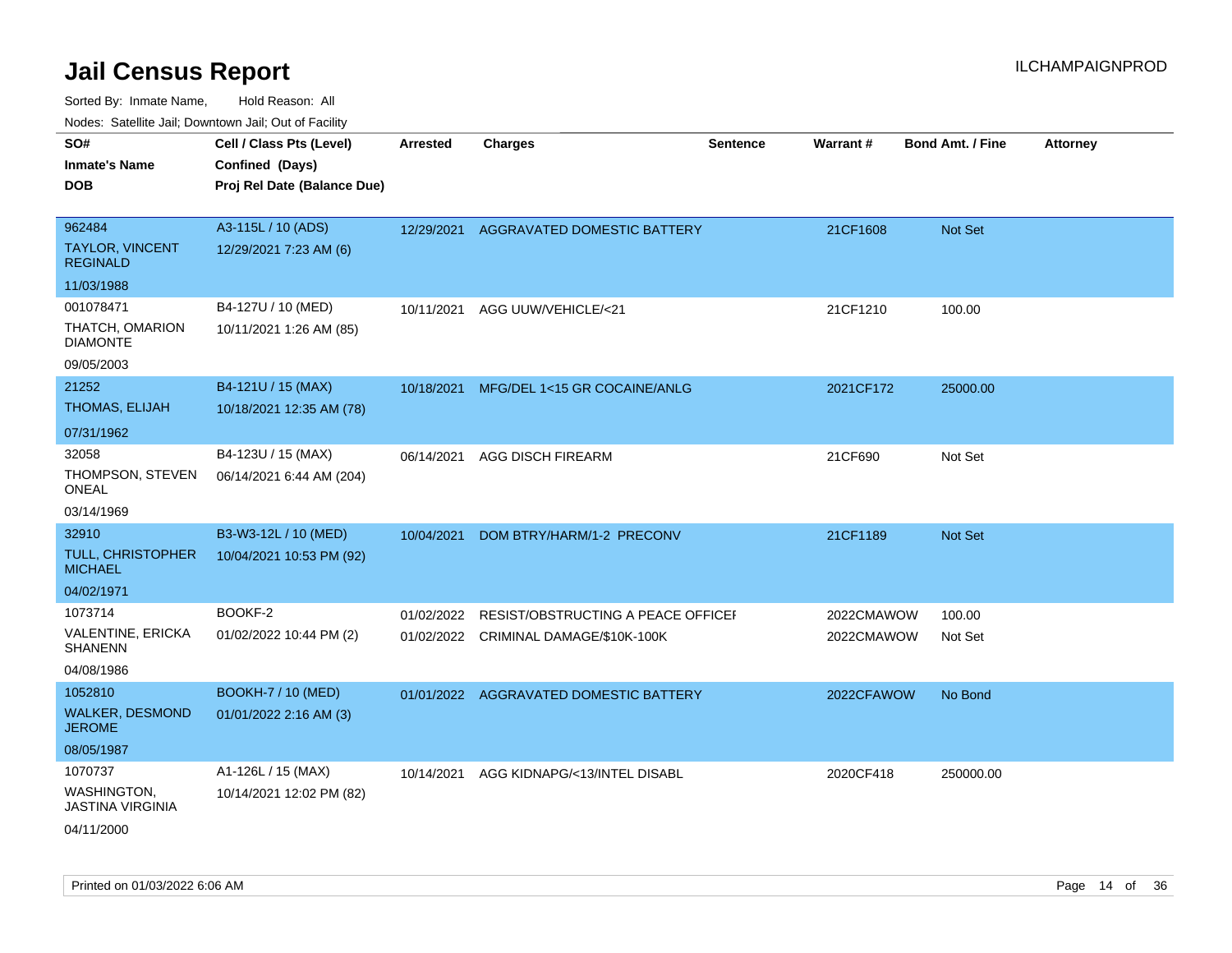| ivodes. Satellite Jali, Downtown Jali, Out of Facility |                             |                 |                                 |                 |             |                         |                 |     |
|--------------------------------------------------------|-----------------------------|-----------------|---------------------------------|-----------------|-------------|-------------------------|-----------------|-----|
| SO#                                                    | Cell / Class Pts (Level)    | <b>Arrested</b> | <b>Charges</b>                  | <b>Sentence</b> | Warrant#    | <b>Bond Amt. / Fine</b> | <b>Attorney</b> |     |
| Inmate's Name                                          | Confined (Days)             |                 |                                 |                 |             |                         |                 |     |
| <b>DOB</b>                                             | Proj Rel Date (Balance Due) |                 |                                 |                 |             |                         |                 |     |
|                                                        |                             |                 |                                 |                 |             |                         |                 |     |
| 977140                                                 | B1-203L / 10 (MED)          | 10/24/2021      | ARMED HABITUAL CRIMINAL         |                 | 21CF1289    | <b>Not Set</b>          |                 |     |
| WEBSTER, DERRIAL<br><b>DEVON</b>                       | 10/24/2021 2:46 AM (72)     |                 |                                 |                 |             |                         |                 |     |
| 01/14/1990                                             |                             |                 |                                 |                 |             |                         |                 |     |
| 001078328                                              | B1-207U / 15 (MAX)          | 08/30/2021      | FELON POSS/USE WEAPON/FIREARM   |                 | 21CF1045    | Not Set                 |                 |     |
| WHITE, JUSTIN<br>STEVEN                                | 08/30/2021 10:48 AM (127)   |                 |                                 |                 |             |                         |                 |     |
| 10/25/1995                                             |                             |                 |                                 |                 |             |                         |                 |     |
| 54212                                                  | A3-214L / 10 (MED)          | 12/21/2021      | RECEIVE/POSS/SELL STOLEN VEH    |                 | 2021CF669   | 10000.00                |                 |     |
| WHITLOCK, GEORGE                                       | 12/21/2021 1:20 PM (14)     | 12/21/2021      | <b>VIOLATE ORDER PROTECTION</b> |                 | 2021CM391   | 1000.00                 |                 |     |
| ABRAM                                                  |                             | 12/21/2021      | OBSTRUCT JUST/DESTROY EVIDENCE  |                 | 2021CF1223  | 700.00                  |                 |     |
| 11/10/1978                                             |                             | 12/21/2021      | ARMED VIOLENCE/CATEGORY I       |                 | 21CF1576    | <b>Not Set</b>          |                 |     |
| 001078709                                              | A3-212L / 15 (MAX)          | 12/22/2021      | ARMED VIOLENCE/CATEGORY I       |                 | 21CF1586    | Not Set                 |                 |     |
| WILLIAMS, DAVID LEE                                    | 12/22/2021 11:00 AM (13)    |                 |                                 |                 |             |                         |                 |     |
|                                                        |                             |                 |                                 |                 |             |                         |                 |     |
| 12/18/1989                                             |                             |                 |                                 |                 |             |                         |                 |     |
| 1019420                                                | B1-105L / 10 (MED)          | 12/14/2021      | METH MANUFACTURING/15<100 GR    | 8y (DOC)        | 21CF205     | No Bond                 |                 |     |
| WILLIAMS.<br><b>MARSHAWN ANTONIO</b>                   | 12/14/2021 1:56 PM (21)     |                 |                                 |                 |             |                         |                 |     |
| 06/02/1994                                             |                             |                 |                                 |                 |             |                         |                 |     |
| 638552                                                 | B2-DR / 5 (SPH)             | 10/07/2021      | CHILD PORNOGRAPHY/PHOTOGRAPH    |                 | 2021CF1207  | No Bond                 |                 |     |
| WILLIAMS, MICHAEL<br>JAMES                             | 10/07/2021 12:20 PM (89)    |                 |                                 |                 |             |                         |                 |     |
| 03/29/1964                                             |                             |                 |                                 |                 |             |                         |                 |     |
| 1066370                                                | B1-101L / 15 (MAX)          | 07/28/2021      | ARMED VIOLENCE/CATEGORY III     |                 | 2021 CF 882 | <b>Not Set</b>          |                 |     |
| <b>WILLIAMS, REONTE</b><br><b>REMIR</b>                | 07/28/2021 5:40 AM (160)    |                 |                                 |                 |             |                         |                 |     |
| 05/14/1999                                             |                             |                 |                                 |                 |             |                         |                 |     |
| 001078711                                              | A3-116L / 10 (MED)          | 12/22/2021      | AGG DISCHARGE FIREARM/OCC BLDG  |                 | 21CF1585    | Not Set                 |                 |     |
| WILLIS, RANDY<br>RAMEEL                                | 12/22/2021 4:15 PM (13)     |                 |                                 |                 |             |                         |                 |     |
| 09/10/2003                                             |                             |                 |                                 |                 |             |                         |                 |     |
|                                                        |                             |                 |                                 |                 |             |                         |                 |     |
| Printed on 01/03/2022 6:06 AM                          |                             |                 |                                 |                 |             |                         | Page 15 of      | -36 |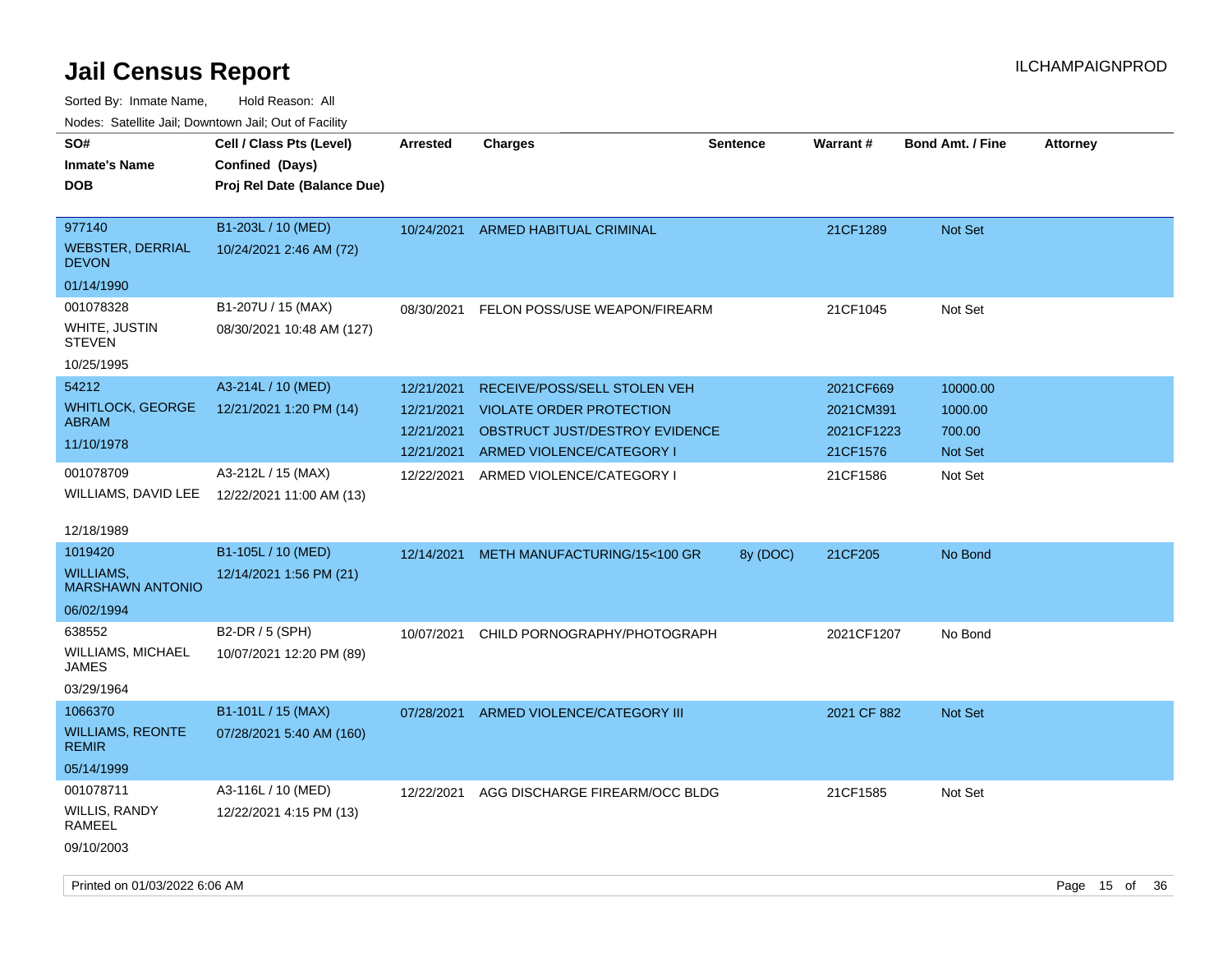Sorted By: Inmate Name, Hold Reason: All Nodes: Satellite Jail; Downtown Jail; Out of Facility

**Total Satellite Jail: 118 Males: 101 Females: 17 Unknown: 0**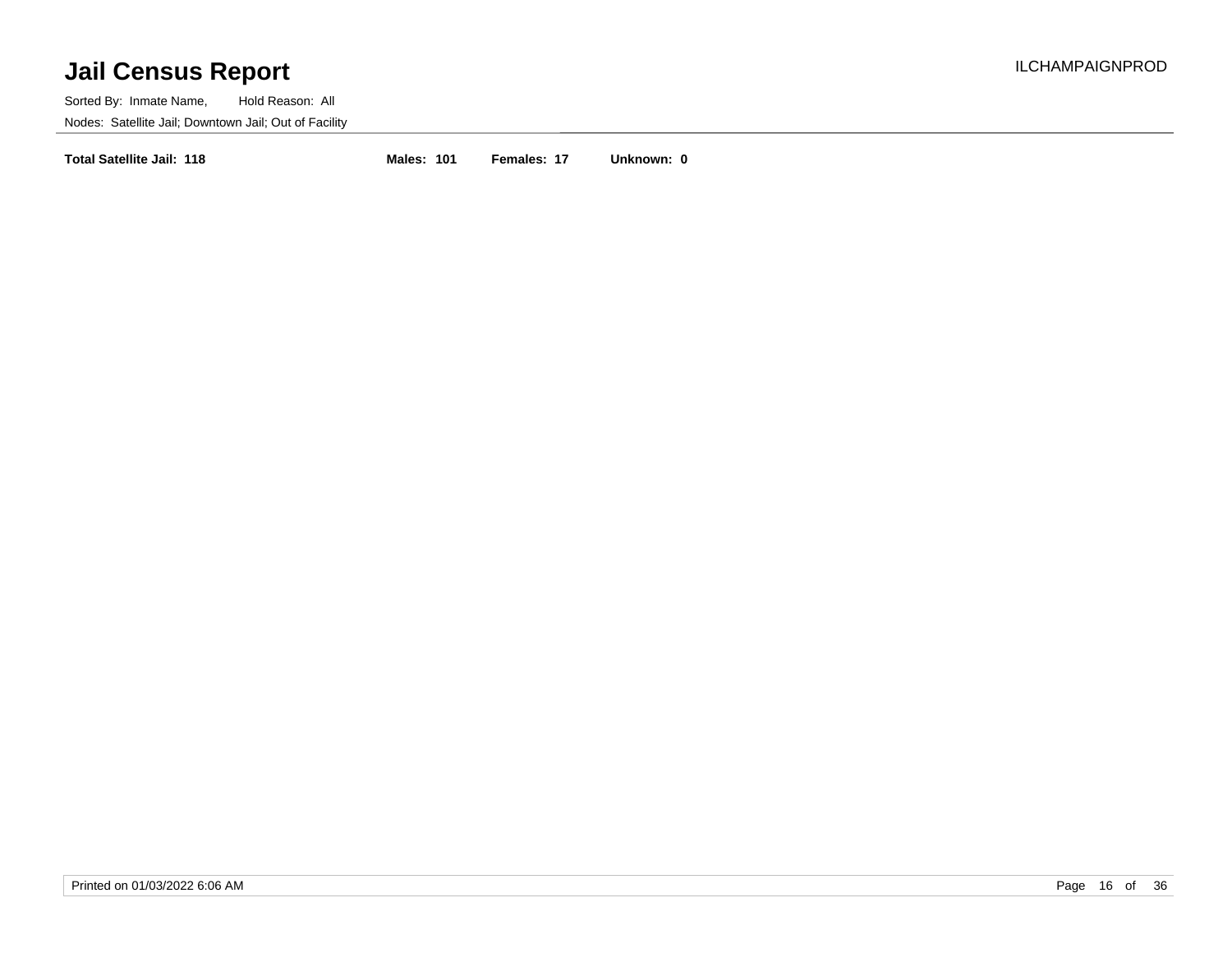| <b>Downtown Jail</b><br>SO#<br><b>Inmate's Name</b><br><b>DOB</b>                            | Cell / Class Pts (Level)<br>Confined (Days)<br>Proj Rel Date (Balance Due)            | <b>Arrested</b>                                                    | <b>Charges</b>                                                                                                                                            | <b>Sentence</b> | <b>Warrant#</b>                                        | <b>Bond Amt. / Fine</b>                                      | <b>Attorney</b> |
|----------------------------------------------------------------------------------------------|---------------------------------------------------------------------------------------|--------------------------------------------------------------------|-----------------------------------------------------------------------------------------------------------------------------------------------------------|-----------------|--------------------------------------------------------|--------------------------------------------------------------|-----------------|
| 1073165<br>ACKERMAN, CODY<br><b>JAMES</b><br>02/01/1989<br>969121<br><b>BECKLEY, ANTHONY</b> | G4L / 5 (MIN)<br>04/30/2021 4:48 PM (249)<br>B1 / 15 (SPH)<br>11/25/2021 7:16 PM (40) | 04/30/2021<br>04/30/2021<br>04/30/2021<br>05/03/2021<br>11/25/2021 | UNLWFL POSS/DRIVER/VEH/STOLEN<br><b>BURGLARY</b><br>FORGERY/ISSUE/DELIVER DOCUMENT<br>FORGERY/ISSUE/DELIVER DOCUMENT<br><b>CRIM TRESPASS TO RESIDENCE</b> |                 | 21CF486<br>21CF516<br>19CF143<br>2018CF689<br>21CF1444 | Not Set<br>Not Set<br>75000.00<br>2500.00 / 75.00<br>Not Set |                 |
| <b>PATRICK</b><br>06/30/1989<br>517915                                                       | G5U / 5 (MIN)                                                                         |                                                                    |                                                                                                                                                           |                 |                                                        |                                                              |                 |
| <b>BOXLEY, CHARLES</b><br><b>OMAR</b><br>01/10/1985                                          | 08/03/2021 2:18 PM (154)                                                              | 08/03/2021<br>08/03/2021<br>08/03/2021                             | <b>BURGLARY</b><br><b>BURGLARY</b><br>FORGERY/ISSUE/DELIVER DOCUMENT                                                                                      |                 | 21CF289<br>21CF679                                     | 20000.00<br>20000.00<br>No Bond                              |                 |
| 1027929<br><b>BROUGHTON, MARK</b><br>ANTHONY, Junior<br>02/15/1990                           | F3L / 15 (MAX)<br>12/18/2021 2:55 AM (17)                                             | 12/18/2021                                                         | HOME INVASION/CAUSE INJURY                                                                                                                                |                 | 21CF1560                                               | No Bond                                                      |                 |
| 1067476<br><b>BROWN, JAMES</b><br><b>BRONELL</b><br>01/08/1996                               | F5L / 10 (MED)<br>11/13/2021 2:35 AM (52)                                             | 11/13/2021<br>11/13/2021                                           | AGG DOMESTIC BATTERY/STRANGLE<br><b>RESIDENTIAL BURGLARY</b>                                                                                              |                 | 20CF575<br>21CF385                                     | 5000.00<br>25000.00                                          |                 |
| 995432<br><b>BROWN, JAVON</b><br><b>SHANTEZ</b><br>10/14/1991                                | H5L / 10 (ADS)<br>12/20/2021 2:06 AM (15)                                             | 12/20/2021                                                         | FAIL TO RPT WKLY/NO FIXED ADDR                                                                                                                            |                 | 21CF1559                                               | Not Set                                                      |                 |
| 1075941<br><b>BROWN, LIONEL</b><br><b>TERRELL</b><br>10/19/1981                              | G2L / 5 (MIN)<br>10/08/2021 5:16 PM (88)                                              | 10/08/2021                                                         | <b>HARASS WITNESS/FAMILY MBR/REP</b>                                                                                                                      |                 | 2021CF1188                                             | 500000.00                                                    |                 |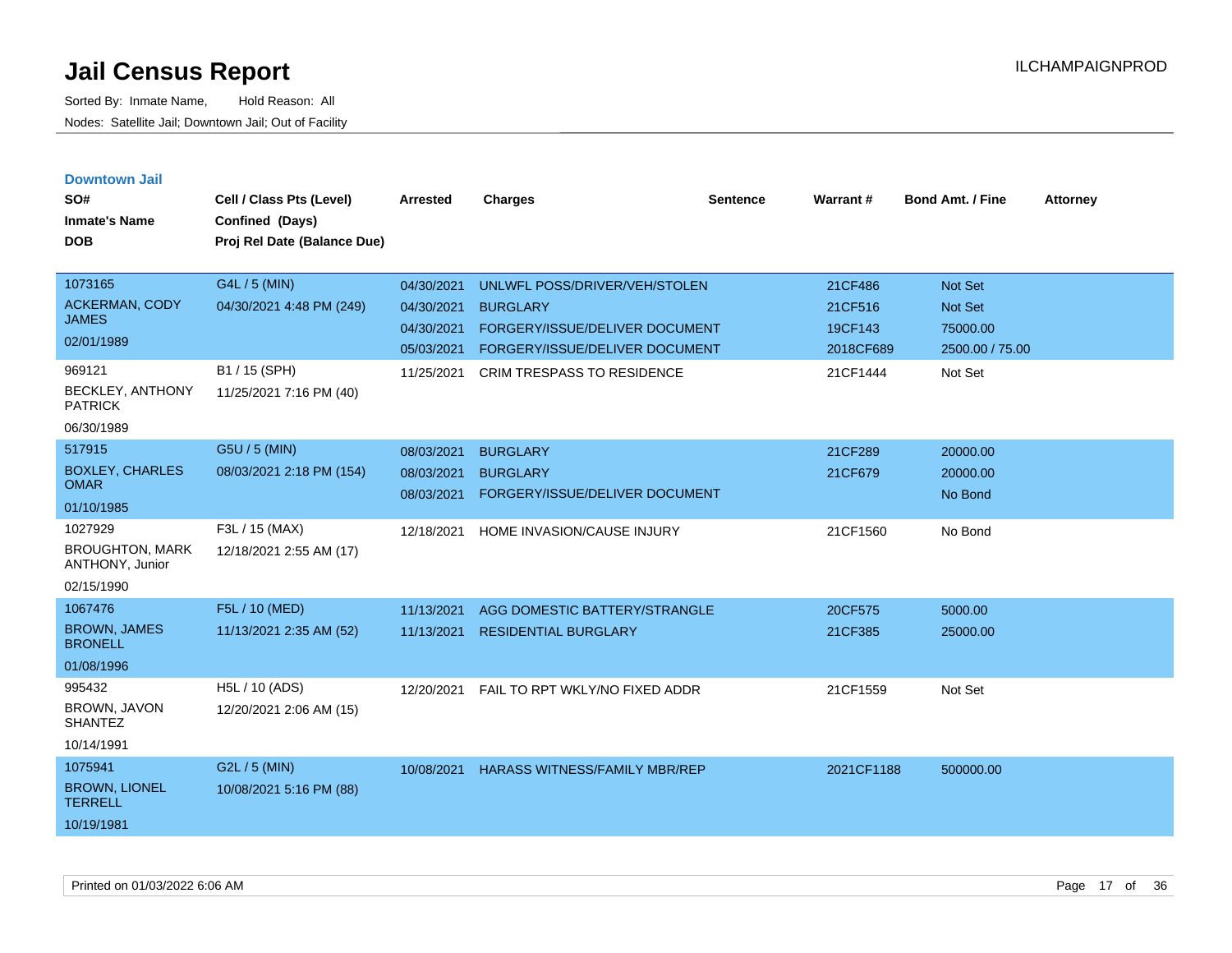Sorted By: Inmate Name, Hold Reason: All Nodes: Satellite Jail; Downtown Jail; Out of Facility

| SO#                                              | Cell / Class Pts (Level)                    | <b>Arrested</b> | <b>Charges</b>                           | <b>Sentence</b> | <b>Warrant#</b> | <b>Bond Amt. / Fine</b> | <b>Attorney</b> |
|--------------------------------------------------|---------------------------------------------|-----------------|------------------------------------------|-----------------|-----------------|-------------------------|-----------------|
| <b>Inmate's Name</b>                             | Confined (Days)                             |                 |                                          |                 |                 |                         |                 |
| <b>DOB</b>                                       | Proj Rel Date (Balance Due)                 |                 |                                          |                 |                 |                         |                 |
|                                                  |                                             |                 |                                          |                 |                 |                         |                 |
| 1068812                                          | F9L / 15 (MAX)                              | 12/21/2021      | FELON POSS/USE FIREARM PRIOR             |                 | 21CF1568        | Not Set                 |                 |
| <b>BRYANT, DANNY</b><br><b>EUGENE</b>            | 12/21/2021 1:50 PM (14)                     |                 | 12/21/2021 AGG DISCHARGE FIREARM/OCC VEH |                 | 21CF741         | Not Set                 |                 |
| 11/22/1989                                       |                                             |                 |                                          |                 |                 |                         |                 |
| 61904                                            | D4 / 15 (ADS)                               | 10/23/2021      | <b>ROBBERY</b>                           |                 | 21CF1287        | Not Set                 |                 |
| <b>BURNETT, TIMOTHY</b><br><b>LYNN</b>           | 10/23/2021 5:43 PM (73)                     |                 |                                          |                 |                 |                         |                 |
| 09/09/1983                                       |                                             |                 |                                          |                 |                 |                         |                 |
| 001077954                                        | F3U / 10 (MED)                              | 12/21/2021      | <b>RESIDENTIAL BURGLARY</b>              |                 | 21CF1570        | Not Set                 |                 |
|                                                  | CALKINS, STEVEN RAY 12/21/2021 6:35 AM (14) |                 |                                          |                 |                 |                         |                 |
| 01/01/1992                                       |                                             |                 |                                          |                 |                 |                         |                 |
| 1029088                                          | C3L / 10 (MED)                              |                 | 12/21/2021 FELON POSS/USE FIREARM PRIOR  |                 | 21CF1338        | 250000.00               |                 |
| CHAPPLE, MALIK<br><b>BIANCO</b>                  | 12/22/2021 10:02 AM (13)                    |                 |                                          |                 |                 |                         |                 |
| 10/25/1994                                       |                                             |                 |                                          |                 |                 |                         |                 |
| 1075361                                          | J6L / 5 (ADS)                               | 04/16/2021      | <b>BURGLARY</b>                          |                 | 21CF414         | Not Set                 |                 |
| <b>COWART, TORREY</b><br><b>BENJAMEN, Junior</b> | 04/16/2021 9:17 PM (263)                    |                 |                                          |                 |                 |                         |                 |
| 11/22/1987                                       |                                             |                 |                                          |                 |                 |                         |                 |
| 1076276                                          | G4U / 5 (MIN)                               | 12/20/2021      | THEFT/CONTROL <\$500/PRIOR               | $2y/6m$ (DOC)   | 21CF1565        | Not Set                 |                 |
| COX, SEAN MICHAEL                                | 12/20/2021 12:45 PM (15)                    | 12/20/2021      | WARRANT OUT OF COUNTY                    |                 | 21CM99          | 3000.00                 |                 |
| 02/06/1985                                       |                                             |                 |                                          |                 |                 |                         |                 |
| 1067370                                          | E3L / 15 (MAX)                              | 11/05/2021      | FIREARM/FOID INVALID/NOT ELIG            |                 | 21CF1370        | Not Set                 |                 |
| <b>DAVIS, AUSTIN</b><br><b>CHRISTOPHER</b>       | 11/06/2021 12:23 AM (59)                    |                 |                                          |                 |                 |                         |                 |
| 08/11/1997                                       |                                             |                 |                                          |                 |                 |                         |                 |
| 1066719                                          | E4L / 10 (MED)                              | 06/09/2021      | AGG DOMESTIC BATTERY/STRANGLE            |                 | 21CF310         | 100000.00               |                 |
| DAVIS, TAVEON                                    | 06/09/2021 10:50 PM (209)                   | 06/09/2021      | RET THEFT/DISP MERCH/>\$300              |                 | 19CF959         | 5000.00                 |                 |
| <b>CORNELIUS</b>                                 |                                             | 06/09/2021      | RETAIL THEFT/DISP MERCH/<\$300           |                 | 19CM897         | 3000.00                 |                 |
| 12/21/1997                                       |                                             |                 |                                          |                 |                 |                         |                 |

Printed on 01/03/2022 6:06 AM Page 18 of 36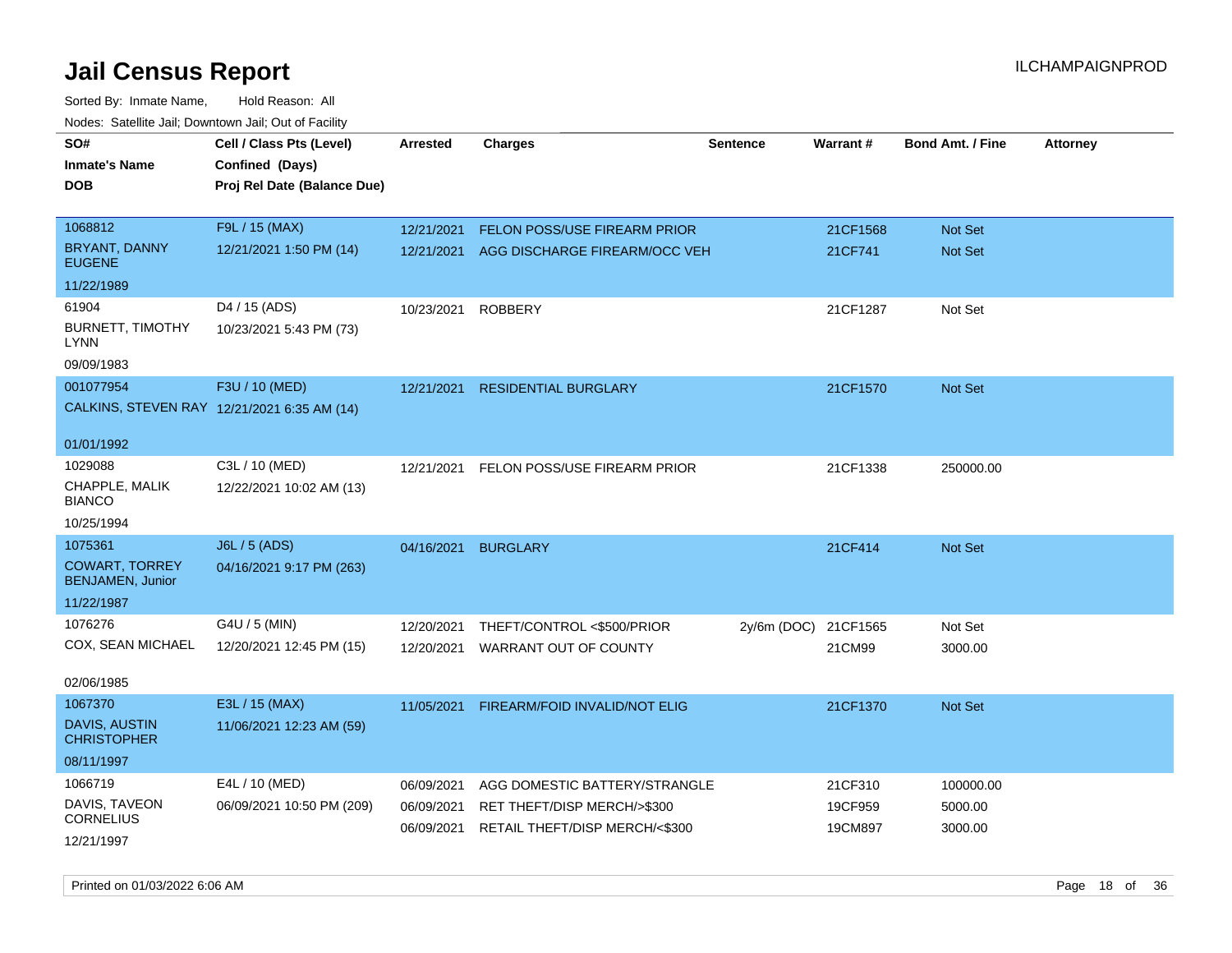Sorted By: Inmate Name, Hold Reason: All Nodes: Satellite Jail; Downtown Jail; Out of Facility

| rioucs. Odichilc Jah, Downtown Jah, Out of Facility |                                              |                 |                                         |                 |            |                         |                 |
|-----------------------------------------------------|----------------------------------------------|-----------------|-----------------------------------------|-----------------|------------|-------------------------|-----------------|
| SO#                                                 | Cell / Class Pts (Level)                     | <b>Arrested</b> | <b>Charges</b>                          | <b>Sentence</b> | Warrant#   | <b>Bond Amt. / Fine</b> | <b>Attorney</b> |
| <b>Inmate's Name</b>                                | Confined (Days)                              |                 |                                         |                 |            |                         |                 |
| <b>DOB</b>                                          | Proj Rel Date (Balance Due)                  |                 |                                         |                 |            |                         |                 |
|                                                     |                                              |                 |                                         |                 |            |                         |                 |
| 001077214                                           | F7U / 15 (MAX)                               | 12/20/2021      | <b>MURDER</b>                           |                 | 21CF1572   | Not Set                 |                 |
| DAVIS-MURDOCK,<br><b>ERION VASSHAD</b>              | 12/21/2021 10:13 AM (14)                     | 12/22/2021      | <b>PAROLE REVOCATION</b>                |                 | CH2107977  | <b>Not Set</b>          |                 |
| 06/22/1998                                          |                                              |                 |                                         |                 |            |                         |                 |
| 001078223                                           | G6L / 5 (MIN)                                |                 | 11/09/2021 AGG DUI/NO VALID DL          |                 | 21CF1382   | Not Set                 |                 |
| DIEGO-MATEO,<br><b>JOAQUIN</b>                      | 11/09/2021 10:52 PM (56)                     |                 |                                         |                 |            |                         |                 |
| 01/23/2002                                          |                                              |                 |                                         |                 |            |                         |                 |
| 571307                                              | J3L / 15 (ADS)                               | 09/14/2020      | <b>CRIM SEXUAL ABUSE/CONSENT</b>        |                 | 2020CF1026 | <b>Not Set</b>          |                 |
| DOMINGO-<br>CASTANEDA,                              | 09/14/2020 11:19 PM (477)                    | 09/14/2020      | <b>PRED CRIM SEX ASLT/VICTIM &lt;13</b> |                 | 2020CF1025 | <b>Not Set</b>          |                 |
| 09/29/1989                                          |                                              |                 |                                         |                 |            |                         |                 |
| 527379                                              | C9U / 15 (ADS)                               | 10/25/2021      | ARMED HABITUAL CRIMINAL                 |                 | 21CF1297   | Not Set                 |                 |
| DRAKE, MARCELL<br><b>DEON</b>                       | 10/25/2021 5:05 PM (71)                      | 10/27/2021      | AGG DOMESTIC BATTERY/STRANGLE           |                 | 21CF1245   | Not Set                 |                 |
| 04/20/1987                                          |                                              |                 |                                         |                 |            |                         |                 |
| 959292                                              | K1 / 15 (ADS)                                | 04/01/2021      | ATTEMPT (FIRST DEGREE MURDER)           |                 | 2020CF565  | 2000000.00              |                 |
| DUNCAN, COREYON<br><b>ANTHONY</b>                   | 04/01/2021 8:46 PM (278)                     | 12/17/2021      | <b>MURDER</b>                           |                 | 21CF1542   | <b>Not Set</b>          |                 |
| 01/17/1989                                          |                                              |                 |                                         |                 |            |                         |                 |
| 43977                                               | $15/5$ (MIN)                                 | 12/20/2021      | AGG FLEEING POLICE/21 MPH OVER          |                 | 21CF1566   | Not Set                 |                 |
| <b>EMKES, DOUGLAS</b><br>ALAN                       | 12/20/2021 9:59 AM (15)                      | 12/20/2021      | PAROLE REVOCATION                       |                 |            | No Bond                 |                 |
| 06/08/1959                                          |                                              |                 |                                         |                 |            |                         |                 |
| 1053207                                             | K <sub>2</sub> / 15 (SPH)                    | 06/06/2019      | MURDER/INTENT TO KILL/INJURE            |                 | 2019-CF849 | 2000000.00              |                 |
| FAUST, JAQUAVEON<br><b>LAVELL</b>                   | 06/06/2019 2:24 PM (943)                     |                 |                                         |                 |            |                         |                 |
| 07/25/1996                                          |                                              |                 |                                         |                 |            |                         |                 |
| 962759                                              | E6L / 5 (ADS)                                | 07/16/2021      | METH DELIVERY<5 GRAMS                   |                 | 21CF833    | Not Set                 |                 |
|                                                     | FINLEY, KEVIN DANTE 07/16/2021 9:44 PM (172) |                 | 07/29/2021 AGG CRIM SEX ASSAULT/FELONY  |                 | 21CF891    | No Bond                 |                 |

12/28/1988

Printed on 01/03/2022 6:06 AM Page 19 of 36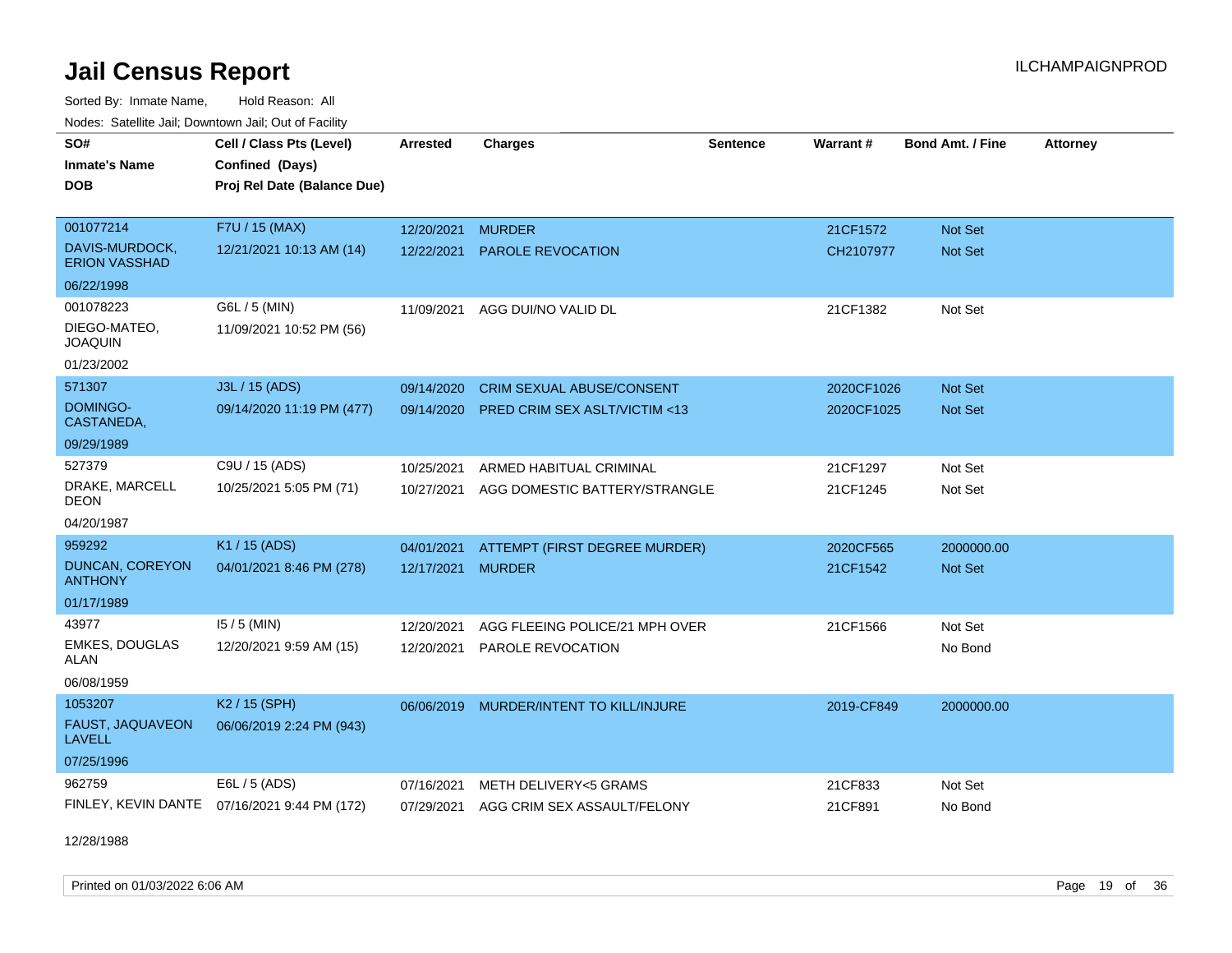| SO#<br><b>Inmate's Name</b>                   | Cell / Class Pts (Level)<br>Confined (Days) | <b>Arrested</b> | <b>Charges</b>                     | <b>Sentence</b> | Warrant#    | <b>Bond Amt. / Fine</b> | <b>Attorney</b> |
|-----------------------------------------------|---------------------------------------------|-----------------|------------------------------------|-----------------|-------------|-------------------------|-----------------|
| <b>DOB</b>                                    | Proj Rel Date (Balance Due)                 |                 |                                    |                 |             |                         |                 |
|                                               |                                             |                 |                                    |                 |             |                         |                 |
| 524764                                        | G3L / 5 (MIN)                               | 09/18/2021      | METH DELIVERY/15<100 GRAMS         |                 | 21CF627     | 50000.00                |                 |
| <b>FISCUS, ROBERT</b><br><b>LOWELL</b>        | 09/18/2021 10:50 AM (108)                   |                 |                                    |                 |             |                         |                 |
| 02/17/1986                                    |                                             |                 |                                    |                 |             |                         |                 |
| 1068518                                       | G8U / 5 (MIN)                               | 12/16/2021      | <b>BURGLARY</b>                    |                 | 21CF54      | 10000.00                |                 |
| FULFORD, WILLIE                               | 12/15/2021 11:16 PM (20)                    | 12/16/2021      | <b>BURGLARY</b>                    |                 | 21CF416     | 10000.00                |                 |
| Junior                                        |                                             | 12/16/2021      | RESIST/OBSTRUCT WITH INJURY        |                 | 21C370      | 5000.00                 |                 |
| 12/12/1963                                    |                                             |                 |                                    |                 |             |                         |                 |
| 1068917                                       | H1L / 5 (MIN)                               | 08/11/2021      | VIO ORDER/PRIOR VIO OF ORDER       |                 | 21CF965     | Not Set                 |                 |
| <b>GARCIA, JUAN</b><br><b>CARLOS</b>          | 08/11/2021 9:24 PM (146)                    |                 |                                    |                 |             |                         |                 |
| 10/21/1997                                    |                                             |                 |                                    |                 |             |                         |                 |
| 32913                                         | I1 / 15 (ADS)                               | 12/03/2021      | PRED CRIM SEX ASLT/VICTIM <13      |                 | 21CF1481    | Not Set                 |                 |
| GROB, WARREN A,<br>Junior                     | 12/03/2021 4:24 PM (32)                     |                 |                                    |                 |             |                         |                 |
| 12/07/1950                                    |                                             |                 |                                    |                 |             |                         |                 |
| 1073611                                       | G3U / 5 (MIN)                               | 02/09/2021      | DELIVERY OF OR POSSESSION OF W/INT |                 | 21CF160     | <b>Not Set</b>          |                 |
| <b>HAYES, CAMERON</b><br><b>TAYLOR MALEEK</b> | 02/09/2021 3:10 PM (329)                    | 02/09/2021      | MFG 15>100 GR ECSTASY/ANALOG       |                 | 21CF121     | 500000.00               |                 |
| 08/10/1998                                    |                                             |                 |                                    |                 |             |                         |                 |
| 544770                                        | D3 / 10 (MED)                               | 08/14/2021      | AGG DOMESTIC BATTERY/STRANGLE      |                 | 2021CF514   | 25000.00                |                 |
| HAYES, DEVON<br><b>JERMAINE</b>               | 08/14/2021 2:56 AM (143)                    | 08/14/2021      | AGGRAVATED DOMESTIC BATTERY        |                 | 21CF977     | No Bond                 |                 |
| 11/07/1987                                    |                                             |                 |                                    |                 |             |                         |                 |
| 001078705                                     | G1L / 5 (MIN)                               | 12/21/2021      | OBSTRUCT JUST/DESTROY EVIDENCE     |                 | 2021CF1283  | 100000.00               |                 |
| HAYES, QUINCY<br><b>AARON</b>                 | 12/21/2021 2:31 PM (14)                     |                 |                                    |                 |             |                         |                 |
| 01/14/1994                                    |                                             |                 |                                    |                 |             |                         |                 |
| 1024228                                       | K3 / 15 (SPH)                               | 04/24/2018      | *MURDER/INTENT TO KILL/INJURE      |                 | 2018-CF1170 | 5000000.00              |                 |
| HILL, JAMONTE<br><b>RASHAD</b>                | 04/24/2018 4:07 PM (1,351)                  |                 |                                    |                 |             |                         |                 |
| 05/23/1994                                    |                                             |                 |                                    |                 |             |                         |                 |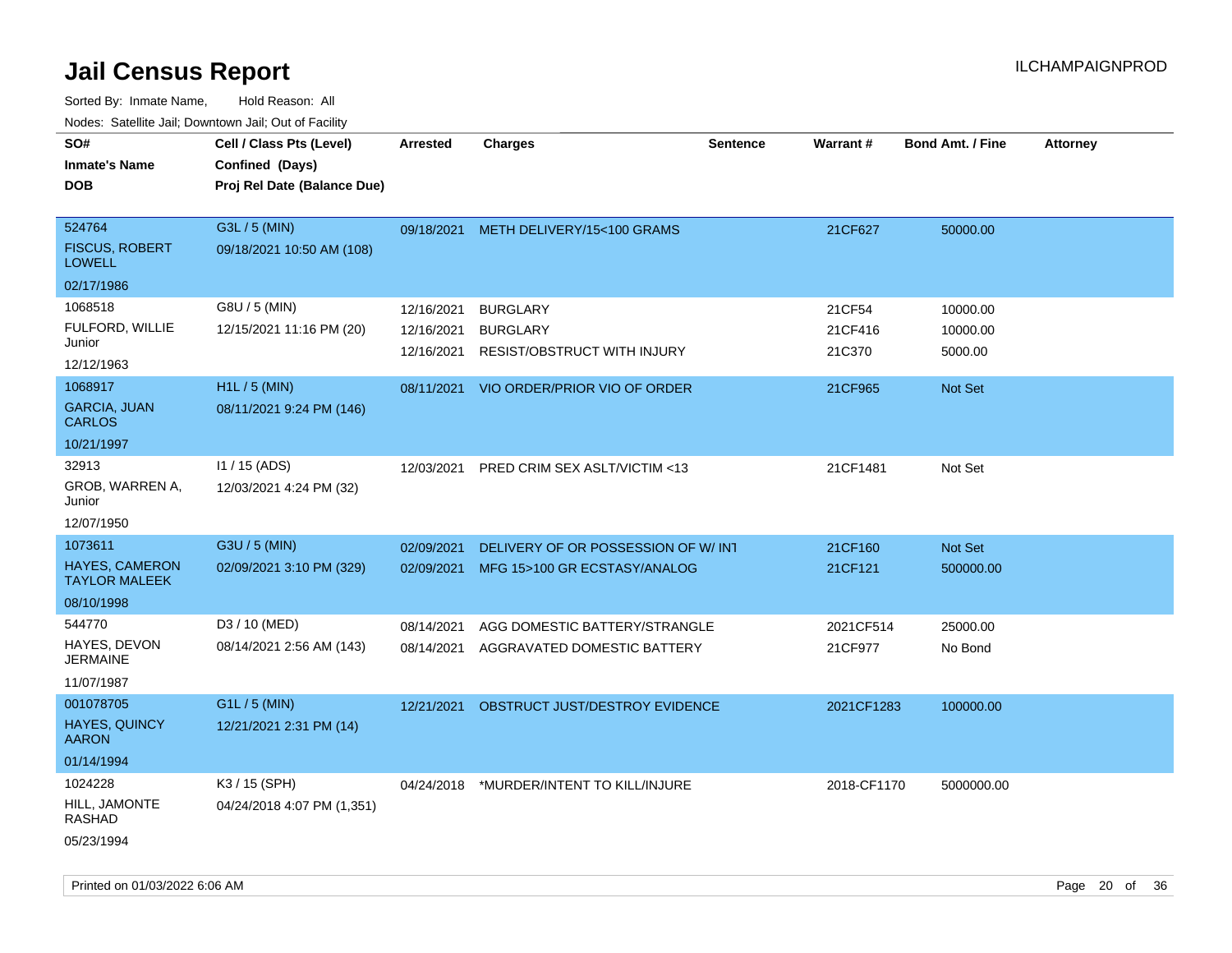| ivouss. Saleling Jali, Downtown Jali, Out of Facility |                                             |            |                                          |                 |                 |                         |                 |
|-------------------------------------------------------|---------------------------------------------|------------|------------------------------------------|-----------------|-----------------|-------------------------|-----------------|
| SO#                                                   | Cell / Class Pts (Level)                    | Arrested   | <b>Charges</b>                           | <b>Sentence</b> | <b>Warrant#</b> | <b>Bond Amt. / Fine</b> | <b>Attorney</b> |
| <b>Inmate's Name</b>                                  | Confined (Days)                             |            |                                          |                 |                 |                         |                 |
| <b>DOB</b>                                            | Proj Rel Date (Balance Due)                 |            |                                          |                 |                 |                         |                 |
|                                                       |                                             |            |                                          |                 |                 |                         |                 |
| 972300                                                | F8U / 10 (MED)                              | 12/22/2021 | <b>RESIDENTIAL BURGLARY</b>              |                 | 18CF1691        | 25000.00                |                 |
| <b>HOLT, MICHAEL</b><br><b>TERRELL</b>                | 12/22/2021 8:36 AM (13)                     | 12/22/2021 | AGG CRIM SEX ABUSE/VICTIM <9             |                 | 19CF1277        | 250000.00               |                 |
| 12/25/1989                                            |                                             |            |                                          |                 |                 |                         |                 |
| 1063119                                               | J5L / 10 (MED)                              | 11/05/2021 | <b>BURGLARY</b>                          |                 | 2018CF877       | 10000.00                |                 |
| HUNT, KHALLEEL<br><b>MALIK</b>                        | 11/05/2021 7:47 AM (60)                     |            |                                          |                 |                 |                         |                 |
| 03/28/1999                                            |                                             |            |                                          |                 |                 |                         |                 |
| 001077437                                             | C8L / 10 (MED)                              | 08/23/2021 | DOM BTRY/CONTACT/1-2 PRECONV             |                 | 21CF1025        | Not Set                 |                 |
| <b>JOHNSON, ANTONIO</b><br><b>LASHAUN</b>             | 08/23/2021 7:48 PM (134)                    |            |                                          |                 |                 |                         |                 |
| 01/06/1980                                            |                                             |            |                                          |                 |                 |                         |                 |
| 1073894                                               | E1U / 10 (ADS)                              |            | 09/09/2021 VIOLATE SEX OFFENDER REGIS/2+ |                 | 2021CF920       | 10000.00                |                 |
|                                                       | JOKICH, ANTON VEGO 09/09/2021 2:14 PM (117) |            |                                          |                 |                 |                         |                 |
|                                                       |                                             |            |                                          |                 |                 |                         |                 |
| 05/30/1969                                            |                                             |            |                                          |                 |                 |                         |                 |
| 23138                                                 | D1 / 15 (MAX)                               | 06/17/2021 | AGG STALKING/CONFINE/RESTRAIN            | 5y (DOC)        | 18-CF-1333      | Not Set                 |                 |
| JONES, GLENN<br><b>CLAYTON</b>                        | 06/17/2021 12:51 PM (201)                   |            |                                          |                 |                 |                         |                 |
| 08/17/1958                                            |                                             |            |                                          |                 |                 |                         |                 |
| 24308                                                 | D <sub>2</sub> / 15 (MAX)                   | 06/03/2021 | <b>ROBBERY</b>                           |                 | 21CF625         | No Bond                 |                 |
| KWIATKOWSKI,<br>ROBERT JOHN                           | 06/03/2021 10:40 PM (215)                   |            |                                          |                 |                 |                         |                 |
| 08/08/1963                                            |                                             |            |                                          |                 |                 |                         |                 |
| 001078693                                             | G7L / 5 (MIN)                               | 12/19/2021 | <b>RETAIL THEFT</b>                      |                 | 2021CF422       | 20000.00                |                 |
| LARGE, JOSHUA DALE 12/19/2021 4:54 AM (16)            |                                             | 12/19/2021 | RECEIVE/POSS/SELL STOLEN VEH             |                 | 21CF1555        | Not Set                 |                 |
|                                                       |                                             | 12/19/2021 | <b>RETAIL THEFT</b>                      |                 | 2021CM216       | 5000.00                 |                 |
| 10/27/1985                                            |                                             |            |                                          |                 |                 |                         |                 |
| 26787                                                 | F5U / 10 (MED)                              | 12/18/2021 | <b>RESIDENTIAL BURGLARY</b>              |                 | 21CF1558        | Not Set                 |                 |
| LAURENT, JOHN<br><b>WAYNE</b>                         | 12/18/2021 9:30 PM (17)                     |            |                                          |                 |                 |                         |                 |
| 02/01/1967                                            |                                             |            |                                          |                 |                 |                         |                 |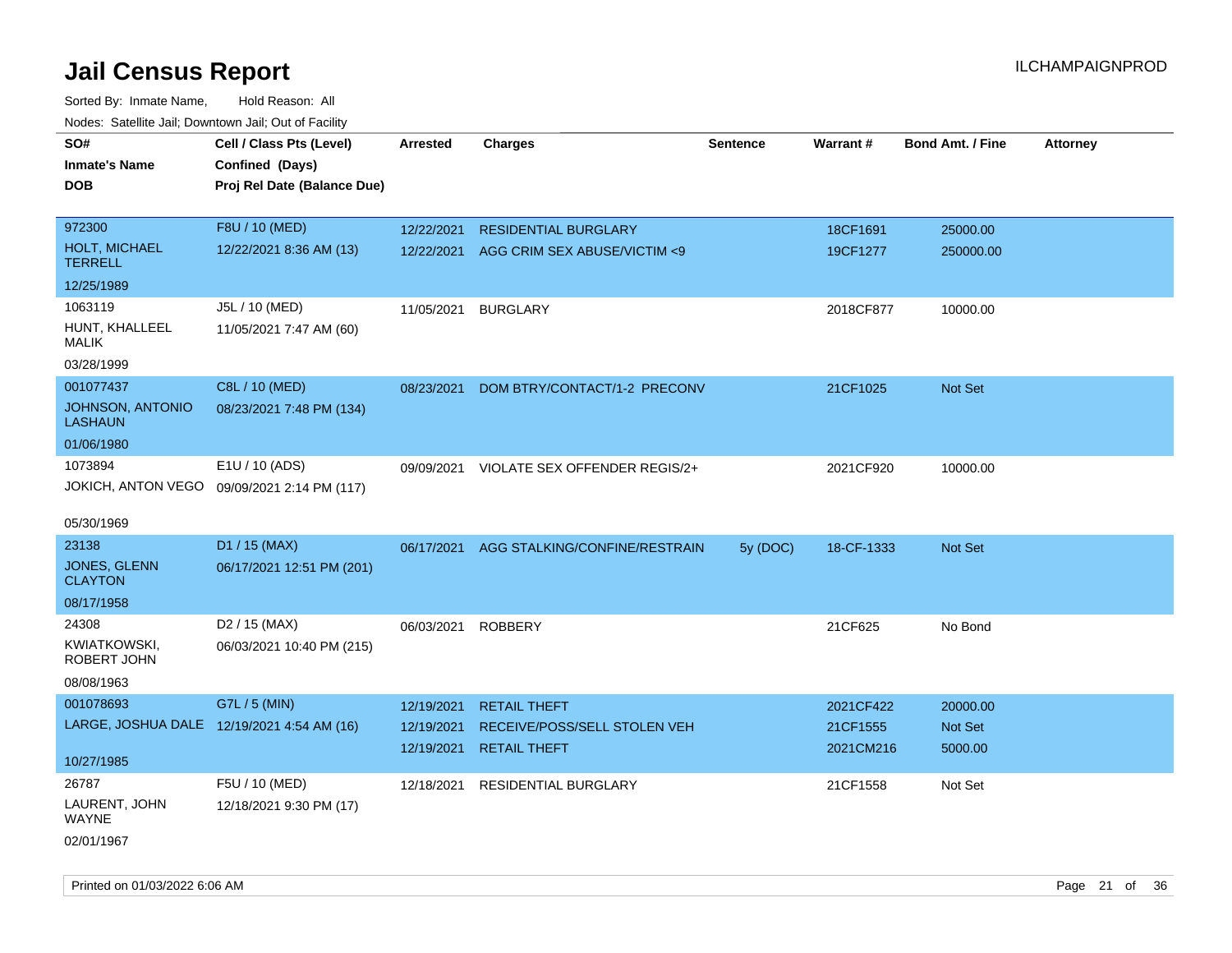| SO#                                       | Cell / Class Pts (Level)                       | Arrested             | <b>Charges</b>                            | <b>Sentence</b> | <b>Warrant#</b> | <b>Bond Amt. / Fine</b> | <b>Attorney</b> |
|-------------------------------------------|------------------------------------------------|----------------------|-------------------------------------------|-----------------|-----------------|-------------------------|-----------------|
| <b>Inmate's Name</b><br>DOB               | Confined (Days)<br>Proj Rel Date (Balance Due) |                      |                                           |                 |                 |                         |                 |
| 29681                                     | J2L / 15 (ADS)                                 | 07/14/2020           | <b>PREDATORY CRIMINAL SEX ASSLT/CHILE</b> |                 | 20CF-781        | 250000.00               |                 |
| LENOIR, JOHN<br><b>CHRISTOPHER</b>        | 07/14/2020 12:51 PM (539)                      |                      |                                           |                 |                 |                         |                 |
| 04/20/1966                                |                                                |                      |                                           |                 |                 |                         |                 |
| 001078320                                 | J1L / 10 (SPH)                                 | 11/23/2021           | RESIST/OBSTRUCTING A PEACE OFFICEF        |                 | 21CM539         | Not Set                 |                 |
| MARSH, PAUL<br>OLUFUNMILAYO               | 11/23/2021 2:32 PM (42)                        |                      |                                           |                 |                 |                         |                 |
| 07/13/1994                                |                                                |                      |                                           |                 |                 |                         |                 |
| 45113                                     | E2L / 15 (MAX)                                 | 11/20/2021           | ARMED HABITUAL CRIMINAL                   |                 | 21CF1424        | No Bond                 |                 |
| <b>MARTIN, JEREMIAH</b><br><b>FRANCIS</b> | 11/20/2021 1:18 AM (45)                        |                      |                                           |                 |                 |                         |                 |
| 01/18/1977                                |                                                |                      |                                           |                 |                 |                         |                 |
| 1063030                                   | I3 / 15 (ADS)                                  | 12/20/2021           | <b>MURDER</b>                             |                 | 21CF1571        | Not Set                 |                 |
|                                           | MASON, RYAN ONEIAL 12/21/2021 9:30 AM (14)     | 12/22/2021           | PAROLE REVOCATION                         |                 | CH2107979       | Not Set                 |                 |
| 02/22/1991                                |                                                |                      |                                           |                 |                 |                         |                 |
| 1066623                                   | G6U / 5 (MIN)                                  | 11/17/2021           | MFG/DEL 15<100 GR COCA/ANALOG             |                 | 17CF1093        | 75000.00                |                 |
| MATA-OROZCO.<br><b>OLEGARIO</b>           | 11/17/2021 5:08 PM (48)                        |                      |                                           |                 |                 |                         |                 |
| 03/06/1995                                |                                                |                      |                                           |                 |                 |                         |                 |
| 001078249                                 | B3 / 10 (MED)                                  | 08/07/2021           | FELON POSS/USE WEAPON/FIREARM             |                 | 21CF947         | Not Set                 |                 |
| MCCLENDON, CALVIN<br>м                    | 08/07/2021 8:56 AM (150)                       |                      |                                           |                 |                 |                         |                 |
| 04/29/1990                                |                                                |                      |                                           |                 |                 |                         |                 |
| 40235                                     | G9U / 5 (MIN)                                  | 10/04/2021 AGG DUI/4 |                                           |                 | 2021CF1145      | 35000.00                |                 |
| MERRIWEATHER,<br><b>MARCUS TODD</b>       | 10/04/2021 4:41 PM (92)                        |                      |                                           |                 |                 |                         |                 |
| 11/28/1967                                |                                                |                      |                                           |                 |                 |                         |                 |
| 1040273                                   | E5U / 15 (ADS)                                 | 09/30/2021           | PRED CRIM SEX ASLT/VICTIM <13             |                 | 21CF329         | 500000.00               |                 |
| METCALFE, LANELL<br>JARON                 | 09/30/2021 11:32 PM (96)                       |                      |                                           |                 |                 |                         |                 |
| 09/22/1988                                |                                                |                      |                                           |                 |                 |                         |                 |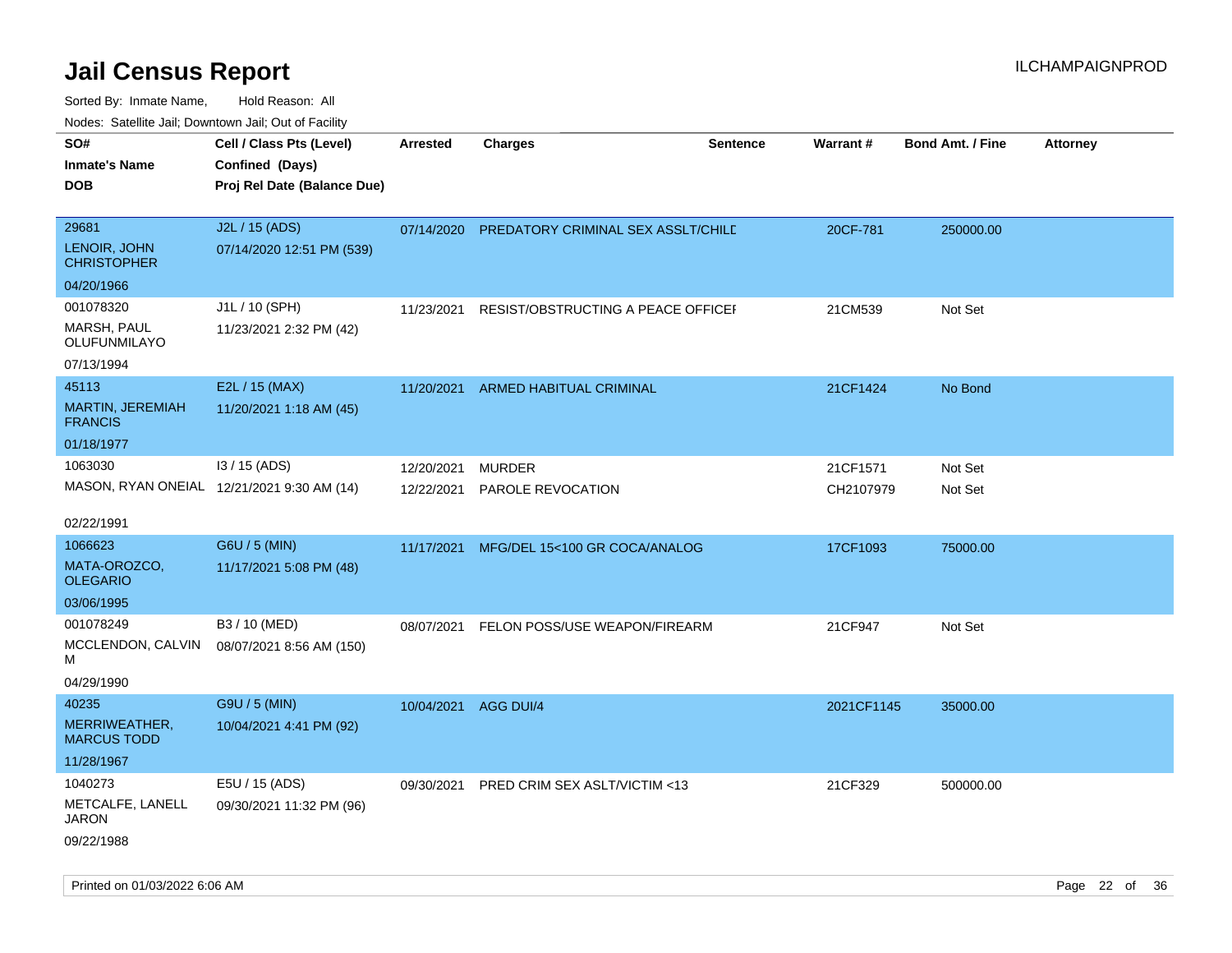Sorted By: Inmate Name, Hold Reason: All Nodes: Satellite Jail; Downtown Jail; Out of Facility

| Nudes. Satellite Jali, Downtown Jali, Out of Facility |                             |            |                               |                 |              |                         |                 |
|-------------------------------------------------------|-----------------------------|------------|-------------------------------|-----------------|--------------|-------------------------|-----------------|
| SO#                                                   | Cell / Class Pts (Level)    | Arrested   | <b>Charges</b>                | <b>Sentence</b> | Warrant#     | <b>Bond Amt. / Fine</b> | <b>Attorney</b> |
| <b>Inmate's Name</b>                                  | Confined (Days)             |            |                               |                 |              |                         |                 |
| <b>DOB</b>                                            | Proj Rel Date (Balance Due) |            |                               |                 |              |                         |                 |
|                                                       |                             |            |                               |                 |              |                         |                 |
| 1075635                                               | B <sub>2</sub> / 10 (ADS)   | 05/11/2021 | MFG/DEL CANNABIS/30-500 GRAMS |                 | 20CF1402     | 100000.00               |                 |
| MILES, DEVLON VON,<br>Junior                          | 05/11/2021 10:39 PM (238)   | 05/11/2021 | AGG DISCHARGE FIREARM/OCC VEH |                 | 21CF538      | Not Set                 |                 |
| 11/04/2000                                            |                             |            |                               |                 |              |                         |                 |
| 48033                                                 | G9L / 5 (ADS)               | 12/04/2021 | DOMESTIC BATTERY/OTHER PRIOR  | 4y (DOC)        | 21CF1482     | Not Set                 |                 |
| MOORE,<br><b>CHRISTOPHER ALLEN</b>                    | 12/04/2021 4:38 PM (31)     |            |                               |                 |              |                         |                 |
| 07/02/1976                                            |                             |            |                               |                 |              |                         |                 |
| 1069209                                               | 14 / 10 (ADS)               | 04/07/2021 | AGG BATTERY/GREAT BODILY HARM |                 | 21CF376      | <b>Not Set</b>          |                 |
| MOORE, DEVONTE<br>JAMAL                               | 04/07/2021 6:25 PM (272)    |            |                               |                 |              |                         |                 |
| 09/24/1995                                            |                             |            |                               |                 |              |                         |                 |
| 1074169                                               | F4L / 10 (MED)              | 12/21/2021 | AGGRAVATED DOMESTIC BATTERY   |                 | 21CF1567     | Not Set                 |                 |
| PANZER, IAN RICHARD 12/21/2021 2:24 PM (14)           |                             |            |                               |                 |              |                         |                 |
| 07/04/1988                                            |                             |            |                               |                 |              |                         |                 |
| 1022441                                               | H6L / 10 (ADS)              | 10/27/2021 | AGG BATTERY/PEACE OFFICER     |                 | 2021 CF 12   | No Bond                 |                 |
| PICKENS, DONTRELL<br><b>DEMAR</b>                     | 10/27/2021 1:39 PM (69)     | 10/27/2021 | AGG BATTERY/PEACE OFFICER     |                 | 2020 CF 1488 | No Bond                 |                 |
| 12/10/1993                                            |                             |            |                               |                 |              |                         |                 |
| 001078602                                             | C7L / 10 (MED)              | 11/21/2021 | AGGRAVATED DOMESTIC BATTERY   |                 | 21CF1428     | Not Set                 |                 |
| RICHARDSON,<br>JOHNNY LINDAL                          | 11/21/2021 10:00 AM (44)    |            |                               |                 |              |                         |                 |
| 06/27/2000                                            |                             |            |                               |                 |              |                         |                 |
| 1072114                                               | A1U / 15 (SPH)              | 01/17/2021 | ATTEMPT (FIRST DEGREE MURDER) |                 | 2021CF65     | Not Set                 |                 |
| ROBINSON, DONNELL                                     | 01/17/2021 2:40 PM (352)    | 01/17/2021 | ARMED ROBBERY/NO FIREARM      |                 | 2020CF824    | 75000.00                |                 |
| <b>LEVON</b>                                          |                             | 02/17/2021 | <b>AGGRAVATED BATTERY</b>     | 4y (DOC)        |              | 250000.00               |                 |
| 10/23/2000                                            |                             |            |                               |                 |              |                         |                 |
| 1068592                                               | J7L / 15 (ADS)              | 11/12/2021 | <b>BURGLARY</b>               |                 | 21CF1393     | Not Set                 |                 |
| ROSS, TEVONTAE<br><b>TERRANCE</b>                     | 11/12/2021 8:41 AM (53)     |            |                               |                 |              |                         |                 |
| 12/15/1998                                            |                             |            |                               |                 |              |                         |                 |

Printed on 01/03/2022 6:06 AM Page 23 of 36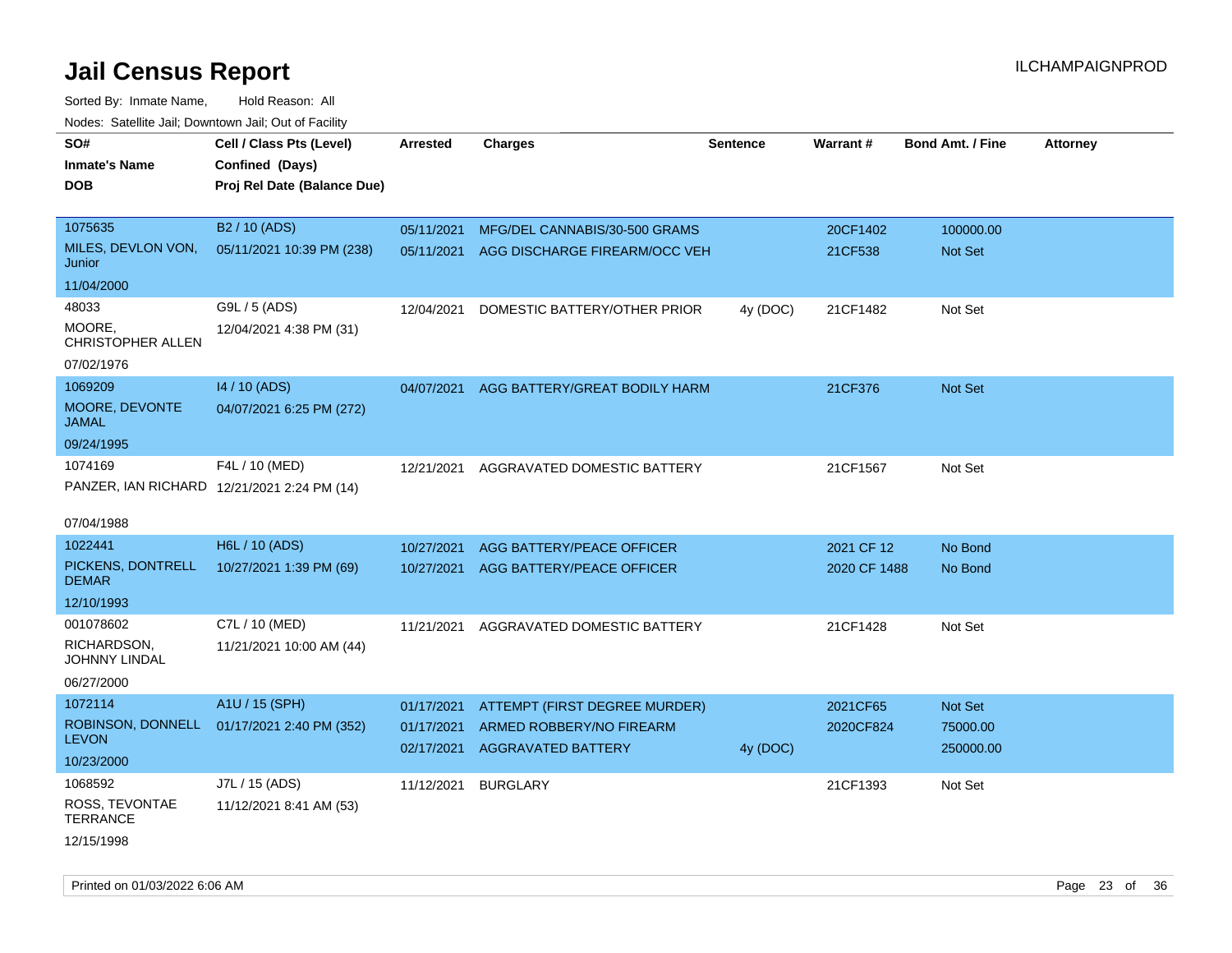Sorted By: Inmate Name, Hold Reason: All Nodes: Satellite Jail; Downtown Jail; Out of Facility

| roaco. Calcinio dan, Downtown dan, Cal or Fability                |                                                                            |                                        |                                                                           |                 |                                |                               |                 |
|-------------------------------------------------------------------|----------------------------------------------------------------------------|----------------------------------------|---------------------------------------------------------------------------|-----------------|--------------------------------|-------------------------------|-----------------|
| SO#<br>Inmate's Name<br>DOB                                       | Cell / Class Pts (Level)<br>Confined (Days)<br>Proj Rel Date (Balance Due) | <b>Arrested</b>                        | <b>Charges</b>                                                            | <b>Sentence</b> | <b>Warrant#</b>                | <b>Bond Amt. / Fine</b>       | <b>Attorney</b> |
| 59178<br><b>SANDERS, MICHAEL</b><br>JEAN                          | F8L / 15 (MAX)<br>12/13/2021 4:17 PM (22)                                  |                                        | 12/13/2021 AGG DISCHARGE FIREARM/OCC VEH                                  |                 | 21CF1274                       | 1500000.00                    |                 |
| 12/22/1967                                                        |                                                                            |                                        |                                                                           |                 |                                |                               |                 |
| 001078704<br>SHORTER, JAQUAN<br>MAURICE<br>10/08/1998             | F1U / 15 (MAX)<br>12/23/2021 1:23 AM (12)                                  | 12/21/2021                             | MURDER/INTENT TO KILL/INJURE                                              |                 | 21CF1575                       | Not Set                       |                 |
| 1057312                                                           | G2U / 5 (MIN)                                                              | 11/10/2021                             | <b>HOME INVASION/FIREARM</b>                                              |                 | 21CF1388                       | <b>Not Set</b>                |                 |
| <b>STARKS, RAMEON</b><br><b>TAHZIER</b>                           | 11/10/2021 9:51 PM (55)                                                    | 11/30/2021 THEFT                       |                                                                           |                 | 21CF1194                       | 100000.00                     |                 |
| 12/18/1996                                                        |                                                                            |                                        |                                                                           |                 |                                |                               |                 |
| 1051104<br>STOVER, ANDREW<br>WADE<br>07/20/1994                   | $G1U / 5$ (MIN)<br>05/27/2021 12:59 AM (222)                               | 05/26/2021<br>05/26/2021<br>05/26/2021 | DRIVING ON REVOKED LICENSE<br><b>BURGLARY</b><br>METH DELIVERY/5<15 GRAMS |                 | 21TR4000<br>21CF667<br>21CF598 | Not Set<br>Not Set<br>Not Set |                 |
| 001078182<br><b>STRONG, KEVIN</b><br><b>GARDNER</b><br>02/12/1963 | G5L / 5 (MIN)<br>12/20/2021 4:34 PM (15)<br>3/19/2022 (0.00)               | 12/20/2021                             | DRIVING ON REVOKED LICENSE                                                |                 | 2021CF800                      | No Bond                       |                 |
| 65920<br>TAPSCOTT.<br>CORNELIUS<br>07/14/1985                     | F1L / 15 (MAX)<br>12/21/2021 10:57 PM (14)                                 | 12/21/2021                             | ARMED ROBBERY/ARMED W/FIREARM                                             |                 | 2021CF1543                     | 100000.00                     |                 |
| 1068839<br><b>TAYLOR, LONDON</b><br>JAVON<br>08/16/1999           | F6U / 15 (MAX)<br>08/07/2020 10:30 AM (515)                                | 08/07/2020                             | <b>HOMICIDE</b>                                                           |                 | 2020-CF851                     | 1000000.00                    |                 |
| 1004142<br>TOY, KAYON LARENZ                                      | F7L / 15 (MAX)<br>10/22/2021 1:01 PM (74)                                  | 10/27/2021                             | POSSESSION OF METH/15<100GRAMS                                            |                 | 2021CF1298                     | 1500000.00                    |                 |

09/12/1991

Printed on 01/03/2022 6:06 AM Page 24 of 36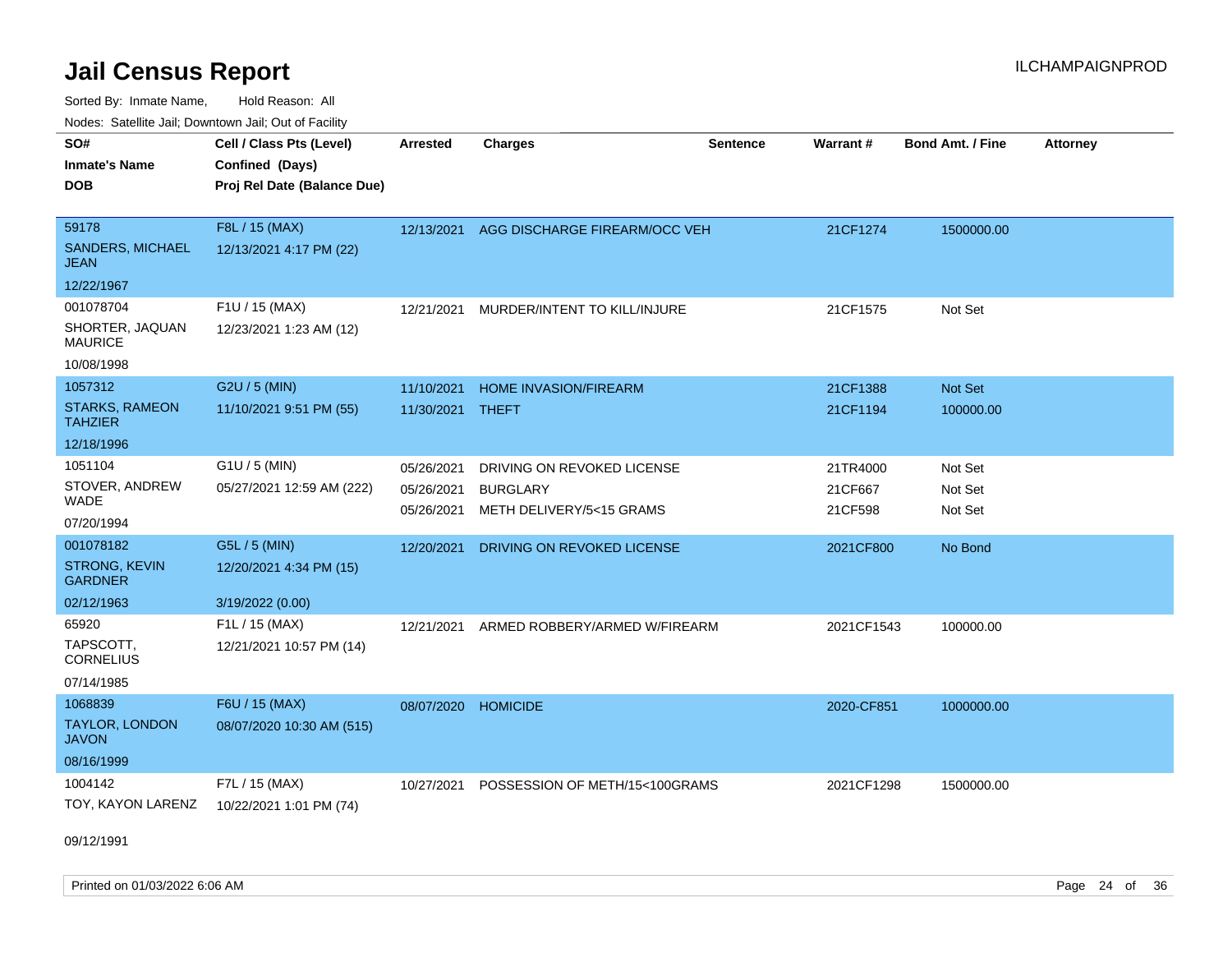| roaco. Catolino dall, Downtown dall, Out of Fability |                             |                 |                                     |                 |           |                         |                 |
|------------------------------------------------------|-----------------------------|-----------------|-------------------------------------|-----------------|-----------|-------------------------|-----------------|
| SO#                                                  | Cell / Class Pts (Level)    | <b>Arrested</b> | <b>Charges</b>                      | <b>Sentence</b> | Warrant#  | <b>Bond Amt. / Fine</b> | <b>Attorney</b> |
| <b>Inmate's Name</b>                                 | Confined (Days)             |                 |                                     |                 |           |                         |                 |
| <b>DOB</b>                                           | Proj Rel Date (Balance Due) |                 |                                     |                 |           |                         |                 |
|                                                      |                             |                 |                                     |                 |           |                         |                 |
| 1056971                                              | D6 / 10 (ADS)               | 08/07/2021      | FELON POSS/USE WEAPON/FIREARM       |                 | 21CF948   | No Bond                 |                 |
| <b>TRAVIS, DENZEL</b><br><b>DANTRELL</b>             | 08/07/2021 7:36 AM (150)    |                 | 08/08/2021 AGG BATTERY/PUBLIC PLACE |                 | 2020CF647 | 25000.00                |                 |
| 03/21/1993                                           |                             |                 |                                     |                 |           |                         |                 |
| 001078250                                            | F2L / 10 (MED)              | 08/07/2021      | FELON POSS WEAPON/BODY ARMOR        |                 | 21CF950   | Not Set                 |                 |
| TRAVIS, JORDAN<br>TESHAUN                            | 08/07/2021 10:27 AM (150)   |                 |                                     |                 |           |                         |                 |
| 03/03/1996                                           |                             |                 |                                     |                 |           |                         |                 |
| 56994                                                | A1L / 15 (SPH)              | 12/09/2021      | STALKING/CAUSE FEAR FOR SAFETY      |                 | 21CF1514  | Not Set                 |                 |
| <b>TURNER, ROBERT</b><br><b>EARL, Senior</b>         | 12/09/2021 9:23 PM (26)     | 12/13/2021      | <b>PAROLE REVOCATION</b>            |                 | CH2107735 | <b>Not Set</b>          |                 |
| 09/07/1982                                           |                             |                 |                                     |                 |           |                         |                 |
| 30108                                                | J4L / 15 (ADS)              | 07/30/2021      | <b>MURDER</b>                       |                 | 21CF902   | 2000000.00              |                 |
| VANDYKE, DARYL<br><b>ANTHONY</b>                     | 07/30/2021 8:29 PM (158)    |                 |                                     |                 |           |                         |                 |
| 10/04/1965                                           |                             |                 |                                     |                 |           |                         |                 |
| 968681                                               | D5 / 15 (ADS)               | 08/27/2021      | AGG CRIM SX AB/VIC 13<18/TRUST      |                 | 2020CF499 | 250000.00               |                 |
| <b>WADE, DEMETRIUS</b><br><b>DARYL</b>               | 08/27/2021 2:25 AM (130)    | 08/27/2021      | <b>INDIRECT CRIMINAL CONTEMPT</b>   | 3y(DOC)         | 2021CC16  | No Bond                 |                 |
| 01/07/1987                                           |                             |                 |                                     |                 |           |                         |                 |
| 1070904                                              | G7U / 5 (MIN)               | 10/28/2021      | <b>BURGLARY</b>                     | 3y (DOC)        | 2021CF321 | 15000.00                |                 |
| WANKEL, JONAH<br>JAMES                               | 10/28/2021 3:42 AM (68)     |                 |                                     |                 |           |                         |                 |
| 12/15/1993                                           |                             |                 |                                     |                 |           |                         |                 |
| 1070971                                              | H3L / 5 (ADS)               | 12/07/2021      | <b>IDENTITY THEFT/&lt;\$300</b>     |                 | 20CF922   | <b>Not Set</b>          |                 |
| <b>WEIR, CLINTON</b><br><b>HOWARD</b>                | 12/08/2021 3:45 AM (27)     | 12/07/2021      | <b>RECKLESS DRIVING</b>             |                 | 19TR2348  | <b>Not Set</b>          |                 |
| 03/15/1983                                           |                             |                 |                                     |                 |           |                         |                 |
| 1058072                                              | A2U / 15 (SPH)              | 02/25/2021      | ARMED HABITUAL CRIMINAL             |                 |           | Not Set                 |                 |
| WILLIAMS, KENNETH<br><b>BERNARD</b>                  | 02/25/2021 3:24 PM (313)    |                 |                                     |                 |           |                         |                 |
| 10/04/1985                                           |                             |                 |                                     |                 |           |                         |                 |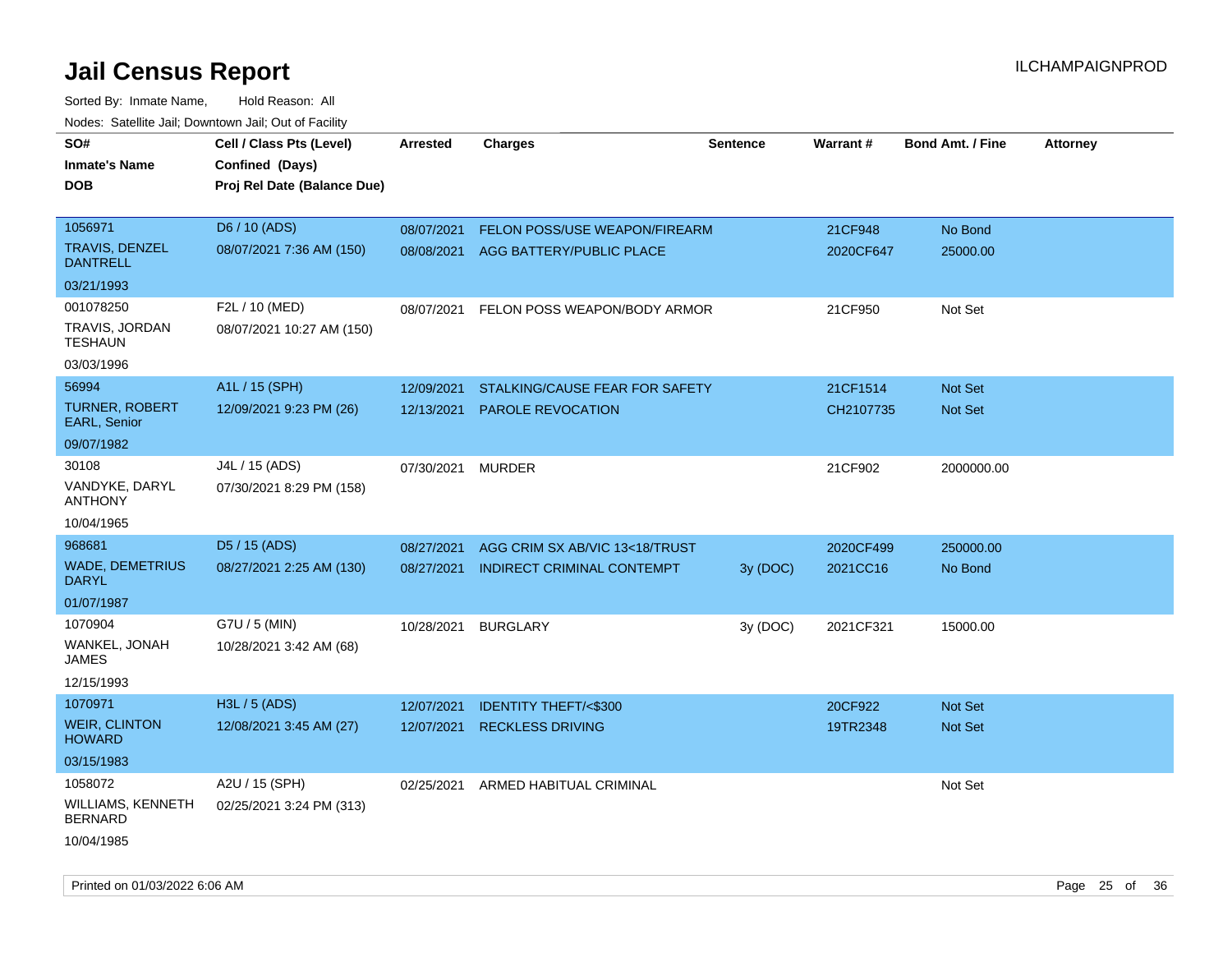| SO#<br><b>Inmate's Name</b><br><b>DOB</b>           | Cell / Class Pts (Level)<br>Confined (Days)<br>Proj Rel Date (Balance Due) | Arrested   | Charges         |            | <b>Sentence</b> | Warrant#    | <b>Bond Amt. / Fine</b> | Attorney |
|-----------------------------------------------------|----------------------------------------------------------------------------|------------|-----------------|------------|-----------------|-------------|-------------------------|----------|
| 9326<br>YOUNG, ANTHONY<br><b>PAUL</b><br>03/13/1954 | $12/5$ (ADS)<br>06/14/2021 12:07 PM (204)                                  | 06/14/2021 | <b>BURGLARY</b> |            |                 | 2020-CF-625 | <b>Not Set</b>          |          |
| <b>Total Downtown Jail: 72</b>                      |                                                                            | Males: 72  | Females: 0      | Unknown: 0 |                 |             |                         |          |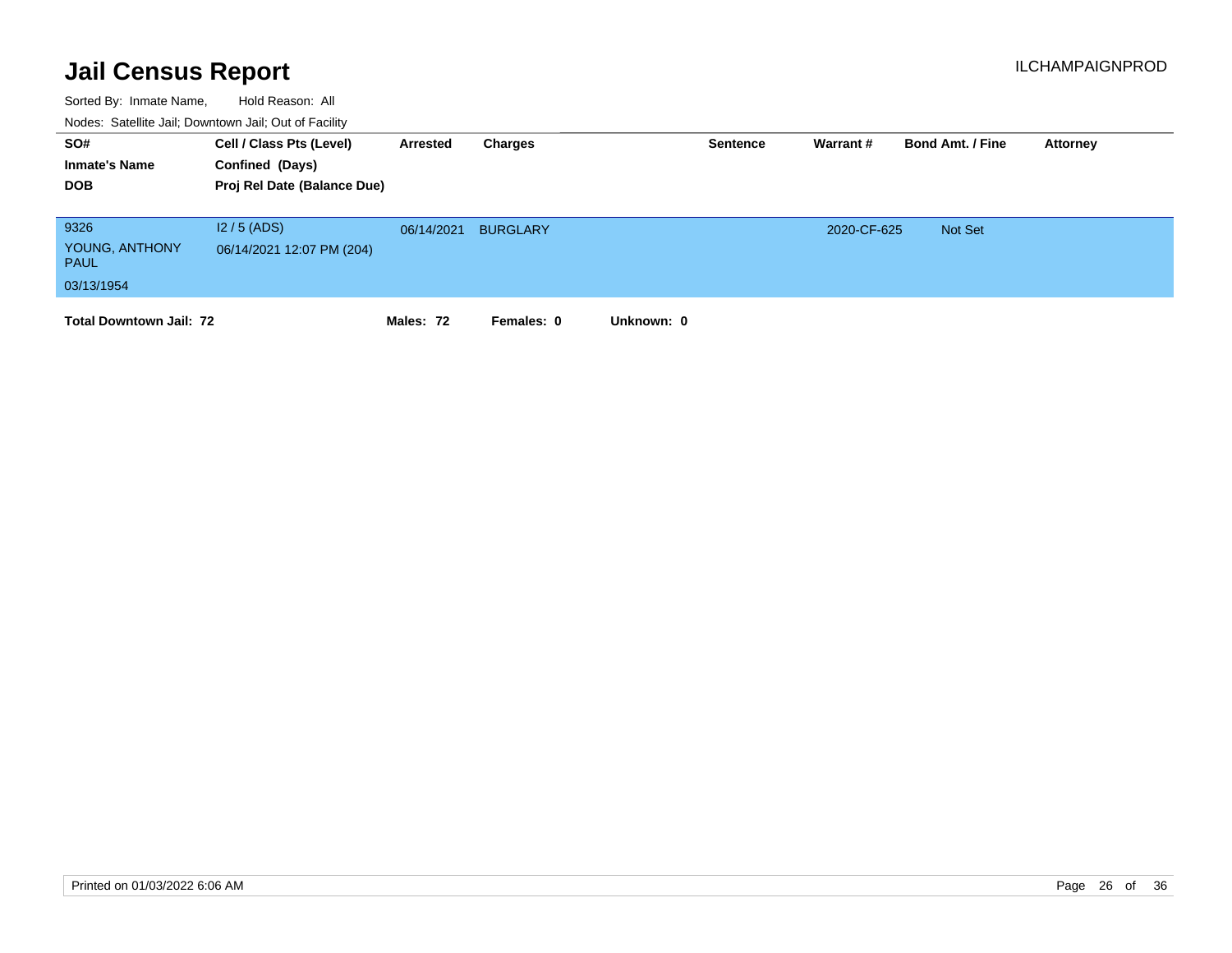| <b>Out of Facility</b> |  |  |
|------------------------|--|--|
|                        |  |  |

| SO#<br><b>Inmate's Name</b><br><b>DOB</b> | Cell / Class Pts (Level)<br>Confined (Days)<br>Proj Rel Date (Balance Due) | <b>Arrested</b> | <b>Charges</b>                   | <b>Sentence</b> | <b>Warrant#</b> | Bond Amt. / Fine | <b>Attorney</b> |
|-------------------------------------------|----------------------------------------------------------------------------|-----------------|----------------------------------|-----------------|-----------------|------------------|-----------------|
| 61095<br>AMOS, DERRICK<br><b>JAMES</b>    | <b>DEW / 10 (ADS)</b><br>05/02/2021 9:02 PM (247)                          | 05/02/2021      | HOME INVASION/CAUSE INJURY       |                 | 2021CF323       | 100000.00        |                 |
| 06/12/1985                                |                                                                            |                 |                                  |                 |                 |                  |                 |
| 19971                                     | EHD                                                                        | 11/09/2021      | DRIVING RVK/SUSP DUI/SSS 4-9     |                 | 2021CF968       | Not Set          |                 |
| <b>LYNN</b>                               | BARNESKE, RAYMOND 11/09/2021 9:32 AM (56)                                  |                 |                                  |                 |                 |                  |                 |
| 08/17/1961                                | 5/6/2022 (0.00)                                                            |                 |                                  |                 |                 |                  |                 |
| 516062                                    | <b>DEW / 15 (MAX)</b>                                                      | 02/22/2021      | AGG DISCH FIR/VEH/PC OFF/FRMAN   |                 | 21CF210         | No Bond          |                 |
| <b>BENNETT, JOHN</b><br><b>MICHAEL</b>    | 02/22/2021 10:47 AM (316)                                                  | 02/22/2021      | <b>PHONE HARASSMENT/2+</b>       |                 | 20CF194         | 5000.00          |                 |
| 04/30/1986                                |                                                                            |                 |                                  |                 |                 |                  |                 |
| 976538                                    | EHD                                                                        | 10/12/2021      | DOMESTIC BATTERY/OTHER PRIOR     |                 | 2020CF1095      | Not Set          |                 |
|                                           | BLISSIT, WYATT TYRES 10/12/2021 10:05 AM (84)                              |                 |                                  |                 |                 |                  |                 |
| 09/05/1989                                | 1/6/2022 (0.00)                                                            |                 |                                  |                 |                 |                  |                 |
| 33993                                     | <b>DEW / 10 (MED)</b>                                                      | 06/14/2021      | AGGRAVATED DOMESTIC BATTERY      |                 | 21CF688         | Not Set          |                 |
| <b>BOOKER, STEPHON</b>                    | 06/14/2021 7:42 PM (204)                                                   | 06/14/2021      | POSSESSING A CONTROLLED SUBSTAND |                 | 21CF657         | Not Set          |                 |
| <b>MONTELL</b>                            |                                                                            | 06/14/2021      | PAROLE REVOCATION                |                 | CH2103612       | No Bond          |                 |
| 06/11/1971                                |                                                                            |                 |                                  |                 |                 |                  |                 |
| 1074315                                   | DEW / 15 (MAX)                                                             | 07/27/2021      | AGG DISCHARGE FIREARM/VEH/SCH    |                 | 21CF927         | Not Set          |                 |
| <b>BRIGGS, PATRICK</b><br><b>MONTAY</b>   | 08/03/2021 4:56 PM (154)                                                   |                 |                                  |                 |                 |                  |                 |
| 08/05/2001                                |                                                                            |                 |                                  |                 |                 |                  |                 |
| 001078065                                 | <b>KAN / 10 (ADS)</b>                                                      | 06/17/2021      | AGG BATTERY/DISCHARGE FIREARM    |                 | 21CF704         | 1000000.00       |                 |
| <b>BROWN, CHARMAN</b><br><b>LAKEEF</b>    | 06/17/2021 12:32 PM (201)                                                  |                 |                                  |                 |                 |                  |                 |
| 11/30/2002                                |                                                                            |                 |                                  |                 |                 |                  |                 |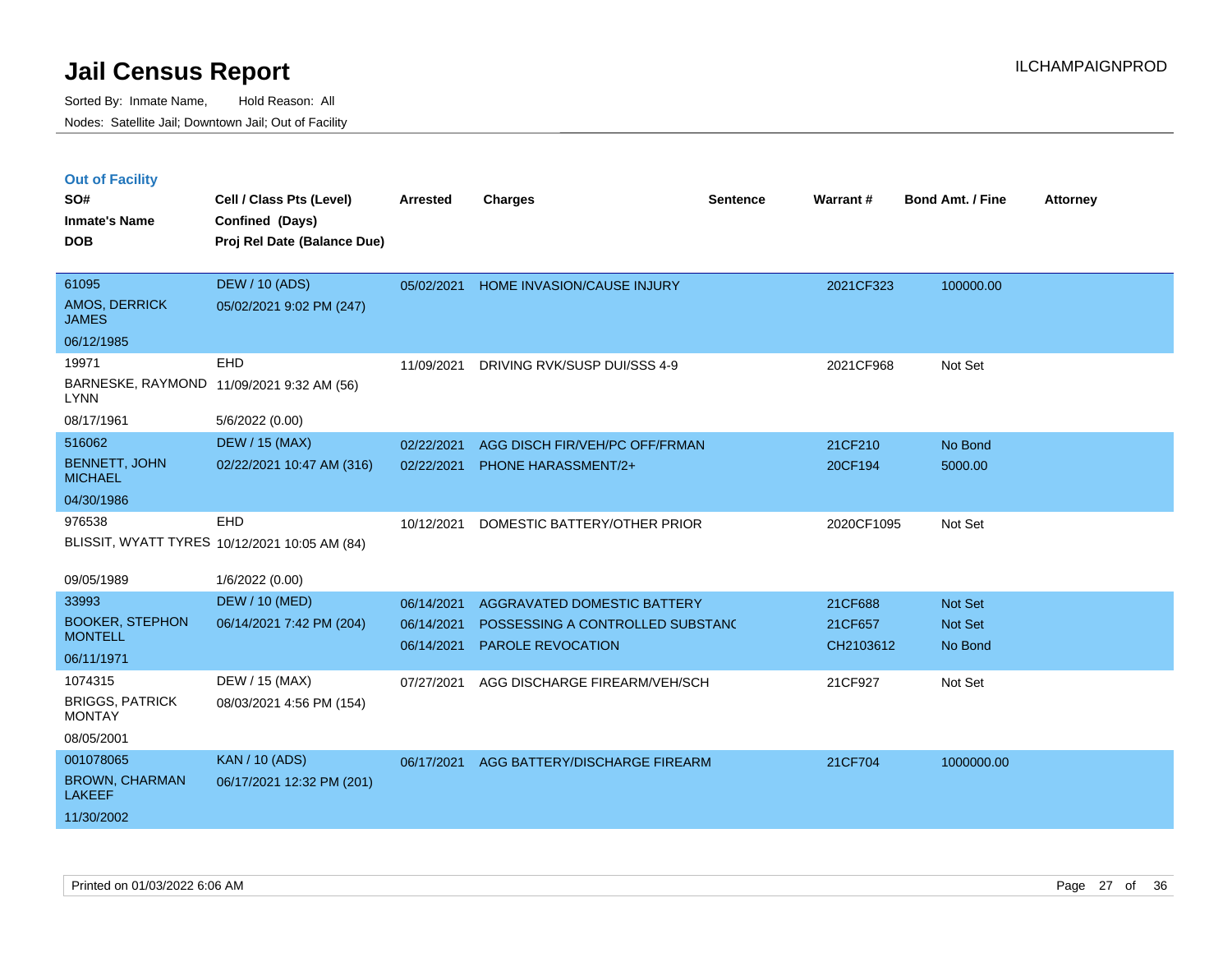| noaco. Catomto can, Domntonn can, Cat or I domt<br>SO#<br><b>Inmate's Name</b><br><b>DOB</b> | Cell / Class Pts (Level)<br>Confined (Days)<br>Proj Rel Date (Balance Due) | Arrested                 | <b>Charges</b>                                                 | <b>Sentence</b> | <b>Warrant#</b>      | <b>Bond Amt. / Fine</b>   | Attorney |
|----------------------------------------------------------------------------------------------|----------------------------------------------------------------------------|--------------------------|----------------------------------------------------------------|-----------------|----------------------|---------------------------|----------|
| 1038554<br><b>BROWN, CORRION</b><br><b>DEVONTAE</b>                                          | <b>KAN / 15 (MAX)</b><br>08/18/2021 5:40 PM (139)                          | 08/18/2021<br>08/18/2021 | ARMED HABITUAL CRIMINAL<br>DELIVERY OF OR POSSESSION OF W/ INT |                 | 21CF1162<br>21CF1009 | <b>Not Set</b><br>No Bond |          |
| 04/19/1995                                                                                   |                                                                            |                          |                                                                |                 |                      |                           |          |
| 1038579<br><b>BROWN, MARKEL</b><br><b>RIKKI</b>                                              | KAN / 15 (MAX)<br>08/18/2021 2:05 PM (139)                                 | 08/18/2021               | FELON POSS/USE WEAPON/FIREARM                                  |                 | 21CF1010             | Not Set                   |          |
| 01/06/1995<br>1003006<br><b>BROWN, ROCKEITH</b><br><b>JAVONTE</b><br>07/23/1991              | <b>KAN / 15 (MAX)</b><br>08/19/2021 12:55 AM (138)                         | 08/19/2021               | FELON POSS/USE MACHINE GUN                                     |                 | 21CF1011             | No Bond                   |          |
| 987334<br>CAIN, ISAIAH<br><b>DEPRIEST</b><br>12/23/1990                                      | DEW / 15 (MAX)<br>03/10/2021 2:22 PM (300)                                 | 03/10/2021               | ATTEMPT (FIRST DEGREE MURDER)                                  |                 | 19CF689              | Not Set                   |          |
| 001078638<br><b>CAMPBELL, CARLA</b><br><b>GISSELLE</b><br>08/12/1980                         | <b>EHD</b><br>12/15/2021 11:03 AM (20)<br>2/12/2022 (0.00)                 | 12/15/2021               | DRIVING ON SUSPENDED LICENSE                                   |                 | 2021TR1120           | <b>Not Set</b>            |          |
| 992962<br>CAMPBELL, KEITH<br>KNAQEEB<br>07/22/1991                                           | DEW / 15 (ADS)<br>05/25/2021 1:19 PM (224)                                 | 05/25/2021               | MURDER/INTENT TO KILL/INJURE                                   |                 | 2018CF1045           | 1000000.00                |          |
| 001078576<br>CARTER, DEMONDRE<br><b>DAVON</b><br>05/27/2001                                  | <b>KAN / 15 (MAX)</b><br>11/09/2021 6:01 PM (56)                           | 11/09/2021               | UNLAWFUL USE OF A WEAPON                                       |                 | 21CF1383             | <b>Not Set</b>            |          |
| 1064992<br>CARTER, KEJUAN<br><b>JAVONTE</b><br>06/27/1998                                    | KAN / 15 (MAX)<br>09/20/2021 11:42 PM (106)                                | 09/20/2021               | ARMED VIOLENCE/CATEGORY I                                      |                 | 21CF1137             | Not Set                   |          |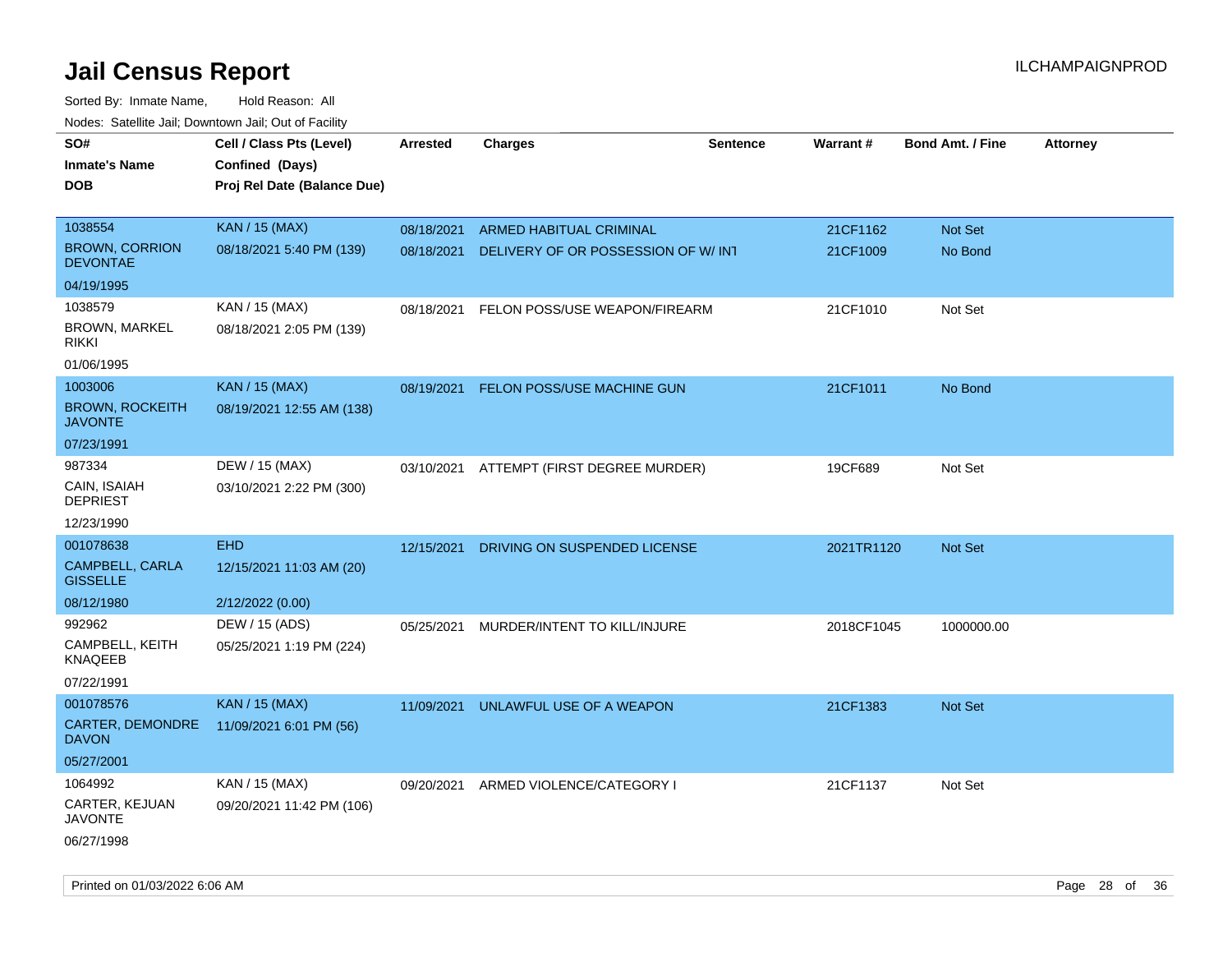| SO#                                       | Cell / Class Pts (Level)    | <b>Arrested</b> | <b>Charges</b>                       | <b>Sentence</b> | <b>Warrant#</b> | <b>Bond Amt. / Fine</b> | <b>Attorney</b> |
|-------------------------------------------|-----------------------------|-----------------|--------------------------------------|-----------------|-----------------|-------------------------|-----------------|
| <b>Inmate's Name</b>                      | Confined (Days)             |                 |                                      |                 |                 |                         |                 |
| <b>DOB</b>                                | Proj Rel Date (Balance Due) |                 |                                      |                 |                 |                         |                 |
|                                           |                             |                 |                                      |                 |                 |                         |                 |
| 001078461                                 | <b>KAN / 10 (MED)</b>       | 10/07/2021      | AGG UNLAWFUL USE WEAPON/PERSON       |                 | 2021CF1209      | No Bond                 |                 |
| <b>COLE, ERIC JOSE</b>                    | 10/08/2021 12:25 AM (88)    | 10/07/2021      | AGG DOMESTIC BATTERY/STRANGLE        |                 | 2021CF1208      | Not Set                 |                 |
| 01/24/2002                                |                             | 10/08/2021      | <b>HARASS WITNESS/FAMILY MBR/REP</b> |                 | 21CF1218        | Not Set                 |                 |
| 57733                                     | KAN / 15 (SPH)              | 02/25/2020      | <b>HOMICIDE</b>                      |                 | 2020-CF250      | 2000000.00              |                 |
| <b>CRAIG, ANTOINE</b><br><b>DARRELL</b>   | 02/25/2020 4:08 PM (679)    | 02/25/2020      | FELON POSS/USE WEAPON/FIREARM        |                 | 19CF-1827       | 80000.00                |                 |
| 10/09/1982                                |                             |                 |                                      |                 |                 |                         |                 |
| 001077939                                 | <b>DEW / 10 (MED)</b>       | 05/10/2021      | FIREARM/FOID INVALID/NOT ELIG        |                 | 21CF526         | No Bond                 |                 |
| <b>CROSS, PATRICK</b><br><b>DONTRELLE</b> | 05/10/2021 7:31 PM (239)    | 06/02/2021      | POSS STOLEN VEHICLE > \$25,000       |                 | 21CF612         | Not Set                 |                 |
| 11/07/2001                                |                             |                 |                                      |                 |                 |                         |                 |
| 1061304                                   | DEW / 15 (MAX)              | 10/11/2021      | ARMED HABITUAL CRIMINAL              |                 | 21CF1226        | No Bond                 |                 |
| DORRIS, KEMION                            | 10/11/2021 7:30 PM (85)     | 10/11/2021      | ARMED HABITUAL CRIMINAL              |                 | 21CF1227        | No Bond                 |                 |
| <b>DAETOCE</b>                            |                             | 10/11/2021      | HOME INVASION/FIREARM                |                 | 21CF1228        | No Bond                 |                 |
| 11/19/1997                                |                             |                 |                                      |                 |                 |                         |                 |
| 60154                                     | <b>EHD</b>                  | 10/20/2021      | AGG DUI/LIC SUSP OR REVOKED          |                 | 2021cf261       | Not Set                 |                 |
| GARCIA-MEZA,<br><b>CARLOS</b>             | 10/20/2021 9:23 AM (76)     |                 |                                      |                 |                 |                         |                 |
| 03/06/1983                                | 1/16/2022 (0.00)            |                 |                                      |                 |                 |                         |                 |
| 986642                                    | <b>EHD</b>                  | 12/14/2021      | DRIVING ON SUSPENDED LICENSE         |                 | 2020TR8374      | Not Set                 |                 |
| <b>GARELLI, SAMMY</b><br><b>JOSEPH</b>    | 12/14/2021 9:32 AM (21)     |                 |                                      |                 |                 |                         |                 |
| 06/24/1982                                | 1/12/2022 (0.00)            |                 |                                      |                 |                 |                         |                 |
| 001077363                                 | <b>KAN / 25 (SPH)</b>       | 10/30/2020      | <b>HOME INVASION/FIREARM</b>         |                 | 20CF1202        | 500000.00               |                 |
| GARY, DAKOTA<br><b>TREVON</b>             | 10/30/2020 10:41 AM (431)   |                 |                                      |                 |                 |                         |                 |
| 12/31/2001                                |                             |                 |                                      |                 |                 |                         |                 |
| 1013012                                   | KAN / 15 (MAX)              | 07/08/2021      | ATTEMPT (FIRST DEGREE MURDER)        |                 | 2021CF790       | 1000000.00              |                 |
| GARY, XAVIER LAMAR                        | 07/08/2021 9:24 AM (180)    | 07/08/2021      | FELON POSS/USE FIREARM PRIOR         |                 | 2020CF650       | 25000.00                |                 |
| 12/14/1991                                |                             | 07/08/2021      | FELON POSS/USE FIREARM PRIOR         |                 | 21CF798         | Not Set                 |                 |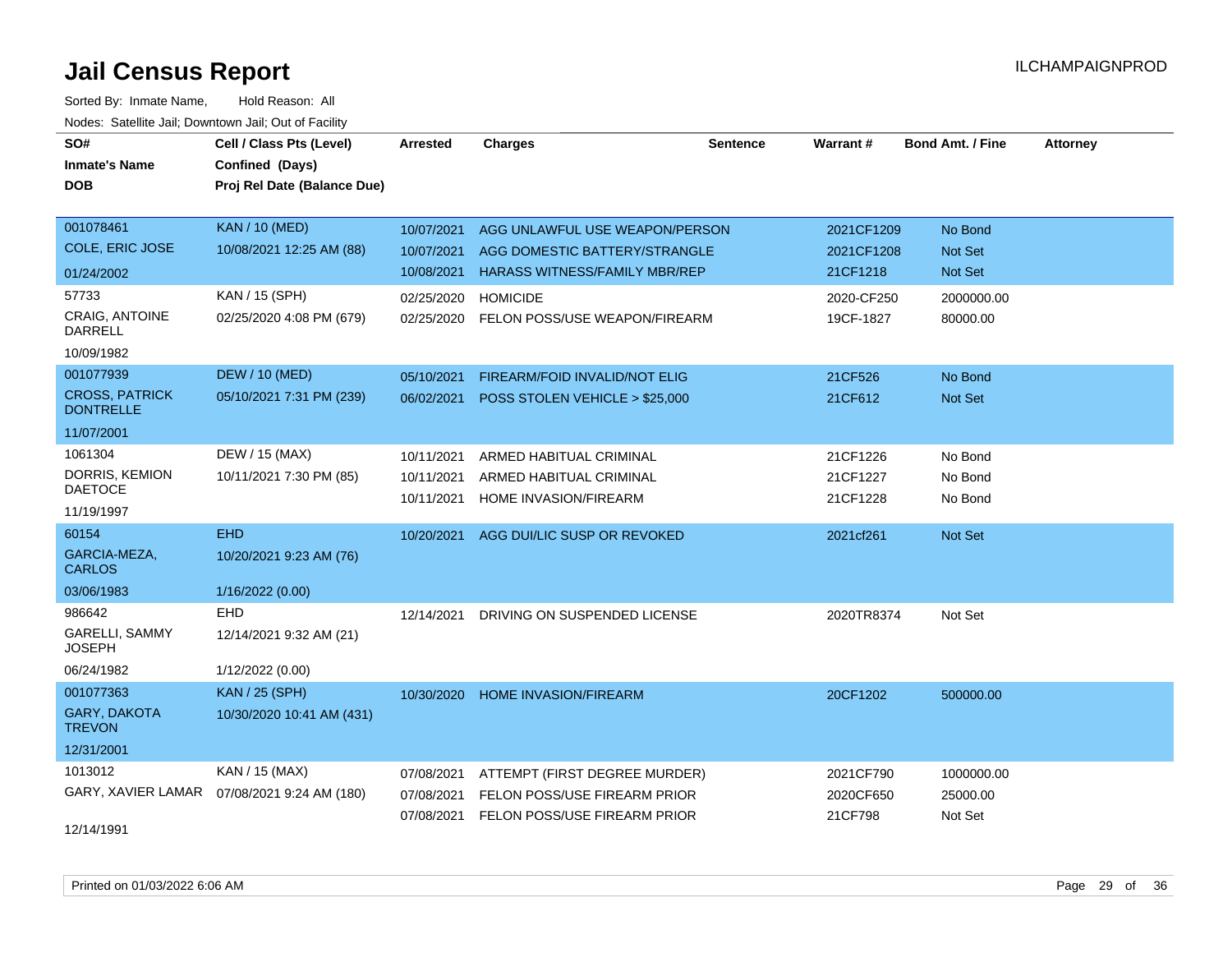| SO#<br><b>Inmate's Name</b><br>DOB                          | Cell / Class Pts (Level)<br>Confined (Days)<br>Proj Rel Date (Balance Due) | Arrested                                             | <b>Charges</b>                                                                                                                | <b>Sentence</b> | <b>Warrant#</b>                          | <b>Bond Amt. / Fine</b>                     | <b>Attorney</b> |
|-------------------------------------------------------------|----------------------------------------------------------------------------|------------------------------------------------------|-------------------------------------------------------------------------------------------------------------------------------|-----------------|------------------------------------------|---------------------------------------------|-----------------|
| 1065946<br><b>GODBOLT, DESMOND</b><br><b>DEVONTAE</b>       | <b>KAN / 10 (MED)</b><br>09/04/2021 1:17 AM (122)                          | 09/04/2021<br>09/04/2021                             | AGG BATTERY/DISCHARGE FIREARM<br><b>RESIST/OBSTRUCTING A PEACE OFFICEF</b>                                                    |                 | 21CF1057<br>21CM407                      | 750000.00<br>Not Set                        |                 |
| 11/15/1997                                                  |                                                                            |                                                      |                                                                                                                               |                 |                                          |                                             |                 |
| 1070118<br><b>GRAHAM, CORTEZ</b><br>LAMON<br>03/31/1976     | KAN / 15 (MAX)<br>08/31/2021 9:32 PM (126)                                 | 08/31/2021<br>09/02/2021                             | AGGRAVATED DOMESTIC BATTERY<br>PROBATION VIOLATION                                                                            |                 | 21CF1049<br>21CF55                       | No Bond<br>Not Set                          |                 |
| 1000641<br><b>GRANT, CEDRIC</b><br><b>DYSHAWN</b>           | <b>KAN / 10 (MED)</b><br>09/14/2021 6:32 PM (112)                          | 09/14/2021                                           | ARMED HABITUAL CRIMINAL                                                                                                       |                 | 21CF1116                                 | No Bond                                     |                 |
| 01/03/1991                                                  |                                                                            |                                                      |                                                                                                                               |                 |                                          |                                             |                 |
| 1076506<br>06/21/2003                                       | KAN / 15 (MAX)<br>GRAY, JAMARH EMERE 09/17/2021 10:41 AM (109)             | 09/17/2021<br>09/20/2021                             | AGG UUW/PERSON/CM THREAT VIOL<br>DOMESTIC BATTERY                                                                             |                 | 21CF1131<br>21CM430                      | Not Set<br>Not Set                          |                 |
| 973845                                                      | <b>EHD</b>                                                                 | 12/21/2021                                           | DRIVING ON SUSPENDED LICENSE                                                                                                  |                 | 2021TR647                                | <b>Not Set</b>                              |                 |
| <b>GRIFFITH, PRESTON</b><br>JOEL                            | 12/21/2021 10:42 AM (14)                                                   |                                                      |                                                                                                                               |                 |                                          |                                             |                 |
| 08/16/1982                                                  | 1/19/2022 (0.00)                                                           |                                                      |                                                                                                                               |                 |                                          |                                             |                 |
| 1045186<br>HOLBROOK, JOHNNIE<br><b>MATHIS</b><br>07/19/1996 | DEW / 15 (MAX)<br>08/16/2021 11:07 AM (141)                                | 08/16/2021<br>08/16/2021<br>08/16/2021<br>08/16/2021 | ARMED VIOLENCE/CATEGORY I<br>FELON POSS/USE WEAPON/FIREARM<br>AGG FLEEING POLICE/21 MPH OVER<br>FELON POSS/USE WEAPON/FIREARM |                 | 21CF934<br>19CF968<br>21CF988<br>21CF989 | 1000000.00<br>Not Set<br>Not Set<br>Not Set |                 |
| 001078146                                                   | <b>DEW / 15 (MAX)</b>                                                      | 07/09/2021                                           | AGG BATTERY/DISCHARGE FIREARM                                                                                                 |                 | 21CF795                                  | 1000000.00                                  |                 |
| HUNT, TEIGAN<br><b>JAZAIREO</b>                             | 07/09/2021 12:41 PM (179)                                                  | 07/09/2021                                           | ARMED ROBBERY/ARMED W/FIREARM                                                                                                 |                 | 21CF806                                  | <b>Not Set</b>                              |                 |
| 05/14/2003                                                  |                                                                            |                                                      |                                                                                                                               |                 |                                          |                                             |                 |
| 989743                                                      | DEW / 15 (ADS)                                                             | 04/13/2021                                           | AGG DISCHARGE FIREARM/VEH/SCH                                                                                                 |                 | 21CF400                                  | Not Set                                     |                 |
| JACKSON, STEVE<br>ALLEN<br>06/04/1991                       | 04/13/2021 2:45 AM (266)                                                   | 04/13/2021                                           | AGGRAVATED DOMESTIC BATTERY                                                                                                   |                 | 21CF399                                  | Not Set                                     |                 |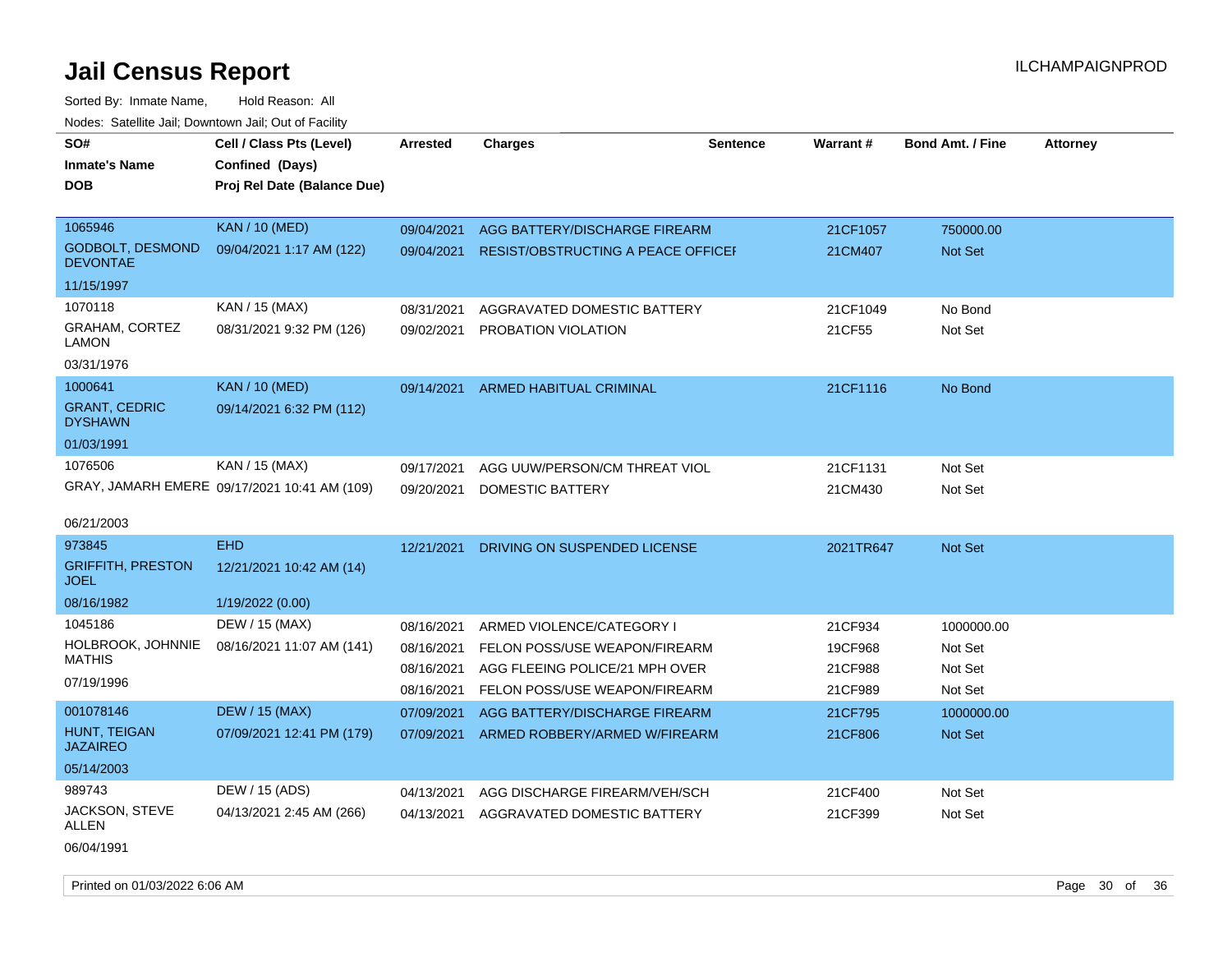| SO#<br><b>Inmate's Name</b><br><b>DOB</b> | Cell / Class Pts (Level)<br>Confined (Days)<br>Proj Rel Date (Balance Due) | <b>Arrested</b> | <b>Charges</b>                       | <b>Sentence</b> | Warrant#                | <b>Bond Amt. / Fine</b> | <b>Attorney</b> |
|-------------------------------------------|----------------------------------------------------------------------------|-----------------|--------------------------------------|-----------------|-------------------------|-------------------------|-----------------|
| 50495                                     | <b>EHD</b>                                                                 | 08/10/2021      | DRIVING RVK/SUSP DUI/SSS 10-14       |                 | 2019CF1363              | Not Set                 |                 |
| <b>JENKINS, ARNOLD</b><br><b>FARRIS</b>   | 08/10/2021 9:08 AM (147)                                                   | 08/10/2021      | DRIVING RVK/SUSP DUI/SSS 10-14       |                 | 2020CF997               | Not Set                 |                 |
| 04/19/1962                                | 2/4/2022 (0.00)                                                            |                 |                                      |                 |                         |                         |                 |
| 1076450                                   | DEW / 15 (MAX)                                                             | 06/25/2020      | AGG DISCHARGE OF A FIREARM           |                 | 6y/0m/0d (DOI 2020CF703 | Not Set                 |                 |
| <b>JONES, CARLOS</b><br><b>ANTONIO</b>    | 06/25/2020 2:13 PM (558)                                                   | 11/02/2020      | HOME INVASION/FIREARM                | 11y(DOC)        | 20CF1204                | No Bond                 |                 |
| 11/18/2001                                |                                                                            |                 |                                      |                 |                         |                         |                 |
| 998873                                    | <b>EHD</b>                                                                 | 10/12/2021      | DRIVING RVK/SUSP DUI/SSS 3RD         |                 | 2021CF235               | Not Set                 |                 |
| KINCAID, AMANDA<br><b>MICHELLE</b>        | 10/12/2021 11:31 AM (84)                                                   |                 |                                      |                 |                         |                         |                 |
| 01/07/1990                                | 1/9/2022 (0.00)                                                            |                 |                                      |                 |                         |                         |                 |
| 001078401                                 | DEW / 10 (ADS)                                                             | 09/19/2021      | UNLAWFUL VEHICULAR INVASION          |                 | 21CF1134                | Not Set                 |                 |
| KNIGHT, ERIC                              | 09/19/2021 7:32 PM (107)                                                   | 09/19/2021      | HRSMT/THREATEN PERSON/KILL           |                 | 2021CF561               | 50000.00                |                 |
| 07/11/1991                                |                                                                            | 09/21/2021      | <b>BURGLARY</b>                      |                 | 21CF1139                | Not Set                 |                 |
| 1064445                                   | <b>DEW / 15 (MAX)</b>                                                      | 04/23/2021      | <b>FELON POSS/USE FIREARM/PAROLE</b> |                 | 21CF899                 | <b>Not Set</b>          |                 |
| <b>LARUE, TERENCE</b><br><b>TRAMEL</b>    | 04/23/2021 11:18 AM (256)                                                  | 04/23/2021      | AGG DISCHARGE FIREARM/OCC VEH        |                 | 2021CF295               | 500000.00               |                 |
| 12/23/1998                                |                                                                            | 04/23/2021      | POSSESS 15<100 GRAMS COCAINE         |                 | 19CF1052                | 10000.00                |                 |
| 001078237                                 | KAN / 15 (ADS)                                                             | 08/03/2021      | AGG DISCHARGE FIREARM/OCC VEH        |                 | 21CF928                 | No Bond                 |                 |
| LAWS, TERON<br><b>RAMONTE</b>             | 08/03/2021 6:29 PM (154)                                                   |                 |                                      |                 |                         |                         |                 |
| 04/03/2001                                |                                                                            |                 |                                      |                 |                         |                         |                 |
| 001078470                                 | <b>DEW / 15 (MAX)</b>                                                      | 10/10/2021      | MURDER/INTENT TO KILL/INJURE         |                 | 21CF1221                | Not Set                 |                 |
| LEE, AMAHRION<br><b>JA'MERE</b>           | 10/10/2021 1:23 PM (86)                                                    |                 |                                      |                 |                         |                         |                 |
| 11/05/2002                                |                                                                            |                 |                                      |                 |                         |                         |                 |
| 56792                                     | DEW / 10 (MED)                                                             | 02/02/2021      | ARMED HABITUAL CRIMINAL              |                 | 2021CF141               | 500000.00               |                 |
| LILLARD, LAWRENCE<br><b>TYRONE</b>        | 02/02/2021 2:11 PM (336)                                                   | 02/22/2021      | DRIVING ON REVOKED LICENSE           |                 | 21TR426                 | 5000.00                 |                 |
| 10/20/1982                                |                                                                            |                 |                                      |                 |                         |                         |                 |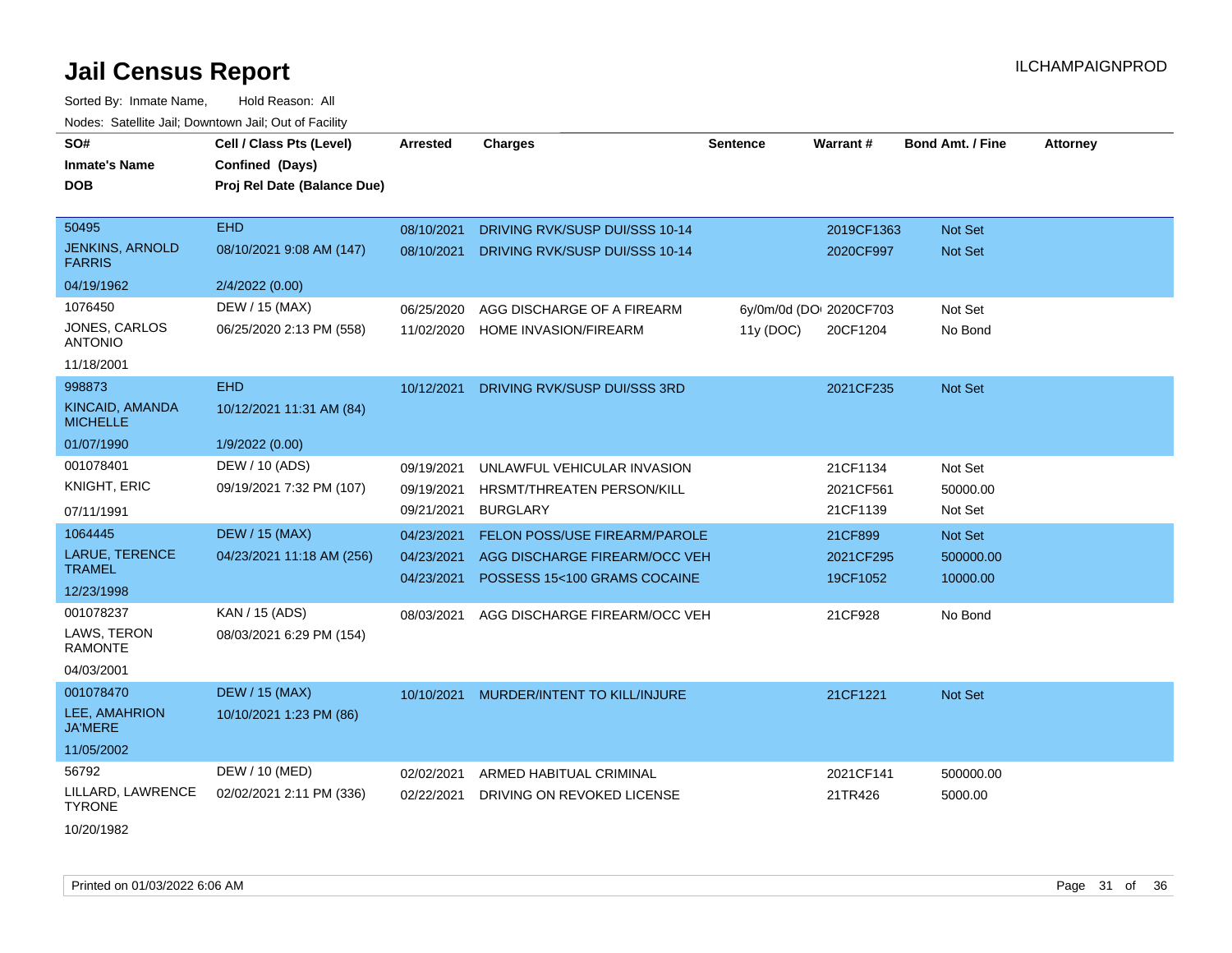Sorted By: Inmate Name, Hold Reason: All Nodes: Satellite Jail; Downtown Jail; Out of Facility

| rouco. Calcinic Jan, Downtown Jan, Out of Facility |                                               |                 |                                          |                 |             |                         |          |
|----------------------------------------------------|-----------------------------------------------|-----------------|------------------------------------------|-----------------|-------------|-------------------------|----------|
| SO#<br><b>Inmate's Name</b>                        | Cell / Class Pts (Level)<br>Confined (Days)   | <b>Arrested</b> | <b>Charges</b>                           | <b>Sentence</b> | Warrant#    | <b>Bond Amt. / Fine</b> | Attorney |
| <b>DOB</b>                                         | Proj Rel Date (Balance Due)                   |                 |                                          |                 |             |                         |          |
| 001078575                                          | <b>KAN / 10 (MED)</b>                         |                 | 11/09/2021 GUNRUNNING                    |                 | 21CF1330    | 750000.00               |          |
| MCLAURIN, KEYON A                                  | 11/09/2021 12:41 PM (56)                      |                 |                                          |                 |             |                         |          |
| 11/19/2002                                         |                                               |                 |                                          |                 |             |                         |          |
| 1011046                                            | KAN / 15 (ADS)                                | 04/10/2021      | ATTEMPT (FIRST DEGREE MURDER)            |                 | 21CF392     | Not Set                 |          |
| MILES, DARRION<br><b>ANTONIO KEVONTA</b>           | 04/11/2021 12:46 AM (268)                     |                 |                                          |                 |             |                         |          |
| 03/18/1990                                         |                                               |                 |                                          |                 |             |                         |          |
| 001077278                                          | <b>DEW / 15 (MAX)</b>                         | 10/06/2020      | MURDER/INTENT TO KILL/INJURE             |                 | 2020CF146   | 2000000.00              |          |
| MILLER, D'ANDRE                                    | 10/06/2020 12:49 PM (455)                     | 10/06/2020      | AGG FLEEING POLICE/21 MPH OVER           |                 | 2019CF1171  | 50000.00                |          |
| 09/08/1986                                         |                                               |                 |                                          |                 |             |                         |          |
| 1026477                                            | KAN / 15 (ADS)                                | 09/21/2021      | AGG DISCHARGE FIREARM/OCC VEH            |                 | 21CF1138    | Not Set                 |          |
| NEWBILL, DEVONTRE<br>LAMONT                        | 09/21/2021 2:27 AM (105)                      | 09/22/2021      | PROBATION VIOLATION                      |                 | 20CF577     | Not Set                 |          |
| 11/22/1993                                         |                                               |                 |                                          |                 |             |                         |          |
| 1072907                                            | <b>KAN</b>                                    | 07/14/2021      | CRIMINAL DAMAGE <\$500/SCHOOL            |                 | 2021CF840   | 5000.00                 |          |
| NIKOLAEV, YEVGENIY                                 | 07/14/2021 10:10 PM (174)                     |                 | 07/14/2021 ATTEMPT (FIRST DEGREE MURDER) |                 | 2021-CF-832 | 2000000.00              |          |
| 10/06/1983                                         |                                               |                 |                                          |                 |             |                         |          |
| 001078558                                          | DEW / 10 (MED)                                | 11/03/2021      | UNLAWFUL USE OF A WEAPON                 |                 | 21CF1352    | Not Set                 |          |
| PARRISH, DOMINIC<br>WALTER                         | 11/03/2021 1:25 PM (62)                       |                 |                                          |                 |             |                         |          |
| 08/23/2001                                         |                                               |                 |                                          |                 |             |                         |          |
| 001078063                                          | <b>DEW / 15 (MAX)</b>                         | 06/15/2021      | AGG CRIM SEX ASSAULT/WEAPON              |                 | 2021CF678   | 1000000.00              |          |
|                                                    | PERRY, ROBERT Junior 06/15/2021 4:37 PM (203) | 06/15/2021      | <b>ROBBERY</b>                           |                 | 2021CF159   | 25000.00                |          |
| 12/21/1990                                         |                                               |                 |                                          |                 |             |                         |          |
| 001077614                                          | KAN / 15 (MAX)                                |                 | 01/17/2021 ATTEMPT (FIRST DEGREE MURDER) |                 | 21CF66      | Not Set                 |          |
| <b>DEVON</b>                                       | ROBINSON, DONTRELL 01/17/2021 3:08 PM (352)   |                 |                                          |                 |             |                         |          |
| 09/22/2002                                         |                                               |                 |                                          |                 |             |                         |          |

Printed on 01/03/2022 6:06 AM Page 32 of 36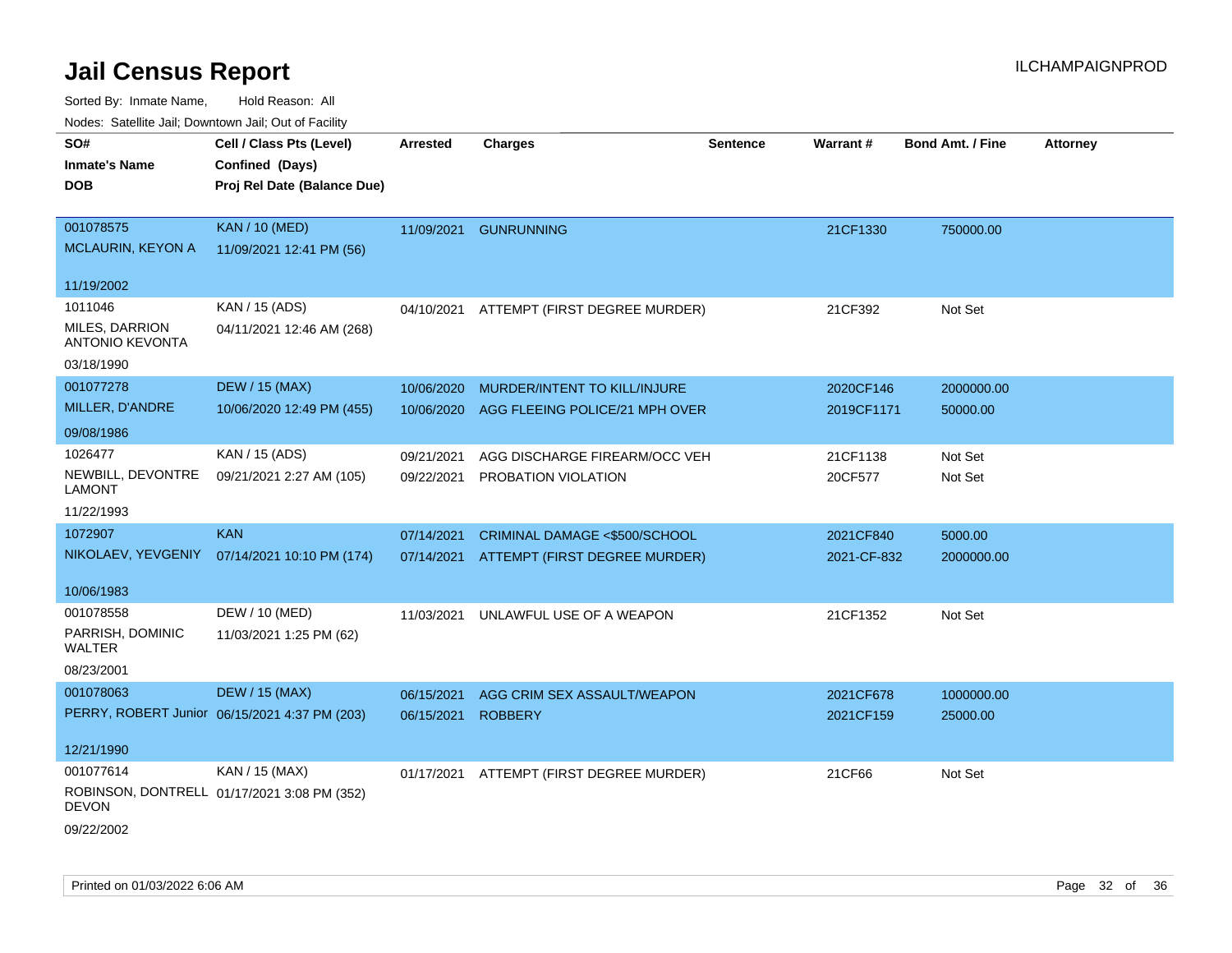| SO#                                    | Cell / Class Pts (Level)    | <b>Arrested</b> | <b>Charges</b>                   | <b>Sentence</b> | Warrant#    | <b>Bond Amt. / Fine</b> | <b>Attorney</b> |
|----------------------------------------|-----------------------------|-----------------|----------------------------------|-----------------|-------------|-------------------------|-----------------|
| <b>Inmate's Name</b>                   | Confined (Days)             |                 |                                  |                 |             |                         |                 |
| <b>DOB</b>                             | Proj Rel Date (Balance Due) |                 |                                  |                 |             |                         |                 |
|                                        |                             |                 |                                  |                 |             |                         |                 |
| 1061216                                | <b>KAN / 10 (MED)</b>       | 06/22/2021      | <b>HOME INVASION/FIREARM</b>     |                 | 21CF727     | Not Set                 |                 |
| <b>RUNGE, ANDRE</b><br><b>MARSEAN</b>  | 06/22/2021 4:42 PM (196)    |                 |                                  |                 |             |                         |                 |
| 12/05/1997                             |                             |                 |                                  |                 |             |                         |                 |
| 650295                                 | PIA / 50 (MAX)              | 04/22/2020      | <b>CRIMINAL SEXUAL ASSAULT</b>   |                 | 2020-CF407  | 750000.00               |                 |
| SANDAGE, JERALD                        | 04/22/2020 6:30 AM (622)    | 04/22/2020      | <b>OFFICIAL MISCONDUCT</b>       |                 | 2019-CF1811 | 25000.00                |                 |
| <b>EUGENE</b>                          |                             | 04/22/2020      | <b>CRIMINAL SEXUAL ASSAULT</b>   |                 | 2020-CF408  | 750000.00               |                 |
| 06/07/1971                             |                             | 04/22/2020      | <b>CRIMINAL SEXUAL ABUSE</b>     |                 | 2020-CF409  | 750000.00               |                 |
|                                        |                             | 04/22/2020      | CRIMINAL SEXUAL ASSAULT          |                 | 2020-CF410  | 750000.00               |                 |
| 50614                                  | <b>EHD</b>                  | 12/15/2021      | DRIVING RVK/SUSP DUI/SSS 3RD     |                 | 2021CF677   | Not Set                 |                 |
| <b>SANFORD, AMBER</b><br><b>NICOLE</b> | 12/15/2021 10:18 AM (20)    |                 |                                  |                 |             |                         |                 |
| 12/07/1979                             | 1/12/2022 (0.00)            |                 |                                  |                 |             |                         |                 |
| 1062194                                | DEW / 15 (MAX)              | 02/27/2020      | MURDER/OTHER FORCIBLE FELONY     |                 | 20CF-247    | 1000000.00              |                 |
| SIMMONS, MICHAEL<br>JAMAL              | 02/27/2020 1:11 PM (677)    | 09/23/2020      | AGG BATTERY/DISCHARGE FIREARM    |                 | 20CF1061    | Not Set                 |                 |
| 11/03/1997                             |                             |                 |                                  |                 |             |                         |                 |
| 001078115                              | <b>KAN / 15 (MAX)</b>       | 07/01/2021      | <b>ARMED VIOLENCE/CATEGORY I</b> |                 | 21CF772     | Not Set                 |                 |
| <b>SMITH, JAMES</b><br>NASHAUN, Junior | 07/01/2021 2:44 PM (187)    | 07/30/2021      | DRIVING ON SUSPENDED LICENSE     |                 | 21TR5804    | 1500.00                 |                 |
| 09/18/2000                             |                             |                 |                                  |                 |             |                         |                 |
| 001077868                              | DEW / 15 (MAX)              | 04/21/2021      | ARMED ROBBERY/ARMED W/FIREARM    |                 | 21CF445     | Not Set                 |                 |
| SPEARMENT,<br><b>KENTRELL</b>          | 04/21/2021 9:48 PM (258)    | 08/19/2021      | FLEEING/ATTEMPT ELUDE OFFICER    |                 | 2021TR1053  | 1000.00                 |                 |
| 01/21/2002                             |                             |                 |                                  |                 |             |                         |                 |
| 001077854                              | <b>EHD</b>                  | 09/15/2021      | DRIVING RVK/SUSP DUI/SSS 4-9     |                 | 2021CF306   | Not Set                 |                 |
| STUKINS, DANNY RAY                     | 09/15/2021 10:17 AM (111)   |                 |                                  |                 |             |                         |                 |
| 07/05/1985                             | 3/13/2022 (0.00)            |                 |                                  |                 |             |                         |                 |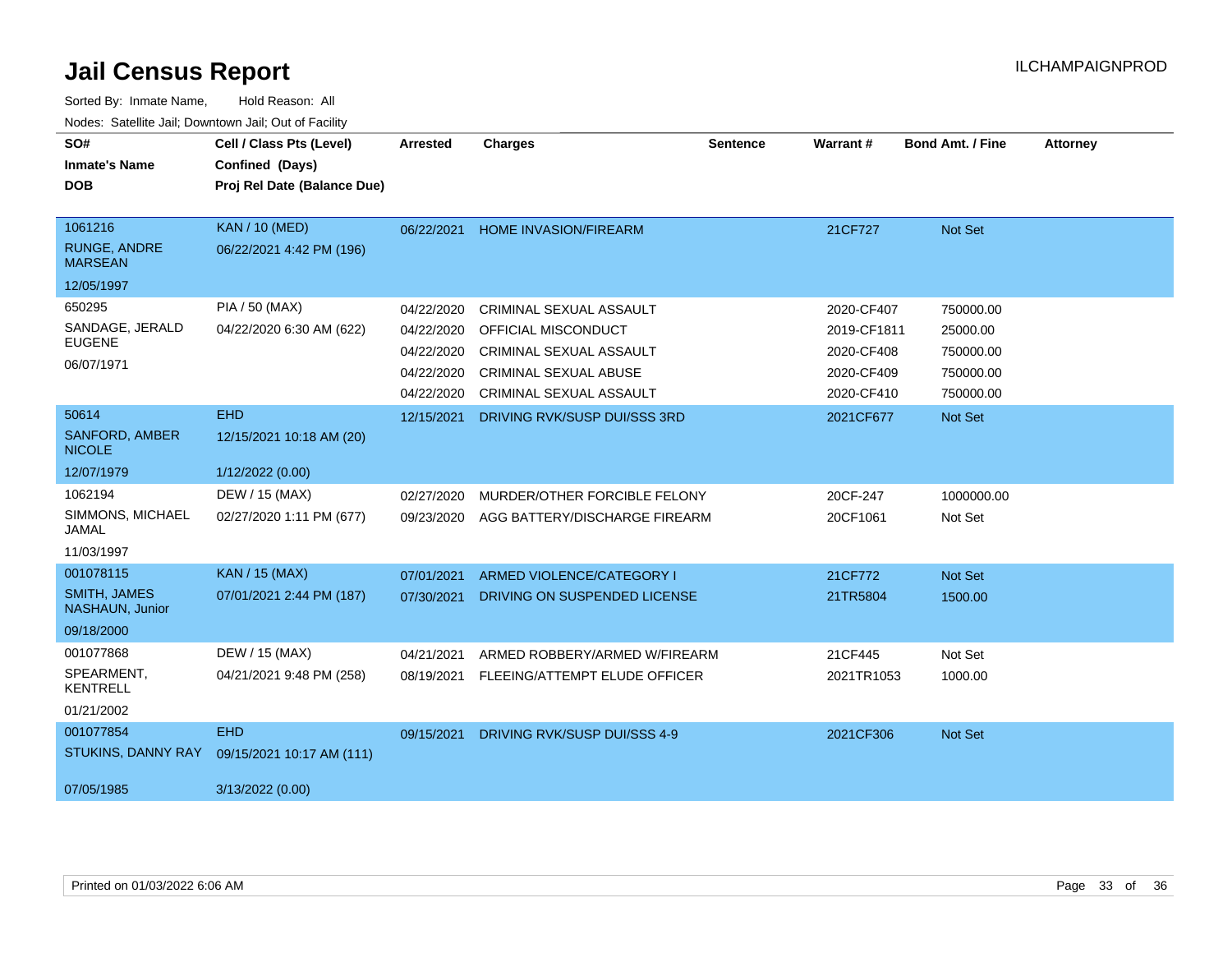| SO#                                     | Cell / Class Pts (Level)                      | <b>Arrested</b> | Charges                        | <b>Sentence</b> | Warrant#   | <b>Bond Amt. / Fine</b> | <b>Attorney</b> |
|-----------------------------------------|-----------------------------------------------|-----------------|--------------------------------|-----------------|------------|-------------------------|-----------------|
| <b>Inmate's Name</b>                    | Confined (Days)                               |                 |                                |                 |            |                         |                 |
| <b>DOB</b>                              | Proj Rel Date (Balance Due)                   |                 |                                |                 |            |                         |                 |
|                                         |                                               |                 |                                |                 |            |                         |                 |
| 1046632                                 | <b>KAN / 15 (MAX)</b>                         | 09/14/2021      | ARMED VIOLENCE/CATEGORY II     |                 | 21CF912    | 750000.00               |                 |
|                                         | TATE, JAVON MARQUIS 09/14/2021 12:10 PM (112) |                 |                                |                 |            |                         |                 |
| 08/10/1996                              |                                               |                 |                                |                 |            |                         |                 |
| 1033031                                 | KAN / 15 (MAX)                                | 08/19/2020      | *AGG BATTERY W/FIREARM/PERSON  |                 | 2020-CF923 | 500000.00               |                 |
| TOMS, ANDREW                            | 08/19/2020 5:59 PM (503)                      |                 |                                |                 |            |                         |                 |
| <b>CHUCKY</b>                           |                                               |                 |                                |                 |            |                         |                 |
| 09/28/1978                              |                                               |                 |                                |                 |            |                         |                 |
| 27007                                   | <b>KAN / 15 (MAX)</b>                         | 09/19/2021      | DOMESTIC BATTERY/OTHER PRIOR   |                 | 21CF1133   | No Bond                 |                 |
| <b>TUELL, ROBERT</b><br><b>STEPHEN</b>  | 09/19/2021 9:51 AM (107)                      |                 |                                |                 |            |                         |                 |
| 09/25/1967                              |                                               |                 |                                |                 |            |                         |                 |
| 001078263                               | KAN / 10 (ADS)                                | 08/11/2021      | AGG FLEEING POLICE/21 MPH OVER | 15m (DOC)       | 2020CF928  | 200000.00               |                 |
| TURK, BRANDON<br>LARSHAWN               | 08/11/2021 6:23 PM (146)                      |                 |                                |                 |            |                         |                 |
| 10/18/1995                              |                                               |                 |                                |                 |            |                         |                 |
| 001078386                               | <b>KAN / 10 (MED)</b>                         | 09/14/2021      | POSSESSION OF STOLEN FIREARM   |                 | 2021CF1099 | 250000.00               |                 |
| <b>TURNER, AMARIO</b>                   | 09/14/2021 11:42 PM (112)                     |                 |                                |                 |            |                         |                 |
| 09/23/2002                              |                                               |                 |                                |                 |            |                         |                 |
| 1040925                                 | KAN / 10 (MED)                                | 10/05/2021      | AGG BATTERY/DISCHARGE FIREARM  |                 | 2021CF1105 | 1000000.00              |                 |
| <b>WEATHERALL,</b><br>JOHNNY EARL JAMES | 10/05/2021 4:17 PM (91)                       |                 |                                |                 |            |                         |                 |
| 04/29/1994                              |                                               |                 |                                |                 |            |                         |                 |
| 1062558                                 | <b>DEW / 10 (MED)</b>                         | 10/02/2021      | FELON POSS/USE WEAPON/FIREARM  |                 | 21CF1185   | <b>Not Set</b>          |                 |
| <b>WELLS, JIAMANTE</b><br><b>AMORE</b>  | 10/02/2021 8:29 PM (94)                       |                 |                                |                 |            |                         |                 |
| 09/02/1995                              |                                               |                 |                                |                 |            |                         |                 |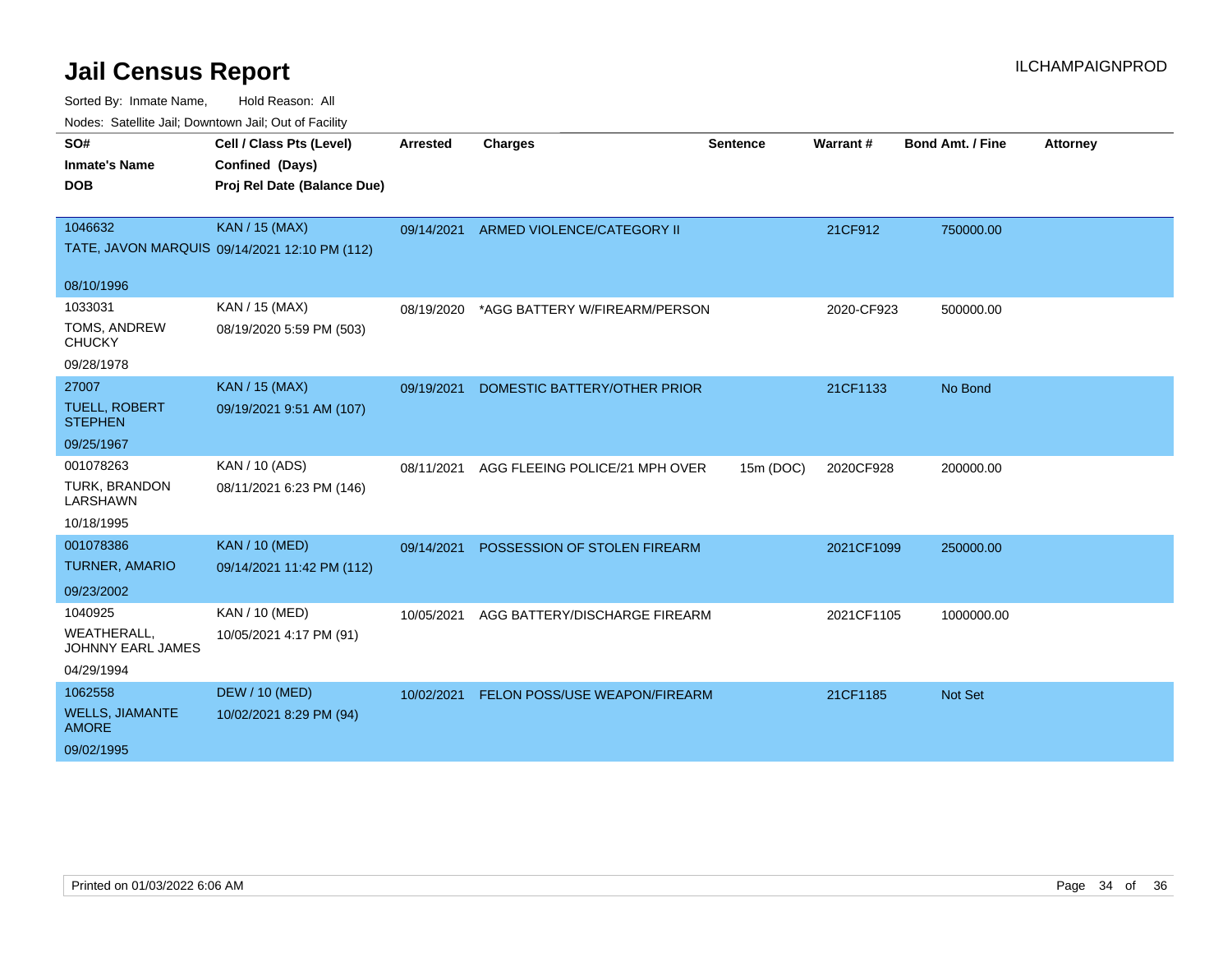| SO#<br><b>Inmate's Name</b><br><b>DOB</b>                            | Cell / Class Pts (Level)<br>Confined (Days)<br>Proj Rel Date (Balance Due) | Arrested                                                           | <b>Charges</b>                                                                                                                                              | <b>Sentence</b> | Warrant#                                                                      | <b>Bond Amt. / Fine</b>                                             | <b>Attorney</b> |
|----------------------------------------------------------------------|----------------------------------------------------------------------------|--------------------------------------------------------------------|-------------------------------------------------------------------------------------------------------------------------------------------------------------|-----------------|-------------------------------------------------------------------------------|---------------------------------------------------------------------|-----------------|
| 1002033<br><b>WEST, ANTONIO</b><br><b>DEONTA</b><br>04/15/1992       | <b>KAN / 15 (MAX)</b><br>09/08/2021 11:01 PM (118)                         | 09/08/2021<br>09/08/2021<br>09/08/2021<br>09/08/2021<br>09/08/2021 | DRIVING ON SUSPENDED LICENSE<br>ARMED ROBBERY/ARMED W/FIREARM<br>AGG UNLAWFUL USE OF WEAPON/VEH<br>OBSTRCT JUSTICE/LEAVE STATE<br>ARMED VIOLENCE/CATEGORY I |                 | 2019-TR-11944<br>2020-CF-1406<br>2021-CF-AWOW<br>2021-CF-AWOW<br>2021-CF-AWOW | 5000.00<br>500000.00<br><b>Not Set</b><br><b>Not Set</b><br>Not Set |                 |
| 1022068<br><b>WILKINS, MICHAEL</b><br>CARL<br>07/10/1992             | DEW / 15 (ADS)<br>10/10/2021 5:07 AM (86)                                  | 10/10/2021                                                         | FELON POSS/USE WEAPON/FIREARM                                                                                                                               |                 | 21CF1212                                                                      | Not Set                                                             |                 |
| 001077508<br><b>WILLIAMS, CALVIN</b><br><b>TIMOTHY</b><br>10/23/2002 | <b>DEW / 15 (ADS)</b><br>12/10/2020 8:55 PM (390)                          |                                                                    | 12/10/2020 MURDER/STRONG PROB KILL/INJURE                                                                                                                   | 55y (DOC)       | 2020CF1293                                                                    | No Bond                                                             |                 |
| 539662<br>WILLIAMS, JAVONTAE<br><b>DEMAR</b><br>07/28/1991           | KAN / 10 (MED)<br>08/14/2021 1:28 AM (143)                                 | 08/14/2021<br>08/14/2021<br>08/14/2021<br>08/14/2021               | AGGRAVATED BATTERY<br>AGGRAVATED DOMESTIC BATTERY<br>DOM BTRY/CONTACT/1-2 PRECONV<br><b>CITY OV ARREST</b>                                                  |                 | 21CF979<br>2020CF1098<br>2021CF770<br>2017OV893                               | No Bond<br>25000.00<br>250000.00<br>1000.00                         |                 |
| 1037579<br><b>WILLIAMS, STEVEN</b><br>PATRICK, Second<br>11/25/1994  | <b>KAN / 10 (MED)</b><br>08/17/2021 8:16 PM (140)                          | 08/17/2021                                                         | FELON POSS/USE WEAPON/FIREARM                                                                                                                               |                 | 2019CF73                                                                      | No Bond                                                             |                 |
| 001078632<br><b>WILSON, CIERRA</b><br>LYNAI<br>03/24/1992            | EHD<br>12/01/2021 10:27 AM (34)<br>1/14/2022 (0.00)                        | 12/01/2021                                                         | DRIVING ON SUSPENDED LICENSE                                                                                                                                |                 | 2021TR1420                                                                    | Not Set                                                             |                 |
| 545746<br><b>WOODS, MICHAEL</b><br><b>LACKENDRICK</b><br>10/06/1996  | <b>KAN / 15 (ADS)</b><br>08/07/2021 8:40 AM (150)                          | 08/07/2021<br>08/07/2021                                           | FELON POSS/USE WEAPON/FIREARM<br><b>BURGLARY</b><br>08/07/2021 WARRANT OUT OF COUNTY                                                                        |                 | 21CF949<br>2020CF597<br>2020TR9119                                            | Not Set<br>50000.00<br>5000.00                                      |                 |